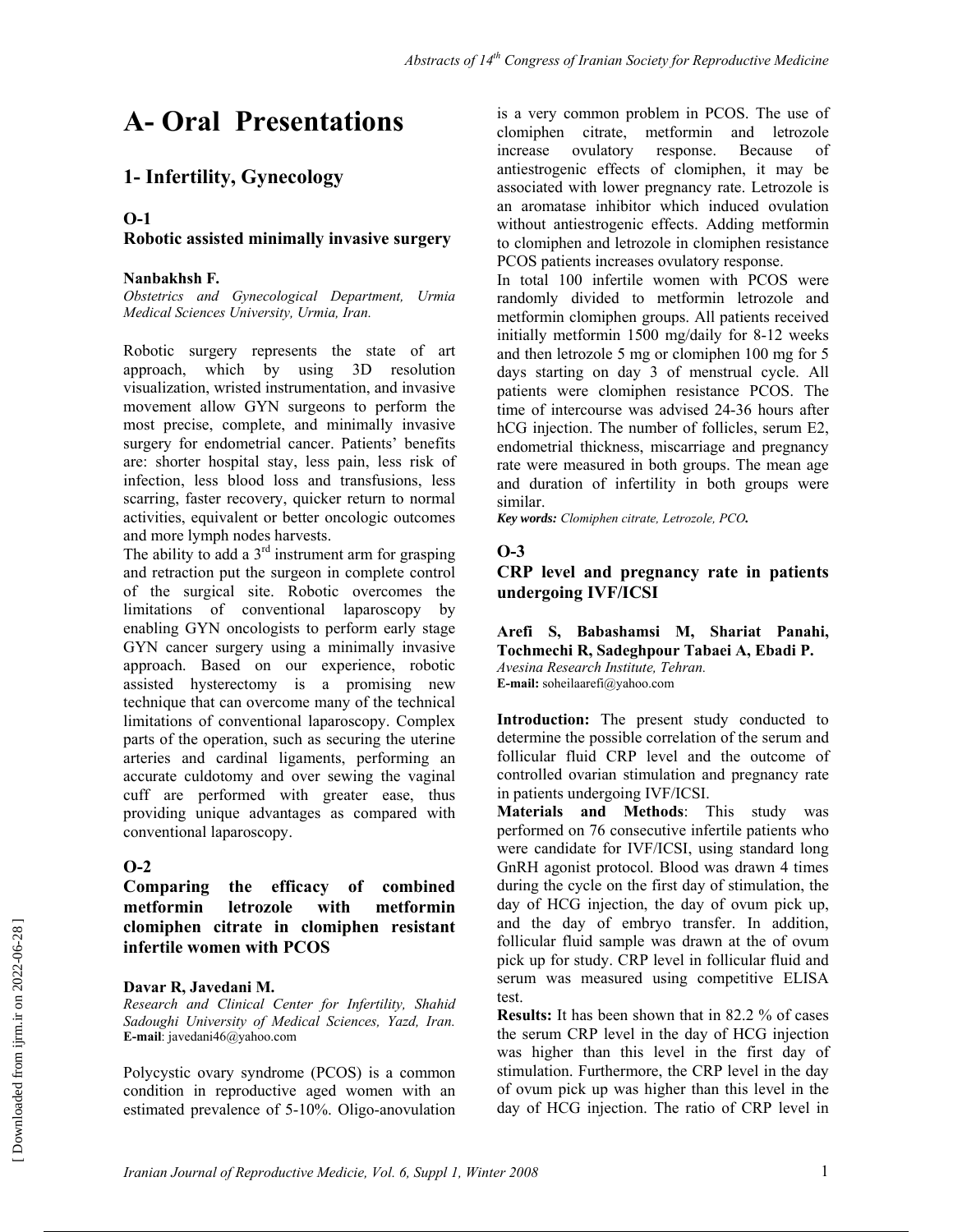the day of transfer to the day of ovum pick up (ratio≥1.23), was significantly higher in patients who became pregnant after ICSI. All patients with less than this ratio have not been pregnant.

**Conclusion:** Controlled ovarian hyper stimulation and puncture of ovaries can potentiate systemic stimulation. Increasing serum CRP level in the day of embryo transfer rather than ovum pick up can predict the success in patients undergoing IVF/ICSI.

*Key words: CRP, ICSI, Pregnancy rate.*

### **O-4**

**Comparing vaginal sonography with hysteroscopy in the detection of intrauterine pathology in infertile patients with normal HSG** 

#### **Asgharnia M, Mehrafza M, Oudi M, Nikpuri Z, Mohammadtabar Z.**

*Azad Islamic University, Rasht, Iran. Mehr Infertility Institute, Rasht, Iran*.

**Introduction:** Hysteroscopy is a valuable diagnostic and therapeutic modality in the management of infertility. This study was performed to evaluate the accuracy of hysteroscopy based on a histopathological report from endometrial specimens for intrauterine disorders.

**Materials and Methods:** In this cross-sectional study 115 infertile women were evaluated in Mehr Infertility Institute between 2006 and 2007. Hysteroscopy and histological evaluation of endometrial biopsy was performed in all women. We compared the efficacy of hysteroscopy in the diagnosis of benign intrauterine pathology in infertile women in whom the diagnosis was confirmed by histological studies. The women had a complete evaluation with preoperative hysteroscopy, and histological analysis of uterine cavity specimens. Sensitivity, specificity, predictive and negative predictive values were calculated for hysteroscopy considering the histological study as 100%.

**Results**: Sensitivity and specificity of sonography in diagnosing the polyp were stated 81% and 64% respectively. Sensitivity and specificity of hysteroscopy in diagnosing the polyps revealed 85% and 84% respectively. The results indicated that sensitivity and specificity of sonography in diagnosing the myoma were 25% and 98% respectively. Sensitivity and specificity of hysteroscopy in diagnosing the myoma were 50% and 93% respectively.

**Conclusion:** Hysteroscopy is a safe and rapid direct visualization of the uterine cavity. We believe it should be replaced by the diagnostic hysteroscopy as a first line of infertility investigation.

*Key words: Hysteroscopy, Infertility, Uterine Pathology* 

#### **O-5**

**Fertility outcome and clinical and laboratory markers of clomiphen resistant PCOS patients after LOD at one year post operation**

#### **Habibzadeh V.**

*Afzalipoor Hospital, IVF Center, Kerman University of Medical Sciences, Kerman, Iran.* 

**Introdcution:** LOD operation in clomiphen resistant patients is a therapeutic option before gonadotropin treatment. In this study fertility outcome and clinical and laboratory markers of these patients were investigated.

**Materials and Methods:** In this study 160 clomiphen resistant PCOS patients were selected. Patients with mixed factor (male, endometriosis, tubal) were excluded. All the patients were candidate for LOD operation. Before LOD operation, 24 hr after LOD and 6 months after LOD, hormonal tests were done. In the first 6 month no drug was prescribed. In second six month we prescribed clomiphen to the patients that were not pregnant.

**Results:** There was 40% reduction in the level of LH 24 hr after LOD operation, while this was 10% at 6 month. Regulation of menstrual cycles without clomiphen was 38% and pregnancy rate was 28% until 1 year after LOD operation.

**Conclusion:** LOD operation in our patients is an ideal option before gonadotropin treatment.

*Key words: LOD, PCO, Clomiphen resistant, Gonadotropin, Infertility*.

### **O-6**

**Evaluation of serum PSA after cyproterone compound treatment compared with oral contraceptives pills in hirsute polycystic ovary syndrome patients** 

#### **Taheripanah R, Sepahvandi M.**

*Infertility and Reproductive Health Research Center, Shaheed Behshti University of Medical Sciences.*  **E-mail:** Taheripanahf@yahoo.com

**Introduction:** The aim of this study was to evaluate the effect of oral contraceptive on the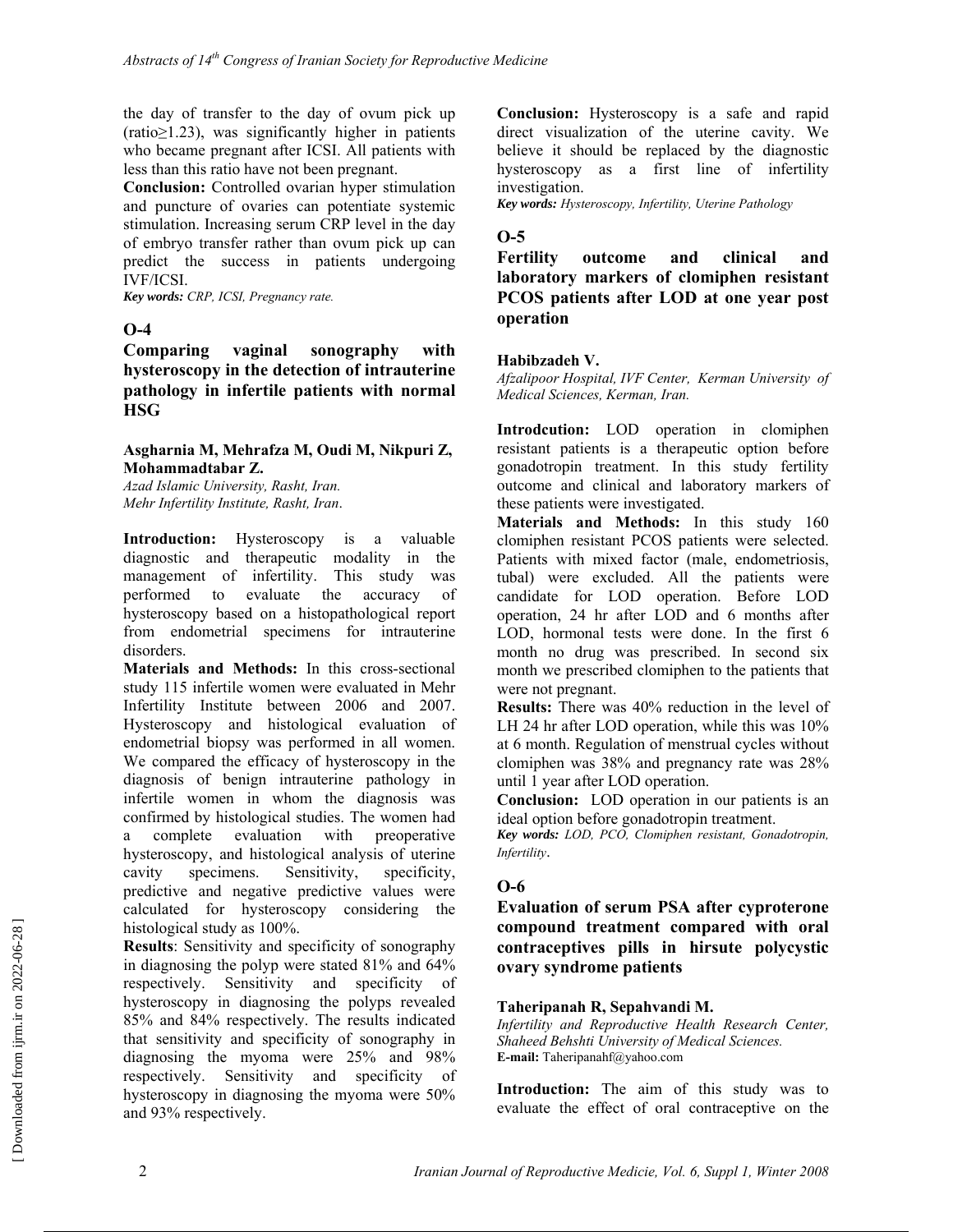serum free prostatic specific antigen (PSA) as a new marker in hirsute women with polycystic ovary syndrome (PCOS) compared with ciproteone compound.

**Materials and Methods:** In this prospective randomized study, 60 hirsute PCOS patients that referred to Imam Hossein Hospital were enrolled. Baseline Freyman Galloway score (FG), Body Mass Index (BMI), free PSA, 17-hydroxy progesterone (17OHP), free testosterone and Dehydroepiandrestandioe sulfate (DHEAS) were measured at the early follicular phase. Then patients were divided randomly into 2 groups. One group received oral contraceptive pills (OCP) and anther group recived cyproterone compound (Diane). Hormonal profile and FG scores were evaluated again after three months of treatment. Data were analyzed by SPSS 13 and p-value  $\leq 0.05$ was considered to be significant.

**Results:** The baseline FG score was 10.06±2.5 in OCP group vs.  $11.5\pm 2.3$  in Diane group, these scores were reduced after 3 months to  $8.06\pm2.5$  vs. 9.2 $\pm$ 2.3, respectively (p-value=0.000). There was no significant differences in FG score reduction after treatment between 2 groups (p-value>0.05). Serum free PSA was reduced after treatment in both groups significantly (p-value<0.03). There was no significant differences between 2 groups (p-value>0.5). Free testosterone reduction in OCP group  $(2.48 \pm 1.3 \text{ to } 2.24 \pm 1.0, \text{ p-value}=0.03)$  was more than this rate in Diane group  $(2.00\pm1.2)$  to 1.64±0.9, p-value=0.1). There was no statistical differences in 17OHP and DHEAS after treatment in both groups (p-value>0.5).

**Conclusion:** Serum free PSA and free testosterone and FG score were reduced after treatment with OCP or Diane but there was no preference between two groups of antiandrogen activity in OCP or Diane group.

*Key words: PSA, Hirsutism, Freyman Galloway score, Free testosterone.* 

#### **O-7**

#### **Determination of anti-tissue antibodies in sera samples of women with abortion**

#### **Rabani M, Kazemimanesh M.**

*Department of Microbiology, Faculty of Veterinary Medicine, University of Tehran*.

**Introduction:** Recurrent abortion is thought to have many possible causes. Immunological factors are associated with 20-50% of recurrent spontaneous abortions. The objective of this study was detection of autoantibodies in patient sera samples of women with abortion. It is demonstrated that there are common tissue antigens between species and this heterologous antigens may be used for detection of autoimmune abnormalities in human sera.

**Materials and Methods:** In this study tissue antigens were taken from bovine liver, uterus and ovary. After cutting the tissues into small pieces, they were homogenized in electric homogenizer in buffer at 4°C for 3 minutes. Then the supernatant was centrifuged at 4000rpm, at  $4^{\circ}$ C for 2 hours. The supernatant was used as tissue antigens. According to the previous studies some specific anti-liver sera were produced with the injection of liver antigens to goat and with using cross absorption method with common tissue antigens. Indeed, this specification was tested by agar gel immunodiffusion (AGID) test. Sera samples of 228 women with abortion and 35 women with normal parturition were included in the present study. The sera samples were used for detection of anti-tissue antibodies that can react to liver, uterus and ovary antigens using AGID.

**Results:** There were at least 3 clearly definable precipitation lines between liver antigens and standard sera and one clearly definable precipitation line between uterus and ovary antigens and standard sera. Absence of any precipitation lines was recorded between patient sera and tissue antigens but there was at least one clearly precipitation line between sera samples of 21 cases and standard sera. In addition there was not any precipitation line between normal sera and antigens.

**Conclusion:** These findings may suggest the presence of some features of autoimmune abnormalities in the patients.

*Key words: Abortion, Autoantibody serum.* 

#### **O-8**

### **Comparing metformin and LD OCP in improvement of sonographic findings in PCOS patients**

#### **Tavoosian Z, Haj Seyed Javadi E.**

*Shazand Hospital, Arak.*  **E-mail:** z\_tavoosian@ yahoo.com

**Introduction:** Sonography may be used as a diagnosis tool for PCOS. In this paper, OCP and Metformin effects in improvement of sonographic findings after a 6 month treatment period are compared.

**Materials and Methods:** In total, 100 PCOS women from Shazand Hospital were studied in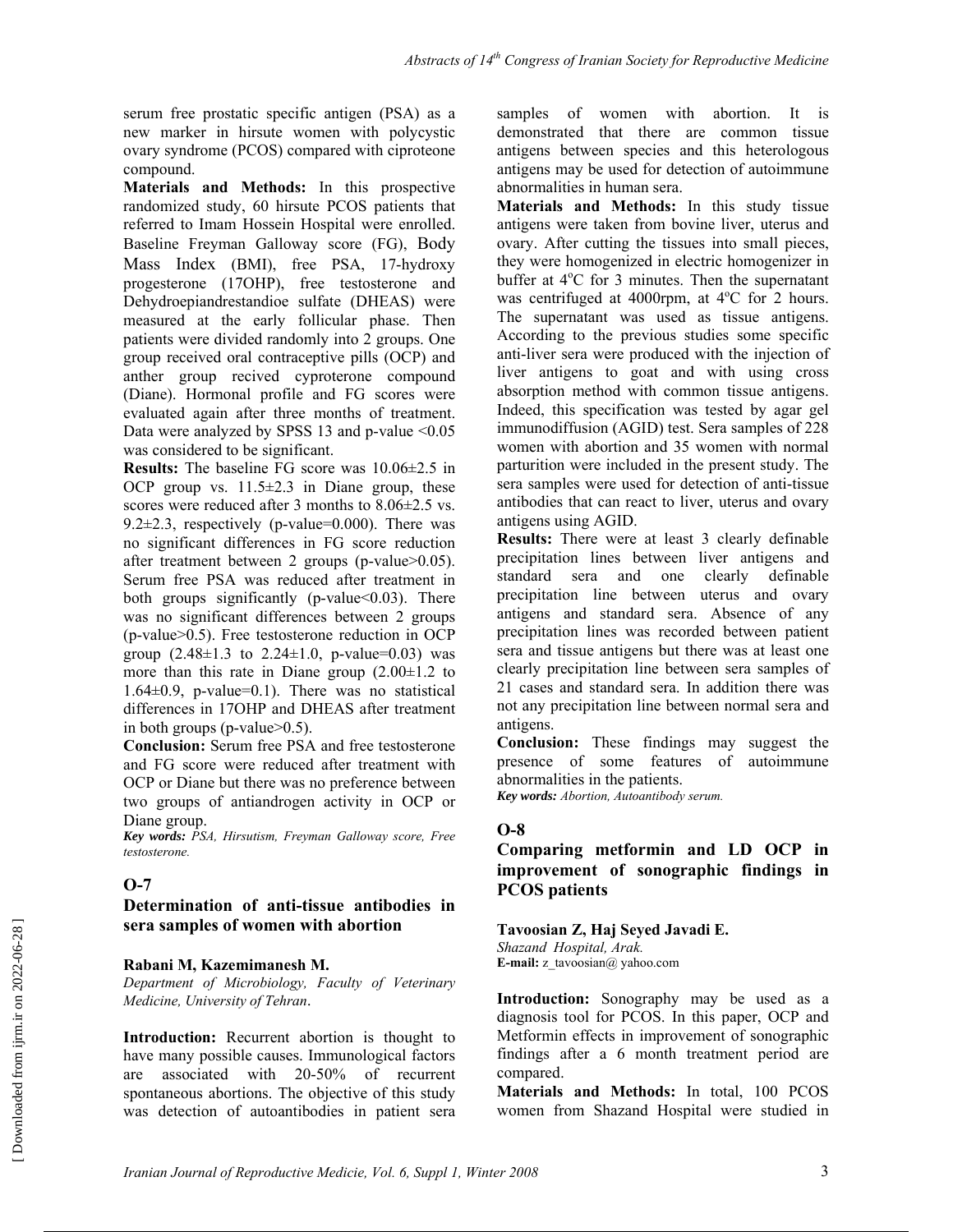2007. They were 20 to 35 years old and were divided into two equal groups. The first group was treated by LD OCP in a 6 months period, while the second group used metformin BD. After 6 months, the sonography was repeated and some improvements were detected in sonographic findings.

**Results:** In the first group (LD OCP), 8 patients (16%) showed improvements in sonographic findings while this improvement in the second group (metformin) was detected in 14 patients  $(28%)$ .

T-test was used to compare the results and the variation was not significant (p-value<0.16). Both LD OCP and metformin are effective treatments in improving clinical signs and sonographic findings of PCOS.

*Key words: Sonography, Metformin, Ovary, LD-OCP, PCOS.* 

### **O-9**

#### **Thyroid dysfunction in Iranian patients with premature ovarian failure**

#### **Neisani Samani E, Fallahian M, Salmanyazdi R, Ghazi AM, Ajori L, Mehrabi Y.**

*Shahid Behashti University of Medical Sciences.*  **Email:** eneisani@yahoo.com

**Introduction:** This study was carried out to determine the presence of thyroid dysfunction in premature ovarian failure (POF).

**Materials and Methods:** In a case-control study, we assessed 46 consecutive patients with POF who had no history of thyroid dysfunction and 46 normal cycling women from Taleghani Hospital, Tehran, Iran. Thyroid function tests were evaluated in both groups and results were analyzed statistically.

**Result:** Anti thyroid peroxidase and Anti thyroglobulin antibodies levels were significantly higher in patients with POF as compared to controls (p-value=0.02 and p-value=0.01, respectively). Thyroxine, tri-iodothyronine and thyroid stimulating hormone levels were not significantly different between patients with POF and controls.

**Conclusion:** Present study with demonstration of higher titers of anti-TG and anti-TPO antibodies in Iranian patients with POF supports the autoimmune basis of the disease.

According to our study, POF happened in patients who were euthyroid according to clinical and laboratory data.

*Key words: Thyroid function test, POF.* 

### **O-10**

### **Serum transforming growth factor beta in human normal pregnancy and preeclampsia**

#### **Ayatollahi M, Samsami A, Entezam M, Azarpira N.**

*Transplant Research Center, Obstetrics and Gynecological School of Medicine, Shiraz University of Medical Sciences, Shiraz. Iran*.

**Introduction:** There are some evidences that the same immunosuppressive cytokines contribute to successful pregnancy and transplantation. Transforming growth factor beta (TGF-ß) is a multifunctional cytokine that exhibit potent immune-regulatory and anti-inflammatory properties which might prolong graft survival.

Recent reports suggest a role for TGF-ß in the generation of T-regulatory lymphocytes. Also the role of TGF-ß in trophoblast differentiation and hypertension prompted us to evaluate the maternal serum TGF-ß1 level in normal allopregnant women and in pregnancies complicated by preeclampsia (PE).

PE is a pregnancy complication characterized by increased blood pressure, proteinuria and end organ damage.

**Materials and Methods:** Sixty one pregnant preeclamptic women (32 cases with severe and 29 with mild PE), 22 normotensive healthy pregnant women, and 20 non pregnant controls formed the studied groups.

The active form of TGF-ß1 in the serum from all cases was investigated by indirect ELISA technique.

**Results:** The results show that TGF-ß1 is highly present in all three pregnant groups compared with the non-pregnant controls. No changes in serum levels of TGF-ß1 were found in PE compared with the normal pregnancy.

**Conclusion:** The results suggest that: (1) TGF-ß1 could function as a regulatory factor in fetal allograft survival during pregnancy. (2) TGF-ß1 does not have a pathophysiological role in PE.

*Key words: Transforming growth factor beta, Normal pregnancy, Preeclampsia*.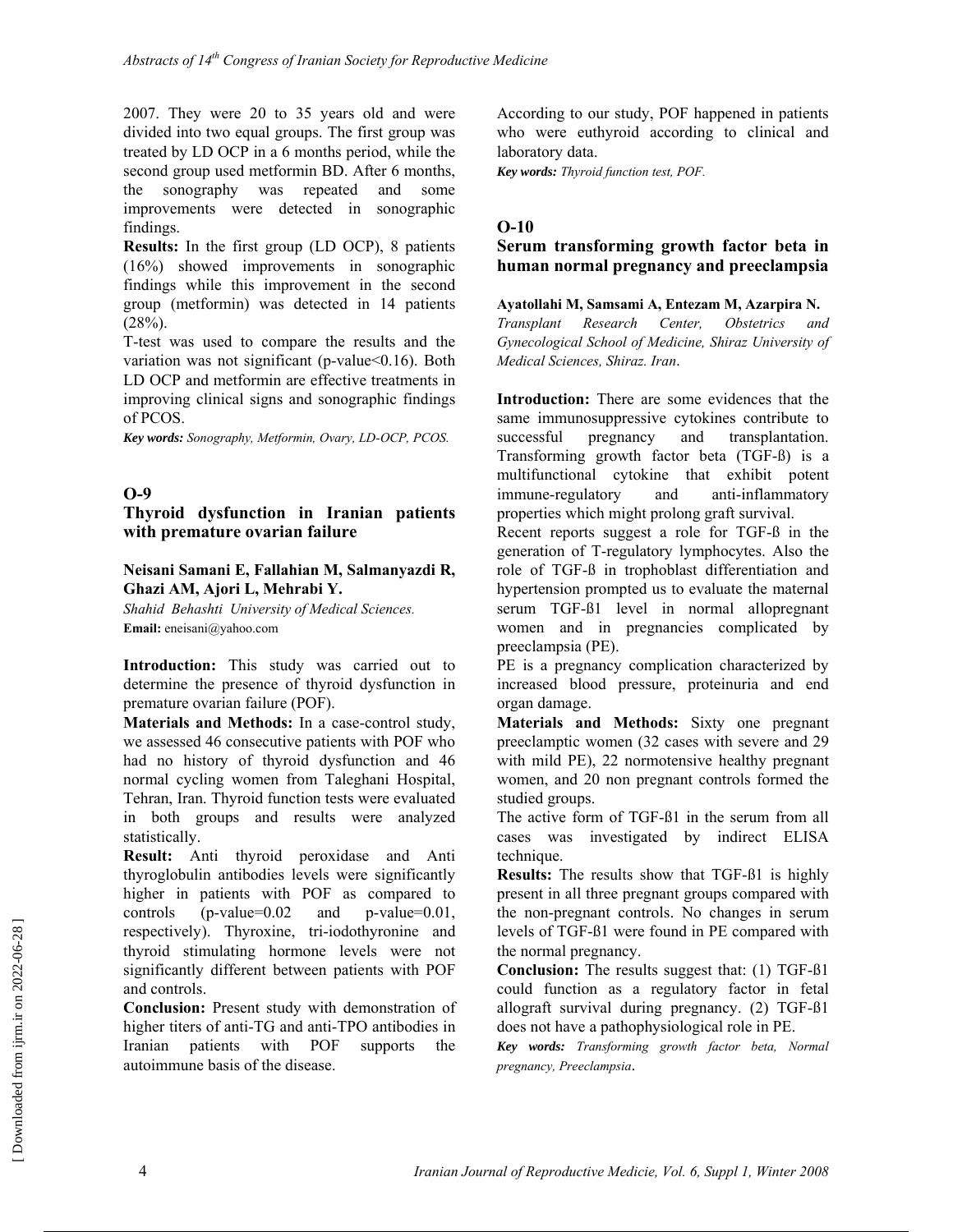### **Pregnancy outcomes in renal transplantation**

#### **Yassaee F, Moshiri F.**

*Obstetrics and Gynecological Department, Perinatology Center, Taleghani Hospital, Shahid Beheshti Medical Science University, Evin, Tehran, Iran.* 

**Introduction:** In the last few years advances in surgical techniques and immune suppression have improved not only survival, but also quality of life in organ transplanted patients. Hence, the number of women of childbearing age who decide to have a child- which means resuming a normal life –has increased.

**Materials and Methods:** We analyzed the outcomes from 95 pregnancies in 74 kidney transplant recipients from data collected in questionnaires, hospital records, and phone interviews. Perinatal outcomes (complications, miscarriage, and therapeutic abortion) were evaluated.

**Results:** The mean age of pregnant women was 29.3±6.7years (range 18-38). The mean interval between renal transplantation and pregnancy was 41±9.5 months (range 22-59). The mean gestational age was 255±26 days (range 221-285). No complications occurred in 15 (15.8%) cases. Pregnancy complications in the rest included: abortion in 21 (22.1%) cases, of which 5 (23.8%) were therapeutic abortion and 16 (76.2%) were spontaneously. In 74 deliveries, 2 (2.71%) were still born and 72 (97.29%) were born alive with the following complications; 45 (62%) low birth weight babies, 3 (4.16%) intrauterine growth restriction, 6 (8.3%) small for gestational age, 21 (28.4%) premature rupture of membranes and 4 (5.4%) oligohydraminos. There were no cases of multiple pregnancies, congenital anomalies, and ectopic pregnancies. Maternal anemia was reported in 62 (65%) pregnancies. Cesarean sections were performed in 60 cases (81.1%). Preeclampsia was seen in 45 (47.36%), superimposed hypertension in 34 (35.8%), urinary tract infection in 16 (17.2%), graft rejection in 3 (3.15%), acute renal failure in 2 (2.1%) and finally irreversible rise of creatinine in 3 (3.15%) cases.

**Conclusion:** Pregnancy is possible and can be successful and safe after renal transplantation in recipients with normal kidney function. Post transplantation pregnancies are high risk and they should be managed in a tertiary center.

*Key words: Kidney transplantation, Neonatal outcomes, Maternal complications.* 

#### **O-12**

#### **Causes of multiple pregnancies and their relation with infertility treatment**

#### **Beigi Sh, Haghiri M.**

*Baghiyatallah University of Medical Sciences, Tehran, Iran.* 

**Introduction:** Considering the high rate of multiple pregnancies (MP) attributed to infertility treatment and ART, this study intends to evaluate various causes and present some suggestions.

**Materials and Methods:** This cross sectional study was done on 109 MP in 3 hospitals in Tehran in ٢٠٠٦.

**Results:** From the total of 109 Mp, 84 (77.06%) were twins, 21 (19.26%) were triplets and 4 (3.66%) were quadruplets. 47 (43.11%) were after infertility treatment, 47 (43.11%) spontaneous and 15 (13.8%) indefinite cases. From 47 infertility treated patients, 34 (31.2%) patients had the history of infertility, and 13 cases had the request for acceleration of pregnancy. Leaving 15 indefinite cases out, 94 pregnancies were analyzed: 21 (22.34%) cases were treated with C.C. and TI  $(16 \text{ twins and } 5 \text{ triplets})$ ,  $(6.38\%)$  cases were treated with HMG and TI (3 twins and 3 triplets), ART was used in 19 (20.21%) cases (9 twins, 7 triplets and 3 quadruplets), 8 (42.1%) treated with ZIFT (6 twins and 2 triplets), 10 (52.63%) UET (7 twins and 3 triplets) and only one case (5.2%) was treated with GIFT (1 triplet). 40% of twins were the result of infertility treatment. 88% of triplets associated with infertility treatment (41% ART and 47% C.C and/or HMG). 100% of quadruplets were due to ART (75% ZIFT).

**Conclusion***:* Multiple pregnancies have medical, psychosocial, and economical consequences. The best method of reducing the impact of iatrogenic pregnancy is to re-define our concept of success after ART from live birth of any number of fetuses to singleton live birth per treatment.

*Key words: Multiple pregnancies, Assisted reproductive techniques.* 

#### **O-13**

**The tubal patency in infertile women with endometriosis is a positive index for fecundity** 

#### **Fesharaky Sh, Emamdoust F.**

*Isfahan University of Medical Sciences, Iran*.

**Introduction:** To evaluate tubal patency in the suspected cases of endometriosis.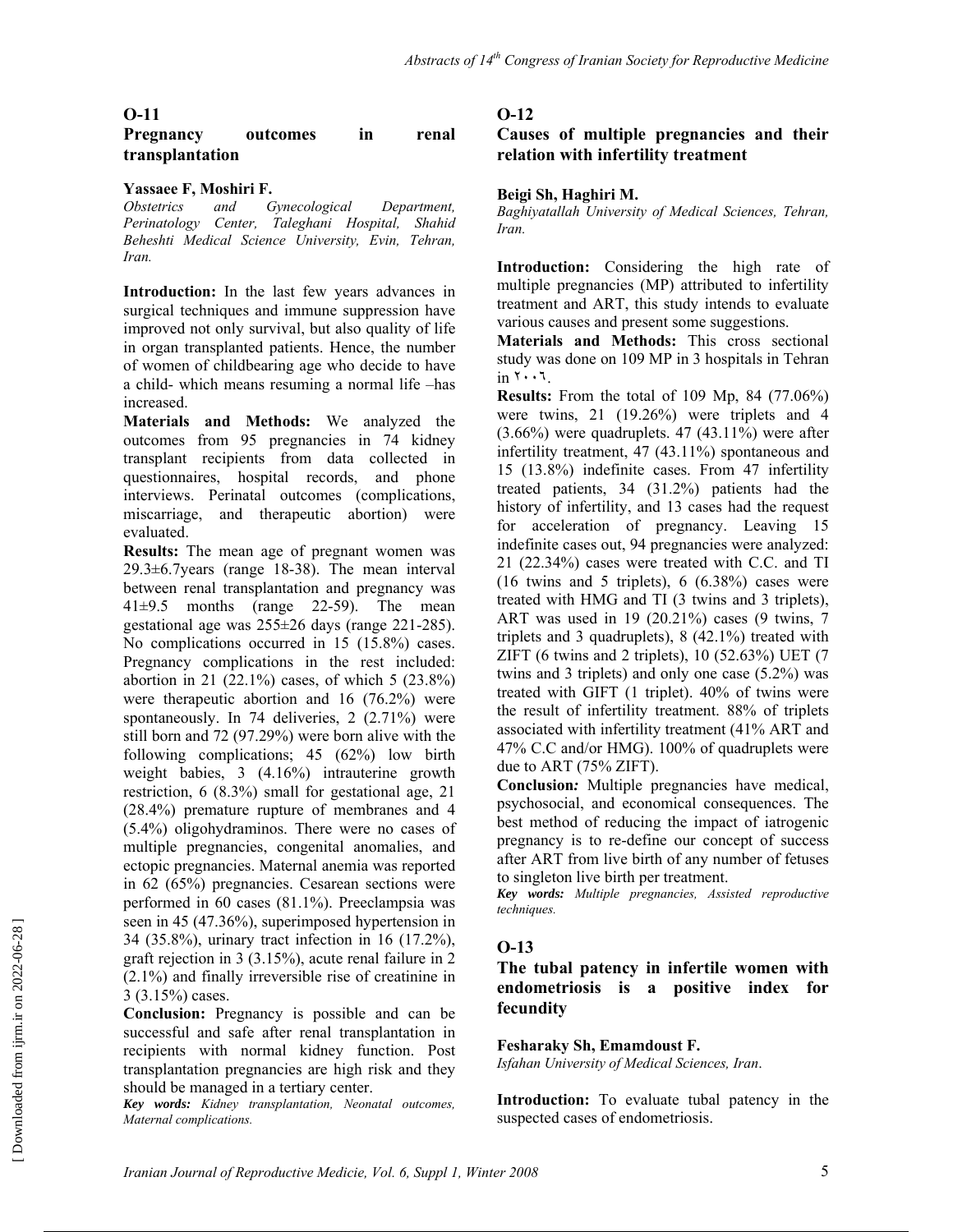**Materials and Methods:** This was a retrospective study in the Esfahan Fertility and Infertility Center. In total 59 infertile women with definite endometriosis in diagnostic laparoscopy were included in this study. The rate of tubal patency in endometriotic infertile couples was measured.

**Results:** After systematic approach for implantation and adhesions by anatomic location, the most lesions were in the anterior cul-de-sac, posterior cul-de-sac right/left posterior broad ligament, both uterosacrals and endometrioma. Peritubal adhesion, direct lesion at the tubal surface and spillage were studied. Our findings support tubal patency in 90% of patients.

**Conclusions:** Our data suggest that tubal patency is a positive index for fecundity. Expectant management and control ovarian hyperstimulation plus IUI can be a good way for different stages of pelvic endometriosis, including deep infiltrating endometriosis and rectovaginal septum involvement.

*Key words: Tubal patency, Endometriosis, Fecundity.* 

### **O-14**

**Evaluation of treatment outcomes of infertile women with primary infertility due to hypogonadotropic hypogonadism in Koasar IVF Center, Motahari Hospital, Urmieh, Iran.** 

#### **Sadaghiani M, Ayatollahi H.**

*Urmieh Medical Sciences University, Motahari Hospital, Kosar IVF Center.* 

**Introduction:** Retardation in puberty and amenorrhea due to hypogonadotropic hypogonadism (H-H) often caused by GnRh deficiency and is a uncommon cause of infertility. The aim of this study was the evaluation of treatment outcomes of infertile women with primary infertility due to hypogonadotropic hypogonadism (Hypothalamic amenorrhea).

**Materials and Methods:** In this retrospective study, 61 infertile patients with the diagnosis of H-H who referred to Kowsar IVF Center (1382-1386) Motahari Hospital, Urmieh, were evaluated. Patients underwent the treatment cycles with gonadotropine ampoules (HMG+HCG) and then treatment outcomes (positive βHCG test) were analyzed on the basis of multiple factors.

**Result:** The age of patients was between 18-42 years. Forty-seven patients underwent the multiple treatment cycles that finally resulted in 21 pregnancies. Ten pregnancy with ICSI, 9 cases with IUI and 2 cases with timed intercourse. Twin pregnancy in 5 cases and triplets in 2 cases were observed. Fourteen patients had singleton pregnancies.

**Conclusion:** In regard to non responsiveness to clomiphene citrate in patients with H-H and the cost and non availability of pulsatile GnRH, treatment with gonadotropins is an alternative, safe and effective treatment for patients with the diagnosis of H-H and it is associated with a acceptable pregnancy rate.

*Key words: Infertility, hypogonadotropic hypogonadism, IUI, ICSI.*

### **O-15**

**Ovarian response to micro doses of gonadotropin releasing hormone (GnRH) agonist during ovulation induction for in vitro fertilization** 

#### **Moosavifar N, Jahanian M, Vahidroodsari F.**  *Mashhad IVF center, Mashhad, Iran.*

**Introduction:** Despite the improvements in assisted reproduction, the ideal approach to poor responders has yet to be identified. The objective of this study was to evaluate ovarian responsiveness of four different categories of poor responders to the administration of micro doses of GnRH agonist.

**Materials and Methods:** This was a retrospective comparative analysis in a university based infertility center. In total 99 patients who were poor responders during ovulation induction with luteal phase GnRH-a suppression followed by gonadotropins were classified into four categories according to their age and basal FSH. Group I were 33 patients under 37 years old with FSH level of under 12, Group II were 45 patients equal or more than 37 years old with FSH level of under 12, Group III were 14 patients equal or more than 37 years old with FSH level of equal or more than 12, and finally Group IV were 7 patients under 37 years old FSH level of equal or more than 12. Micro dose GnRH protocol was administered on follicular phase beginning on  $2<sup>nd</sup>$  day of cycle and<br>supplemented with  $375$  IU exogenous supplemented with 375 IU gonadotropins beginning on day 3. The number of follicles equal or more than 17 mm, number of mature oocytes, number of embryos and the pregnancy rate were recorded accordingly.

**Results:** The mean ages of patients in groups I, II, II and IV were 31.06, 40.96, 40 and 32.71 years respectively. The percentage of cycle cancellation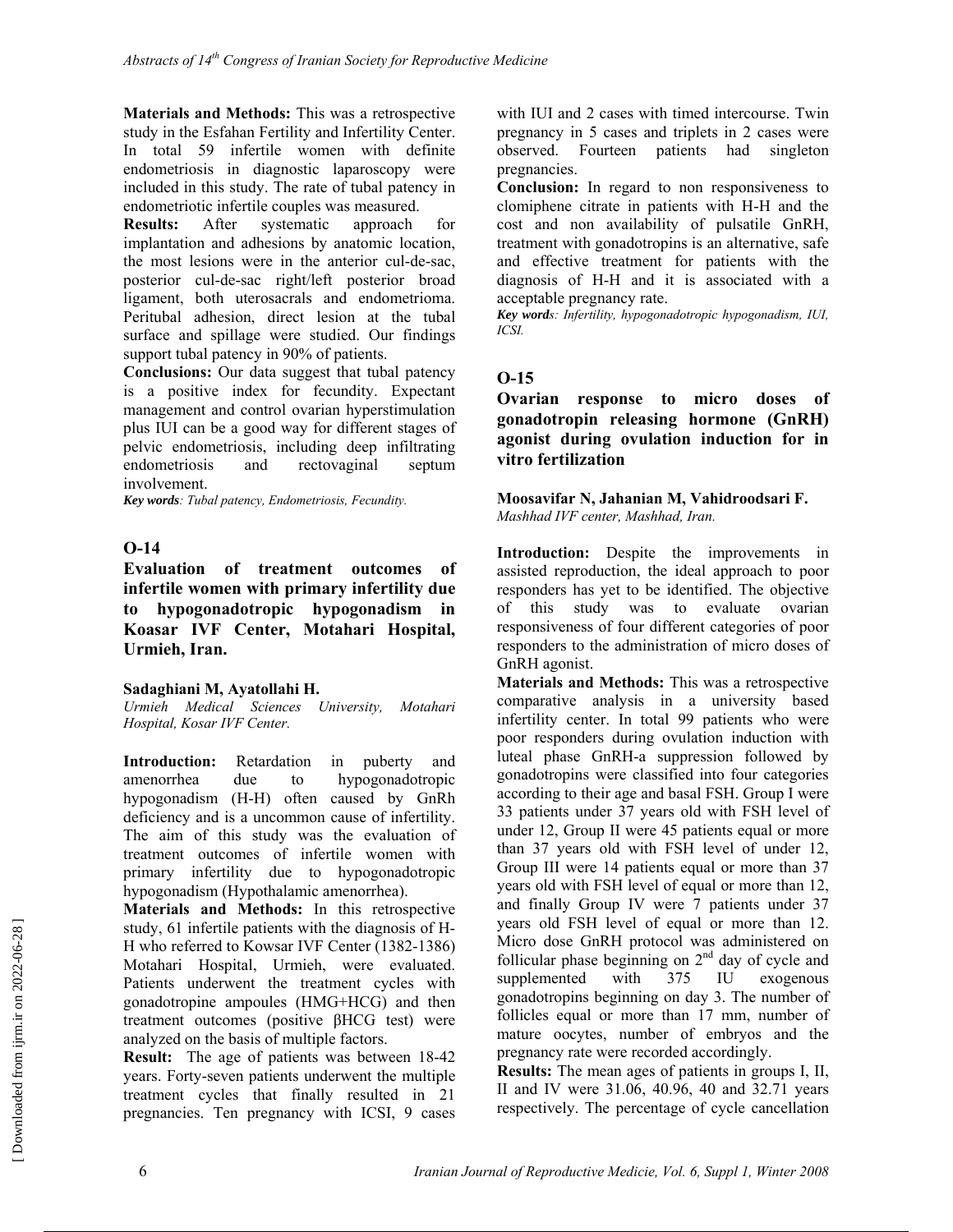in groups I, II, II and IV were 6.1%, 20%, 42.9% and 57.1% respectively because of no ovarian response. The mean number of follicles >= 17 mm were 4.82, 3.67, 2.21 and 2.86 and the mean number of retrieved oocytes were 2.94, 2.33, 1.57 and 1.29 in groups I, II, II and IV respectively. The average number of embryos was 1.8 in group I, 1.4 in group II, 0.8 in group III and 0.7 in group IV. There were no pregnancy in groups III and IV, however 4 (12%) and 3 (6.7%) clinical pregnancy achieved in group I and II respectively.

**Conclusion:** Ovarian response to micro doses of GnRH agonist was not significantly different between the four groups; however the pregnancy rate was higher in groups with lower FSH regardless of the age.

*Key words: Ovarian reserve, Gonadotropin releasing hormone (GnRH), Follicle stimulating hormone (FSH).* 

#### **O-16**

### **Effect of endometrium local injury on pregnancy outcome in patients with IVF/ICSI**

#### **Karimzadeh Maybodi MA, Ayazi M, Tabibnejad N.**

*Research and Clinical Center for Infertility, Shahid Sadoughi Medical University, Yazd, Iran.* 

**Introduction:** Implantation failure is the most important cause of recurrent IVF/ICSI failure. It has been suggested that endometrial injury using a biopsy catheter will results in a higher pregnancy rate in the following cycle of treatment. The local endometrial trauma increases the implantation rate through release of chemical mediators such as histamine and growth factor. Therefore we undertook this study to evaluate the influence of endometrial biopsy on increasing implantation rate in patients with multi implantation failure.

**Materials and Methods:** In a randomized control trial study, 48 women undergoing ART treatment cycles with at least two implantation failure were evaluated. All patients underwent induction ovulation with long protocol of gonadotropin stimulation beginning by pituitary desensitization with subcutaneous Buserelin followed by 2-3 ampoules of HMG from day 2 of cycles. Patients were divided into 2 groups randomly.

In case group a secretory phase endometrium biopsy was performed by using a Novak endometrial suction curettage in a non medicated cycle before IVF/ICSI. The implantation and clinical pregnancy rate were evaluated and compared with patients in control group.

**Results:** From 48 patients, 2 women in case and one woman in control group become pregnant and the differences were not significant.

*Key words: Endometrial injury, Pregnancy outcome,IVF/ICSI.* 

#### **O-17**

**Comparing the effect of oil progesterone with 17-α-hydroxy progesterone caproate (17-HPC) for luteal phase support in IUI cycles**

#### **Khadem N, Anbar Looii M***.*

*Obstetrics and Gynecological Department of Emam Reza Hospital, Mashhad University of Medical Sciences, Mashhad, Iran.*  **E-mail:** khademn@hotmail.com

**Introduction:** Luteal phase support is used routinely in patients undergoing induction of ovulation (IO) and IUI cycles. The purpose of this prospective randomized study was to compare the effect of oil progesterone with  $17$ -α-hydroxy progesterone caproate (17-HPC) for luteal phase support, in these patients.

**Materials and Methods:** In this prospective randomized clinical trial, a total of 162 patients undergoing IO and IUI in Montaserieh Infertility Center of Mashhad from October 2005 to October 2006 were treated randomly with either 17-HPC (250 mg I.M. weekly) or progesterone in oil (50 mg I.M. daily) until beta-HCG were evaluated. Then in patients with positive beta–HCG (biochemical pregnancy), the treatment was continued until 12th week of gestation. The data were analyzed using T-test, Chi-square  $X<sup>2</sup>$  Test or fisher exact test. P-values of < 0.05 were considered as the level of significance.

**Results:** The outcome of IUI in both study groups was compared. No difference was found in the main outcome of biochemical pregnancy (pvalue=0.69), clinical pregnancy and ongoing pregnancy (p-value=1). However complication was significantly lower in 17–HPC group (pvalue=0.002) while patients' consent was significantly higher in 17–HPC group (pvalue=0.003).

**Conclusion:** The results of the study encourage us to use 17–HPC for luteal phase support in patients undergoing IO and IUI cycles, although more studies are necessary to support this replacement.

*Key words: 17-α-hydroxyprogesterone caproate, Oil progesterone, IUI, Luteal phase support.*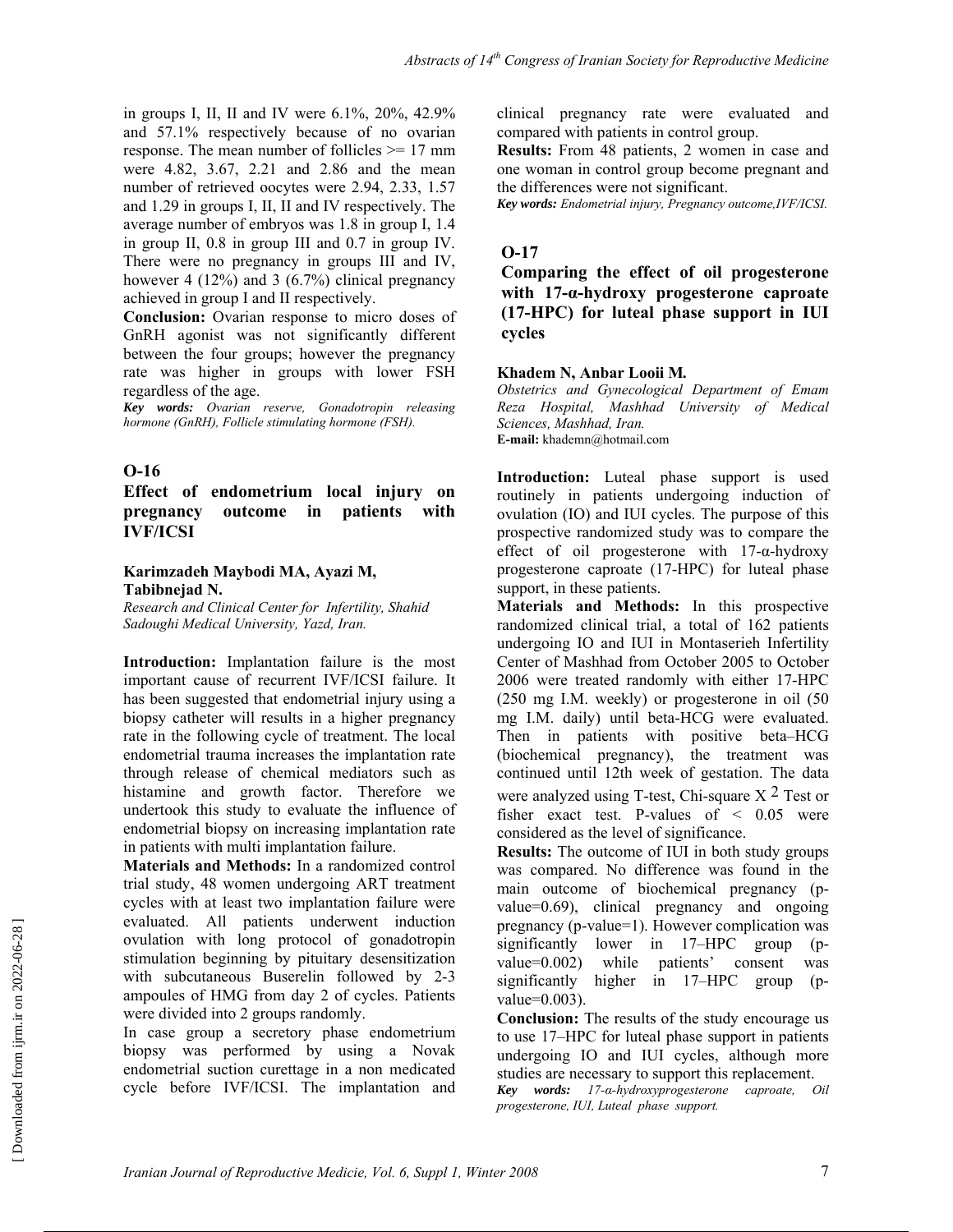### **Comparing the IVF patients with and without ovarian hyperstimulation syndrome (OHSS)**

#### **Vahidroodsari F, Ayati S.**

*Obstetrics and Gynecological Department, Ghaem Hospital, Mashhad University of Medical Sciences.* 

**Introduction:** Ovulation stimulation is the basis of in vitro fertilization that may be accompanied with potentially fetal complications such as ovarian hyperstimulation syndrome (OHSS), which may occur in 1% of the cases.

**Materials and Methods:** We have compared 40 OHSS cases with 40 infertile patients who were undergone in vitro fertilization in Montaseri Infertility Center from 1999 to 2004.

**Results:** Mean age of the patients was 29 years. Male factor primary infertility was the most common cause of infertility. The history of regular and prolonged menstrual cycles with short menorrhage periods and several IVF cycles in the past were common in OHSS group. Clinical symptoms of polycystic ovarian (PCO) were significantly more common in OHSS cases so PCO was known as a predisposing factor for OHSS. There wasn't any relation between OHSS incidence and type of ovarian stimulation agent but OHSS was more common in higher doses. More follicles and oocytes predicted OHSS but number and grade of embryos were not different between groups and the pregnancy success rate increased significantly in OHSS cases.

**Conclusion:** PCO signs, irregular menstrual cycles and previous IVF cycles and high doses of ovarian stimulator agents predict OHSS incidence during IVF.

*Key words: Infertility, IVF, OHSS.* 

#### **O-19**

#### **Association of p53 polymorphism with ICSI/IVF failure and recurrent pregnancy loss**

#### **Dehghani Firouzabadi R, Ghasemi N, Ayazi M, Tabibnejad N.**

*Research and Clinical Center for infertility, Shahid Sadoughi University of Medical Sciences, Yazd, Iran.* 

**Introduction:** The p53 tumour suppressor gene is a well-known factor regulating apoptosis in a wide variety of cells and tissues. Alterations in the p53 gene are among the most common genetic changes in human cancers. In addition, recent data provide evidence that p53 plays a critical role in mediating pregnancy by regulating steroid hormone activation. Several polymorphisms of the p53 tumour suppressor gene have been associated with recurrent pregnancy loss. We evaluated the hypothesis that polymorphisms in the p53 tumour suppressor gene in women may be associated with their response to in-vitro fertilization (IVF) treatment and occurrence of repeated miscarriages. **Materials and Methods:** The prevalence of a common polymorphism of the p53 tumour suppressor gene (Arg and Pro variants at codon 72) in 50 infertile women with more than two IVF failures was examined and it was compared with 50 women with recurrent pregnancy loss and 50 normal women with at least two alive children as control group. For each patient, two p53 tumour suppressor alleles (Arg and Pro) were identified by using PCR-RLFP technique and genotypes were defined as Arg/Arg, Pro/Pro, or Arg/Pro. Statistical analysis was done by SPSS software and the pvalues under 0.05 were considered to be statistically significant.

**Results:** The results will be presented in the 14<sup>th</sup> Fertility and Infertility Congress in Yazd.

*Key words: p53 tumour suppressor gene polymorphism, IVF failure, Recurrent pregnancy loss.* 

### **O-20**

**Evaluating the follicular inhibition effect of LD OCP in women at Hamedan Infertility Center** 

#### **Farimani M, Asgari GH, Ramazani N.**

*Obstetrics and Gynecological Department, Infertility Center of Hamedan University.* 

**Introduction**: Many suggested methods have been created for contraception. Among them, hormonal methods are the most effective ones in terms of cost and its impact. The Mechanisms of oral contraceptive pills with low dose estrogen (LD OCP) varies, including ovulation inhibition, thickening cervical mucus and reduced receptivity of ovum implantation. The degree of follicles suppression always considered as the most questioning issue for physicians and patients. The goal of this study was to determine the degree of inhibition of ovulation in women referred to Hamedan Infertility Center with normal ovulation who take LD OCP during first month.

**Materials and Methods:** This cross sectional study was done on 100 infertile women without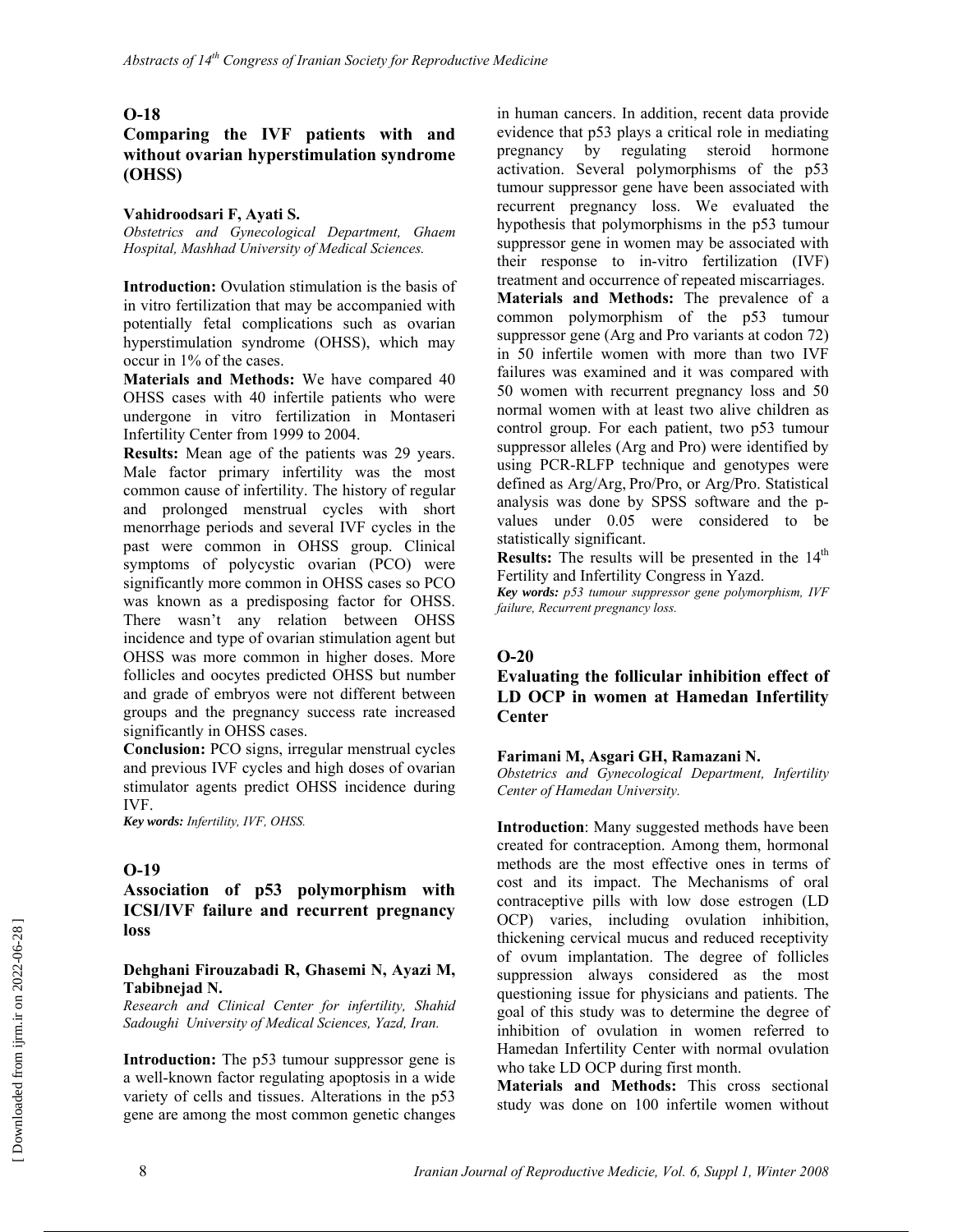ovulatory factor who had been referred to Hamedan Infertility Center for ART. After trans vaginal sonography in the 3rd cycle, if follicles sizes were not greater than 10mm and endometrial thickness was not lower than 5mm, LD OCP started routinely for ART cycles. 14 days later patients rescanned for starting Buserelin. Information about age, follicular sizes in each ovary and endometrial patterns and sizes were collected. Results analyzed with SPSS-10.

**Results**: Mean age of patients was 32.18 years. After 14 days of LD OCP use, 21% of patients had follicle sizes of more than 16mm. An interesting point was growth of multiple follicles in few patients. Only 9% of patients had endometrial thickness lower than 5mm and the rest had more. In addition 14% of them had 3 lines pattern and the others had echogen endometerium.

**Conclusion**: According to the previous studies which showed That LD OCP cannot inhibit LHsurge impact on follicle size above 16mm, follicular growth can be considered as impending ovulation in this study. More studies on this issue are recommended.

*Key words: OCP, Ovulation*.

### **O-21**

### **Laparascopy versus laparatomy in the treatment of ectopic pregnancy**

#### **Gharabaghi PM, Abdollahi S.**

*Obstetrics and gynecological Department, Tabriz University of Medical Sciences.* 

**Introduction:** Ectopic pregnancy (EP) is the most important cause of maternal mortality and morbidity in the first trimester of pregnancy. Over the past few decades with serum level of BhCG and vaginal ultrasonography early diagnosis of ectopic pregnancy before rupture has been possible and the management of EP has been revolutionized. Today medical therapy and conservative surgery with the aid of laparoscopy and laparatomy is the management of EP.

**Materials and Methods:** In this study 60 patients with unruptured tubal pregnancy whom hemodynamical status were stable and the size of EP were less than 4 cm were selected in Alzahara Hospital and then randomly in 20 patients laparatomy and in 40 patients laparascopy were performed. The outcome measures included; the success of each treatment modality, the need for second mode of treatment, the duration of hospital stay and the route of drug requirements.

**Results:** The titer of BhCG after operation has been diminished significantly in both groups. In the laparatomy group no patient did require additional treatment by methotrexate or reoperation. But in the laparatomy group one patient (2.5%) required methotrexate although from statistical point of view there was no significant differentiation. The hospitalization period and the rate of drug requirement were diminished significantly in laparoscopic group. **Conclusion:** EP treatment by laparoscopy and salpingoscopy cause a successful treatment of disease. In addition this method of treatment reduce the hospitalization period, diminish convalescent period and use of narcotic drugs. *Key words: Ectopic pregnancy, Laparascopy, Laparatomy.*

### **O-22**

### **Evaluating the diagnostic value of visual findings at laparoscopy in endometriosis**

#### **Salehpour S, Zhaam H, Hakimirard M, Azar Gashb E.**

*Infertility and Reproductive Health Research Center (IRHRC), Shahid Beheshti University.*  **E-mail:** saghar\_salehpour@yahoo.com

**Introduction:** Endometriosis has been widely implicated as one of the causes of chronic pelvic pain, dysmenorrhea, and infertility. The purpose of our study was to define the correlation between the visual and histological diagnosis of endometriosis from peritoneal findings identified at laparoscopy in a diagnostic trial with a standardized technique; including complete excision of lesions suggestive of endometriosis and systematic biopsies of normal appearing pelvic peritoneum. This study was performed in Mahdieh Hospital and IRHRC between 1383-1384.

**Materials and Methods:** A diagnostic study of 30 patients (15-45yr) undergoing diagnostic laparoscopy for the evaluation of chronic pelvic pain, infertility, dysmenorrhea and dysparonia was carried out (average age was 28.6±5.14 years). All areas suggestive of endometriosis were excised and examined pathologically. Peritoneal biopsy specimens were obtained from areas of normal appearing peritoneum to rule out microscopic endometriosis. The positive predictive value, sensitivity, negative predictive value and specificity were determined for visually identified endometriosis versus the histological findings.

**Result:** The mean prevalence of abnormalities visually consistent with endometriosis was 63%,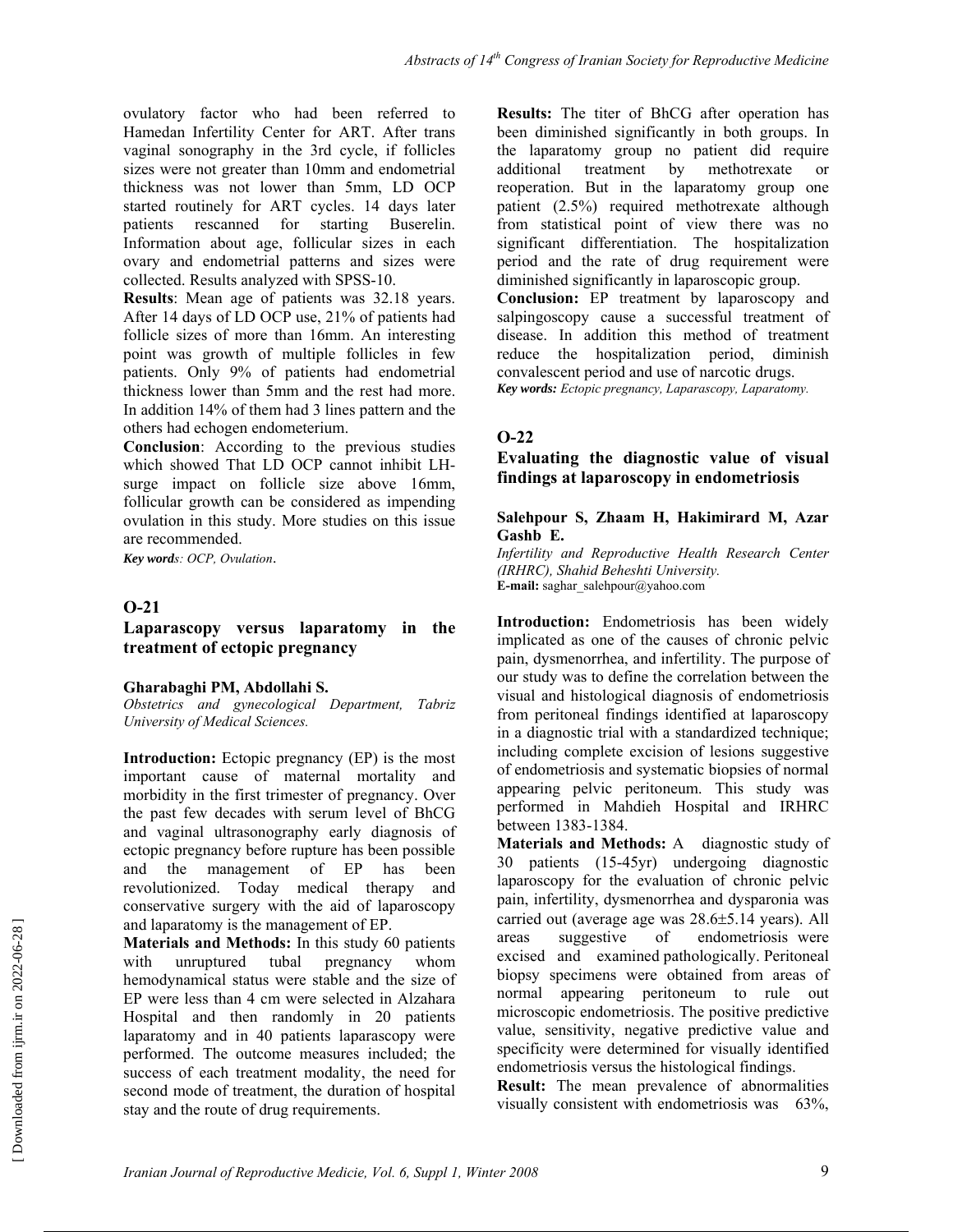with 42% confirmed histologically. The positive predictive value was 42.1%, sensitivity 88.8%, negative predictive value 90.9% and specificity 47.6%, for visual versus histological diagnosis of endometriosis.

**Conclusion:** Diagnosis of endometriosis should be established only after histological confirmation. *Key words: Endometriosis, Laparoscopy, Histopathology.* 

### **O-23**

**Comparing follicular responses to controlled ovarian hyperstimulation (COH) between normal ovaries and ovaries previously treated by different laparoscopic techniques for ovarian endometrioma** 

### **Alborzi S.**

*Obstetrics and Gynecological Department, Shiraz University of Medical Sciences, Iran.*

**Introduction:** It is important to compare follicular responses to controlled ovarian hyperstimulation (COH) between normal ovaries and ovaries previously treated by different laparoscopic techniques for ovarian endometrioma.

**Materials and Methods:** In 65 patients with unilateral endometrioma, laparoscopic ovarian fenestration and coagulation was performed in 24 cases (group 1) and laparoscopic ovarian cystectomy in the other 41 (group 2). In 16 patients with bilateral endometrioma (group 3), cystectomy was done in one ovary and fenestration and coagulation in the contralateral side.

**Results:** The results indicate that the response of ovaries to COH after laparoscopic ovarian cystectomy or fenestration and coagulation was the same and that there was no difference in response to COH between normal ovaries and those operated by the laparoscopic techniques mentioned above.

### **O-24**

**Comparing the rate of trisomy 21 in ART and non-ART neonates of women over 35 years old** 

#### **Ghahiri A, Firozmand**

*Obstetrics and Gynecological Department, Isfahan University of Medical Sciences, Iran*.

**Introdcution:** Nowadays, there are increasing number of women who use assisted reproductive technology (ART) to become fertile. One of the issues that all mothers and clinicians who offer ART are worry about is neonatal trisomies that include by these methods.

**Materials and Methods:** In order to investigate whether ART increases the number of neonatal trisomies or not, we run a historical cohort study. In this study, we selected 450 nulliparous women more than 35 years old. Half of this population received ART (mostly IVF, ICSI) and another half (225) received no ART treatment.

**Results:** Among women who received ART, only 4 infants with trisomy were born. In the other group that received no ART treatment 12 infants with trisomy were born. Although the incidence of trisomies did not differ significantly between two groups (p-value>0.05 chi square) but this incidence was less in ART recipient group in comparison to the other group.

**Conclusion:** So in conclusion in spite of the fact that ART did not reduce the incidence of trisomies in newborns, it did not increase the number of this abnormality at all.

*Key word: Trisomy, ART, Neonate.* 

### **O-25**

**Evaluating the effect of OCP on ongoing IUI cycle** 

### **Hamdi K, Bergis K, Akbariasbagh F.**

*Tehran University of Medical Sciences, Infertility Ward of Mirza kochak khan Hospital.* 

**Introduction:** Polycystic ovarian syndrome (PCOS) is the most common cause of infertility with ovarian factor. There are different methods for induction ovulation in these patients. Intra uterine insemination (IUI) of sperm is one of the most important methods for treatment of these patients. It seems that administration of oral contraceptive (OCP) in the cycle before IUI changes the hormonal pattern and may improve the result of IUI.

**Materials and Methods:** In this study, 180 IUI cycle were studied and divided in two groups with and without prior OCP administration. Number of dominant follicles, endometrial thickness, serum progesterone level, chemical and clinical pregnancy were compared in two groups.

**Results:** Overall, 28 cycles out of 180 cycles were cancelled because of arrest of follicle maturation. In total, 70 cycles with prior OCP administration (group A) and 82 cycles without OCP administration (group B) were enrolled in this study. The number of dominant follicle in group A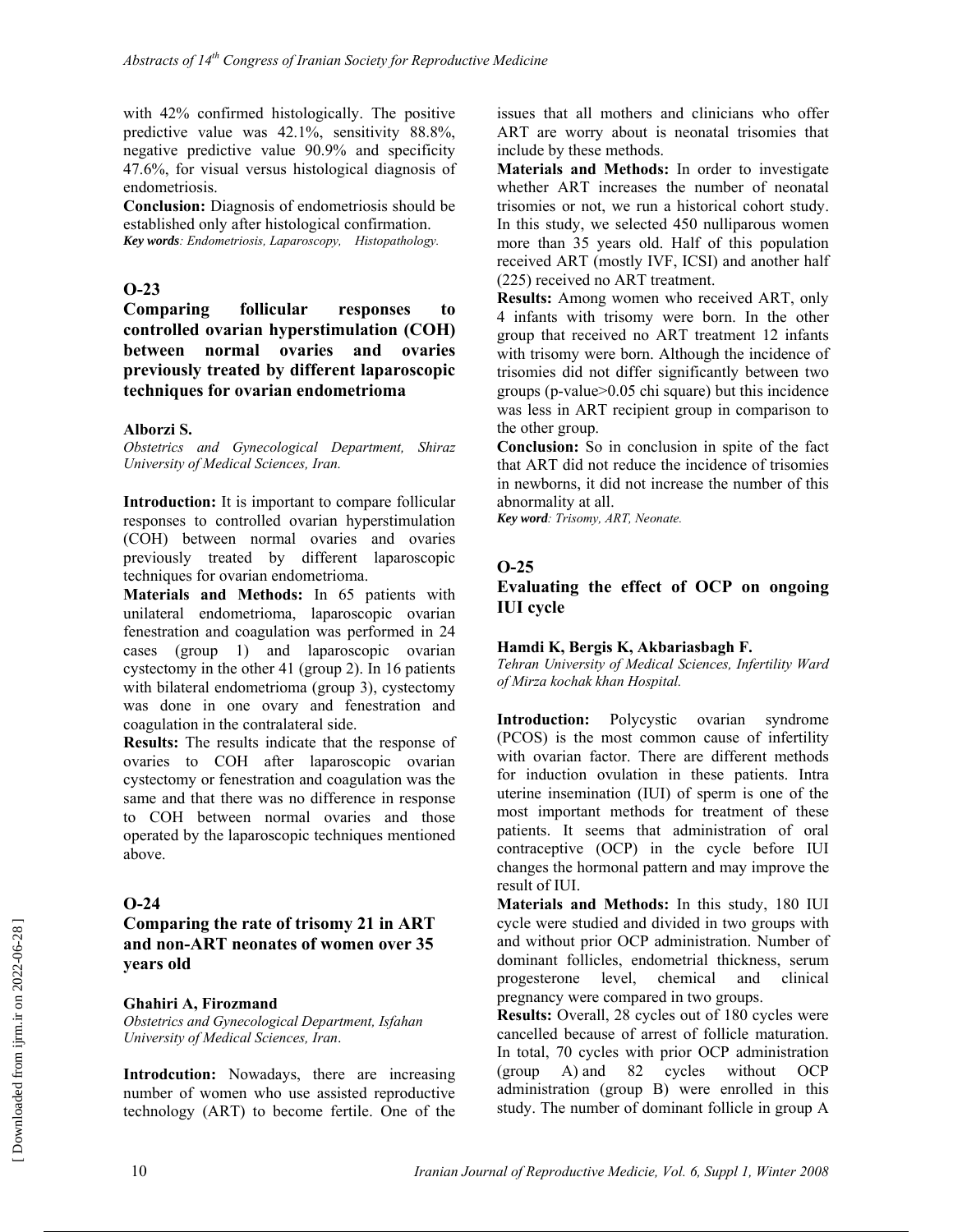was more than this in group B (p-value  $0.01$ ). Evidence of ovulation (serum progesterone), chemical and clinical pregnancy were the same in two groups.

**Conclusion:** OCP administration before IUI cycle can increase the number of dominant follicle but make no difference in ongoing pregnancy. *Key words: IUI, OCP, PCOS.* 

### **O-26**

#### **Conservative radical operation will spare fertility in young women cervical cancer**

#### **Azhar H.**

*Obstetrics and Gynecological Department, Shahid Beheshti Medical School.*

**Introduction:** Cervical cancer is one the most important cancers in women especially in pregnancy. Conservative treatments have been reported recently.

**Materials and Methods:** Review of articles about the incidence of cervical cancers and the new conservative treatment in young women.

**Results:** There will be 11,150 new cases of cervical carcinoma in USA at 2007 with 3670 Death. Invasive cervical carcinoma is reported to be 1/2000-1/10,000 in pregnancies. Combination of cervical cancer and pregnancy is about 2%-3%. **Conclusion:** Conservative treatment is a good option for young women that desire to fertility. *Key words: Cervical pregnancy, Fertility preservation.* 

### **O-27**

#### **Ovarian masses during reproductive ages**

#### **Abdollahifard S.**

*Infertility Department, Alzahara Hospital, Tabriz University of Medical Sciences.* 

**Introduction:** During reproductive years, the most common ovarian masses are benign. Ovarian masses can be functional or neopalstic and neoplastic tumors can be benign or malignant. Functional ovarian masses include follicular and luteal cysts. The chance that primary ovarian tumor be malignant in a patient younger than 45 years of age is less than 1 in 15. The new routine application of ultrasound technology to gynecological examination has led to the more frequent detection of ovarian cysts.

**Materials and Methods:** The ovarian masses in 10-30 years old women who were admitted to Alzahara Hospital from 1386-1384 was studied. The mean age of the women was  $22.7\pm4$  years (range 10-30 years). Only 5% of cases were under 13 years old. 55% were married and 45% were single.

**Results:** The results will report the pathological findings, reason of admission, types of sugary and will compare the laparotomy with laparascopic surgery in regard of duration of hospital stay, pain scores and most important complication.

**Conclusion:** Ovarian masses are common in reproductive age and fertility preservation is one of the most important factors for the surgery type and treatment.

*Key words: Ovarian mass, Reproductive age.* 

### **O-28**

### **Fertility preservation in young patients with gynecological malignancy**

#### **Karimi Zarchi M, Karimzadeh Maybodi MA, Bokaee M.**

*Shahid Sadoughi University of Medical Science, Yazd, Iran.* 

**Email**: drkarimi2001@yahoo.com

**Introduction:** Progress in preserving reproductive function in patients with gynecologic malignancies has been made owing to advances in surgical techniques, molecular pathology, and combined treatment modalities. These developments have allowed approach without compromising long-term outcome. Although the majority of gynecologic cancers are diagnosed in older women, 21% occur in women of reproductive age. A small but growing number of these women seek alternatives to standard treatments so as to preserve fertility. Conservative management in young patients with stage I (grade 1, 2) of epithelial ovarian tumor and sex cord-stromal tumor, patients with borderline and germ cell ovarian tumors, patients with micro invasive and early stage cervical cancer (stage IA1, IA2 and some of IB1) and endometrial cancer; grade 1 without myometrial invasion, could be performed in order to preserve fertility. Each case is unique and requires a different strategy of fertility preservation given the type of cancer, the chemotherapy regimen, patient's age, partner's status, and time frame available before onset of treatment. Patients who have time to undergo ovarian stimulation can cryopreserve embryos or oocytes.

**Conclusion:** Collaboration between gynecologic oncologists and reproductive endocrinologists might optimize fertility preservation for these patients.

*Key words: Fertility preservation, Young patients, Ovarian cancer, Cervical cancer, Endometrial cancer.*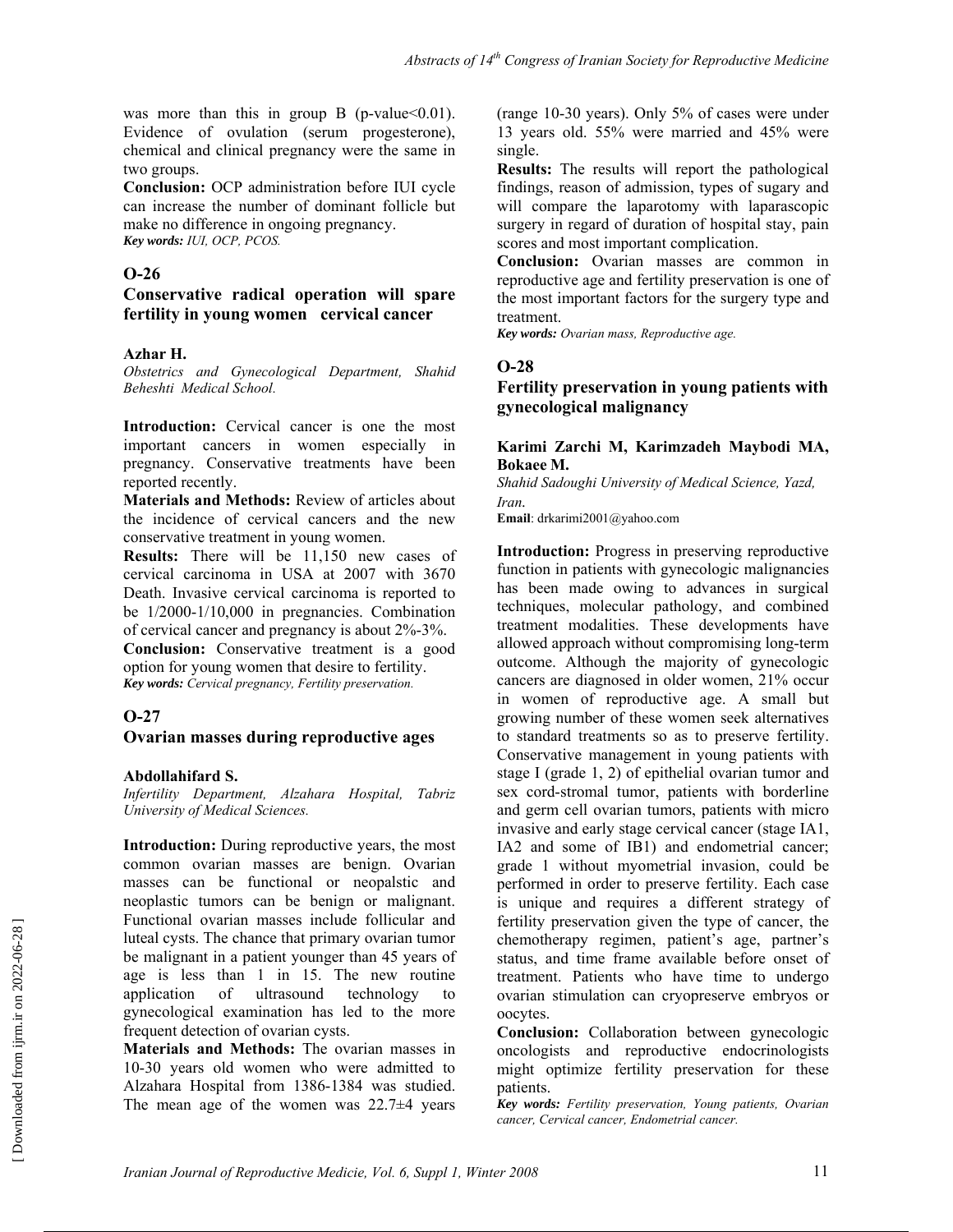# **2-Embryology**

### **O-29**

**The effect of BMP4 on globin genes expression in erythroid-like cells differentiated from embryonic stem cells in serum free media** 

#### **Owchi MA, Salehnia M, Forouzandeh M, Hajizadeh E.**

*Anatomy Department, Tarbiat Modares University, Tehran, Iran.* 

**Introduction:** There are many effective factors and agents that involve in differentiation of embryonic stem cells to erythroid lineage such as cytokines and growth factors like Bone Morphogenetic Protein-4 (BMP<sub>4</sub>).

The aim of this study was to evaluate the effect of BMP<sub>4</sub> on differentiation of embryonic stem cell to erythroid lineage in serum free media and primitive  $(\beta H_1)$  and definitive globin (βmajor) genes expression

**Materials and Methods:** CCE embryonic stem cells were cultured in DMEM medium and the secondary passage was done in IMDM medium. The cells of two days embryoid bodies were dissociated with Trypsin-EDTA and replated into semisolid medium containing IMDM and knockout serum replacement (20%) with 20 ng/ml concentrations of BMP<sub>4</sub>.

Expression of the  $βH_1$ , βmajor and  $β2m$  genes was evaluated by semi-quantative RT-PCR and Real time PCR.

**Results***:* Morphologically, the colonies that formed in BMP4 treated groups were larger than the control group. Analysis of the gene expression showed that both of βmajor and βH1 were expressed and the ratio of  $\beta$ H<sub>1</sub> gene expression was higher than βmajor (p-value<0.05).

**Conclusion:** Our results demonstrated that BMP4 is the effective factor to improve the differentiation of embryonic stem cells to erythroid lineage in serum free media and both pattern of erythropoiesis (primitive and definitive) were seen. *Key words: Embryonic stem cells, Erythropoiesis, BMP4, Globin genes expression.* 

### **O-30**

**Effects of low-intensity ultrasound on osteogenic differentiation of Rat bone marrow mesenchymal stem cell: an in vitro study** 

#### **Hamrahi D<sup>1</sup> , Shiran MB<sup>1</sup> , Gourabi H<sup>2</sup> , Baghban Eslaminejad<sup>3</sup> , Rouhi L3 .**

*1 Medical Physics Department, Iran University of Medical Sciences, Tehran, Iran.* 

*2 Genetic Department , Royan Institute.* 

*3 Stem Cell Department, Royan institute, Tehran, Iran.* 

**Introduction:** To test this hypothesis that lowintensity ultrasound (LIUS) may be effective stimulant on differentiation of rat mesenchymal stem cells (rMSCs), we study the effect of LIUS on osteogenic differentiation of rat bone-marrow derived MSCs.

**Materials and Methods**: Ultrasound instrument was calibrated by radiation force and the intensity ratio was calculated  $(I_{\text{pk}}/I_{\text{Ave}}=3.561 \text{ W.cm}^2)$ . The cell chamber was exposed to US in the LAM of circular piston transducer (4 cm area) operating at 3MHz in continues wave. The sonication was carried out for period of 5 minutes daily up to 2 weeks at nominal intensities of 100mW.cm<sup>-2</sup> while the control group had no US stimulation. The cells that were used in this investigation were passaged from 3 rat bone marrow-derived mesenchymal stem cells. The cultures were evaluated by alkaline phosphatase activity assay and semi quantitave RT-PCR on days 1, 3, 5, 7, 9, 11 and 14 of poststimulation. Each experiment was replicated ten times and the mean values were statistically compared.

**Results:** Our results indicated that alkaline phosphatase activity in US group was significantly more than this in control group  $(88.6 \pm 12\%)$  versus  $30.14\pm23\%$ , p-value≤0.005). According to semi quantitative RT-PCR analysis, in US group, in all examined days, expression of the bone specific genes including alkaline phosphatase, osteocalcin and osteopontin were significantly higher than these in control group. These genes appeared to be expressed in US groups in early days of cultivation periods compared to that of control group. The important point was that the osteocalcin gene was never expressed in control group.

**Conclusion:** Taken together, it seems that US is able to induce in vitro osteogenic differentiation of the rMSCs.

*Key words: Low-Intensity Ultrasound, Last Axial Maximum (LAM), Rat Mesenchymal Stem Cells (rMSCs), Osteogenic differentiation.*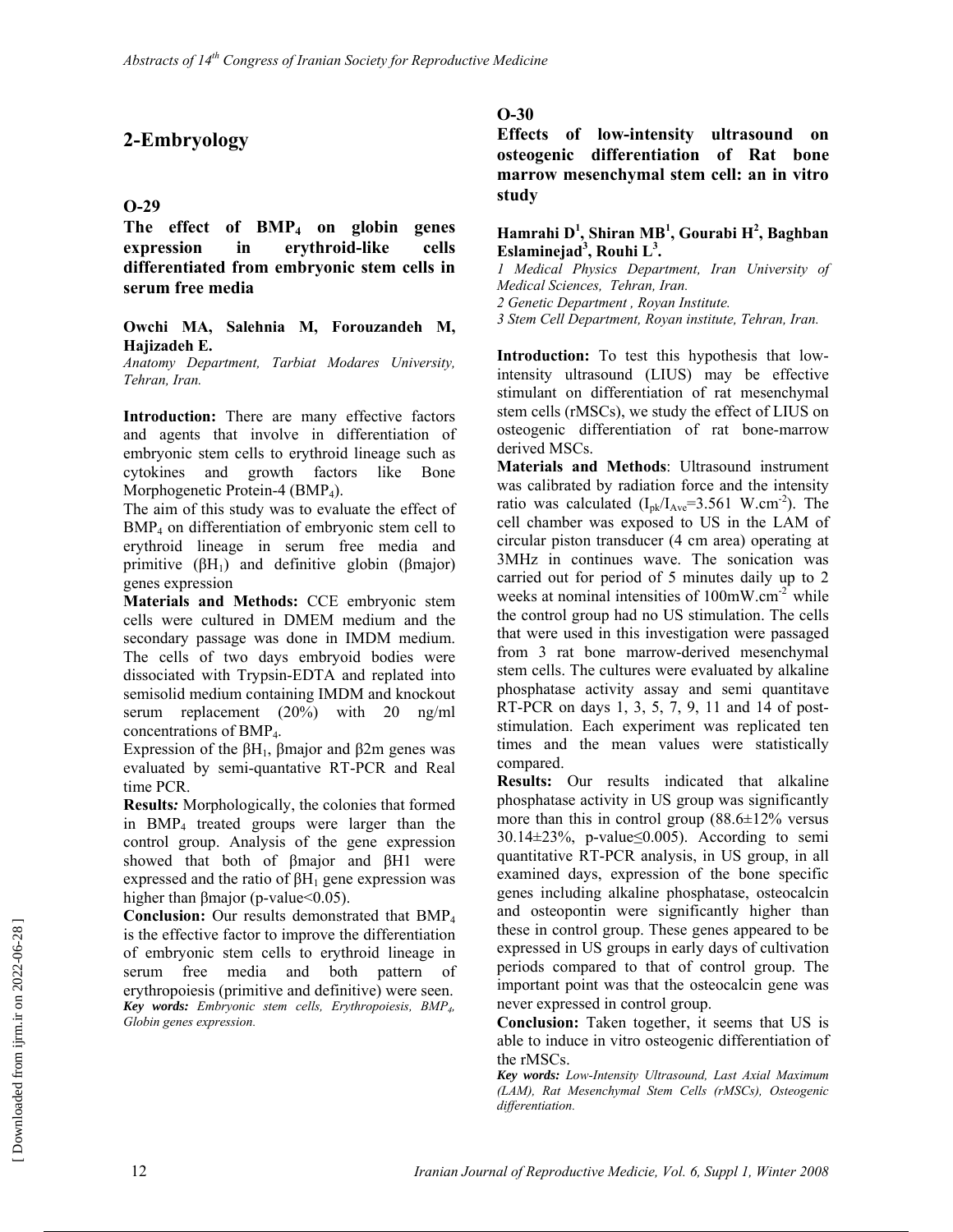**Evaluating the effects of bFGF on limbal stem cells cultured on amniotic membrane and collagen Ι**

#### **Taghiabadi E, Ebrahimi M, Valadbeigy T, Baharvand H.**

*Stem cell Department, Royan Institute, Tehran, Iran.*  **E-mail:** Marzieh.ebrahimi@gmail.com

**Introdcution:** It has been hypothesized that limbal stem cells (LSCs), a population of SCs located in the basal epithelium at the corneoscleral limbus may be maintained and controlled by intrinsic and extrinsic factors in their local microenvironment, the so-called stem cell niche. Environmental factors that may synergistically act to regulate gene expression and to maintain 'stemness' include the limbal extracellular matrix (ECM), particularly the basement membrane, cell-matrix interactions, growth factors in micro environment and cell-cell contacts. Understanding these limbal SC niche interactions is essential if the goal of developing new adult stem cell therapies is to be fully realized. **Materials and Methods:** In this study we compared the effects of *bFGF* on culture of limbal stem cells in presence of epithelially denudedhuman amniotic membrane and collagen type I as a limbal SC niche in vitro. Cultured cells in different groups evaluated by immunochemistry and RT-PCR for expression of proposed limbal SC markers (P63, ABCG2) and corneal specific markers (K3, Connexin 45).

**Results:** The size of cells cultured on AM in absence of bFGF were small and compact with the lower ratio of nucleus to cytoplasm in comparison with collagen type I. bFGF in the culture media caused increasing of cell sizes and of cytoplasm ratio. Epithelial outgrowth of limbal explants on AM and Co in absence of bFGF expressed more p63 (SC markers) and less K3 (corneal differentiation markers) in comparison with bFGF+ group (p-value<0.05). However the AM expressed high level of p63 than Co. ABCG2, a protein present in many adult stem cells, expressed in the collagen group without bFGF  $(25.27\pm5.6)$  $(p-value<0.05)$ . Moreover, in all groups, the cells expressed ABCG2, K3/12 and p63as shown by RT-PCR.

**Conclusion:** Our results showed that epitheliumdenuded AM provides a superior niche for limbal SC proliferation. In addition, phenotype maintenance in vitro and the denuded human AM is a protein enriched ECM in comparison with collagen type I. bFGF increased cell survival in culture cells and play an important role in cell differentiation.

**Key words**: Limbal stem cell, Amniotic membrane, Collagen Ι, bFGF.

### **O-32**

**Effect of antioxidants on DNA damage in human and mouse germ cells and cytogenetic abnormalities in subsequent generated pre-implantation embryos** 

### *Mozdarani H.*

*Department of Medical Genetics, School of Medical Sciences, Tarbiat Modares University.*  **Email:** mozdarah@modares.ac.ir

**Introduction**: This study was conducted to evaluate DNA damage induced in human normal and subfertile sperms following treatment with chemotherapeutics in the presence of famotidine as an antioxidant and to compare the effects of exposure of NMRI mice with γ-rays in the absence or presence of vitamins E and C and subsequent cytogenetic damage in pre-implantation embryos generated from irradiated gametes.

**Materials and Methods**: Sperms of normal and subfertile men were treated with different chemotherapeutic agents in the presence and absence of famotidine. DNA damage was evaluated using alkaline comet assay. Male and female NMRI mice were whole body irradiated in the presence of vitamins E and C. Various mating schemes were designed for mating of irradiated mice. About 68 hr post coitus, 4-8-cell embryos were flushed out from oviducts and fixed on slides using standard methods in order to screen for chromosome abnormalities and micronuclei.

**Results:** Treatment of human sperms with chemotherapeutics led to a significant increase in DNA damage, although the amount of DNA damage was different for drugs and in sperms from sub-fertile patients. Famotidine reduced DNA damage in all treatment groups effectively. In irradiated mice, there was an increase in both abnormal metaphases and micronuclei frequency in embryos generated after parental or maternal irradiation or both. Vitamin E effectively reduced the frequency of aneuploidy in all irradiated groups and vitamin C was very effective in reducing the frequencies of micronuclei.

**Conclusion:** Data indicated that both radiation and chemotherapeutics are potent inducers of DNA damage in male and female germ cells. These effects may be transmitted to next generation pre-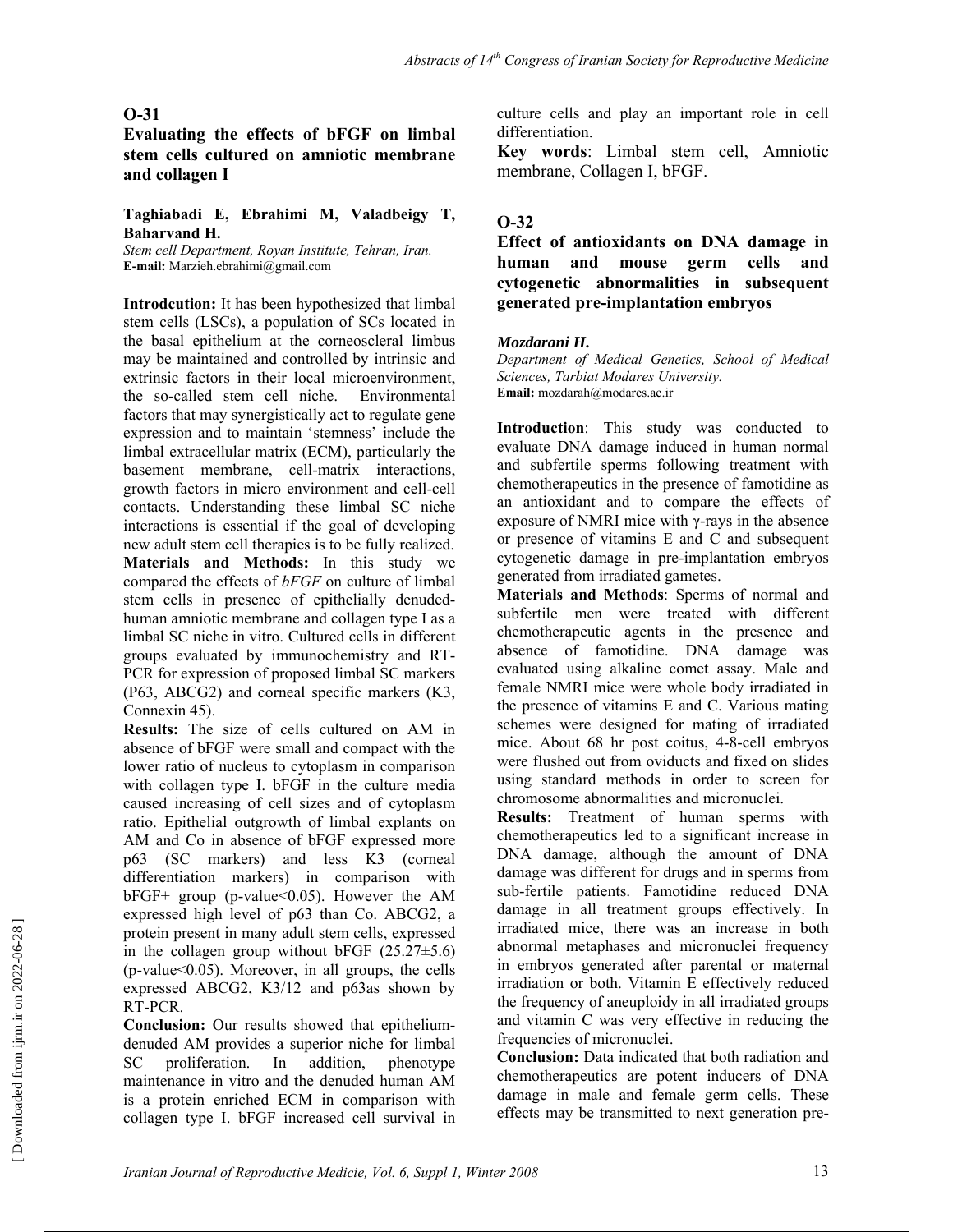embryos leading to implantation failure or loss. Administration of antioxidants before treatment with chemotherapeutics or irradiation effectively reduced DNA damage and the frequency of chromosomal abnormalities. The way these antioxidants reduces genotoxic effects of chemicals or radiation might be via radical scavenging mechanism.

*Key words: DNA damage, Chromosomal abnormalities, Antioxidants, Human sperm, Mouse preimplantation embryo.* 

#### **O-33**

**Assessment of morphological and functional changes in the mouse testis and epididymal sperms following unilateral and bilateral cryptorchidism** 

#### **Absalan F, Movahedin M, Mowla SJ.**

*Department of Anatomical Sciences, School of Medical Sciences, Tarbiat Modarres University ,Tehran, Iran.*

**Introduction**: This study was conducted to evaluate the long term effect of experimental bilateral and unilateral cryptor-chidism on sperm parameters and structure of mouse testis.

**Materials and Methods**: To induce bilateral and unilateral cryptorchidism model, immature mice (age under 2 months) were anesthetized and a small incision was made in the abdominal skin and peritoneum then fat pad at the upper end of testis was sutured to peritoneum. Testes were removed 2, 4, 6 and 8 weeks after surgery, weighted and processed for light microscopy study. Weight of testis, spermatogenic cell numbers, tubular ectasis (rate of tubular lumen comparing to the germ cell layer) as well as epididymal sperm parameters were measured.

**Results:** Spermatogenesis was arrested and the testicular weight and seminiferouse tubular diameters were significantly reduced in the bilateral undescended testis compared with unilateral undescended testis and the control mice. However complete depletion of seminiferous tubules and absence or sloughing of germ cells was not found in any of the animals. Spermatocytes and spermatids were the main type of germ cells undergoing apoptosis in all groups.

**Conclusion:** In general, high temperature caused a decreased in all analyzed parameters except spermatogonial cell number probably due to the apoptosis and these changes significantly increase in bilateral groups compared with unilateral groups. It is suggested that although apoptotic cell death induced by bilateral cryptorchidism might be affected by changes in systemic factor, apoptosis increase in male germ cells after unilateral cryptorchidism regulated by local testicular factors. Also this model is suitable for enrichment of spermatogonial stem cells.

*Key words: Cryptorchidism, Testis, Spermatogonial stem cells.* 

### **O-34**

**Effects of Retionoic acid (RA) on differentiation of embryonic stem cells to nervous system cells with study on neural specific gene expression** 

#### **Djahanbakht H, Parivar K, Akhondi MM, Safapour KCE.**

*Azad Islamic University, Karaj, Veterinary College.* 

*Azad Islamic university, Science and Research campus, Zoology, Tehran, Iran.* 

*Monoclonal Antibody Research Centre, Reproductive Biotechnology Research Centre, Avesina Research Institute, ACECR, Tehran, Iran*.

*Azad Islamic University, Ghom Branch, Science College, Ghom, Iran.* 

**Introduction:** Embryonic stem cells are pluripotent cells that can not only be differentiated to all types of specific adult cells but also can be used for cell therapy. In this survey pluripotent and undifferentiated mouse embryonic stem cells were cultured and surveyed for differentiation into neural and glial cells upon treatment with the Retinoic Acid (RA) that is effective on neural tube development.

**Materials and Methods:** Mouse ES cell line CCB from strain 129 were cultured on inactivated mouse embryonic fibroblasts and the resulting Embryoid Bodies (EBs) were transplanted in two ways; on culture plates that covered by fibronectin and poly-L-lysine. The RA (1micromollar) was added to specific neural precursor cells. Otherwise we culture the stem cells in suspension for 4 days with RA. The expression levels of specific neural genes, including Nestin (marker of neuroepithlial cells), Nkx2.2 (ventral neurons in spinal cord), nurr1 (primary dopaminergic neurons), S100 (Astrocysts), Olig-2 (oligodentrocytes) were mesured by RT-PCR and densitometry. In addition, the formation of dendrites and soma in neurons was assessed through immunecytochemistry assay on microtubule association protein (MAP2).

**Results**: The expression of Nestin showed RA caused neural induction and suspension culture was more effective than hanging drop assay.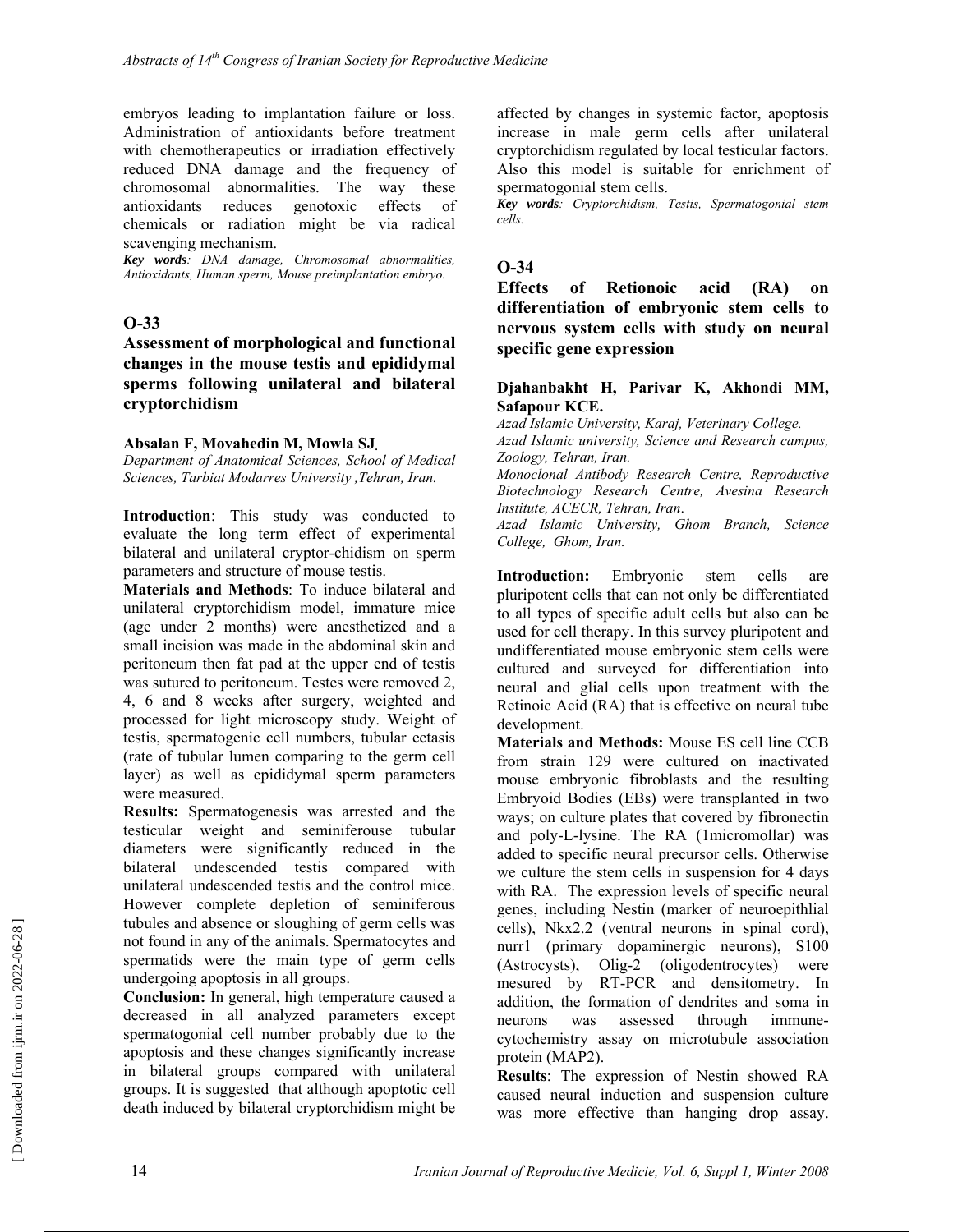Moreover we showed that differentiation of the primary dopaminergic neuron formation that express nurr1 gene was induced by RA. Some of ES cells under treatment with RA expressed S100 and were accordingly proved to be astrocystes. However the expression of Olig2 and Nkx2.2 were not demonstrated and consequently no differentiation into ventral spinal cord neurons and oligodendrocytes had happened. Immunocytochemistry assay of MAP-2 confirmed the formation of dendrites and neurons.

**Conclusion:** The present study demonstrated that multiple steps of development and differentiation of embryonic stem cells to mainly CNS cells can be analyzed in culture. Moreover, the RA signals involved in neural differentiation and *in vitro* generation of embryonic stem cells culture for therapeutic use.

*Key words: Stem cell, Neural differentiation, Retinoic acid.* 

#### **O-35**

**Flow cytometric analysis of antral follicles isolated from vitrified and non vitrified ovaries in vitro** 

#### **Mazoochi T<sup>1</sup> , Salehnia M<sup>2</sup> , Rezazadeh Valojerdi**   $M^2$ , Mowla SJ<sup>3</sup>, Nikougoftar M<sup>4</sup>.

*1 Department of Pathology, Kashan University of Medical Sciences, Kashan, Iran.* 

*2 Department of Anatomy, Tarbiat Modares University, Tehran, Iran.* 

*3 Department of Genetics, Tarbiat Modares University, Tehran, Iran.* 

*4 Research Center of Iranian Blood Transfusion Organizations, Tehran, Iran.* 

**Introduction:** Vitrification is a simple and ultra rapid technique for the conservation of fertility. This study was carried out to evaluate the effect of mouse ovarian tissue vitrification on the follicular cell death during culturing.

**Materials and Methods:** This experimental study was carried out on 12-14 day old female mice (NMRI). Ovaries were vitrifies with a solution containing ethylene glycol. After fast warming, preantral follicles were mechanically isolated from vitrified and non vitrified ovaries and were individually cultured in α-MEM (Gibco, UK) supplemented with 5% FBS, 100 mIU/ml rFSH, 1% ITS and 20 ng/ml mrEGF nonspherically for 10 days. At the end of culturing period percentage of intact and dead cells was determined by AnnexinV-Propidium Iodide (AV-PI) staining and flowcytometric analysis in two groups of study. Chi-square test was used to analyze the data.

**Results:** The percentage of cells that were intact  $(AV/PI)$ , early apoptotic  $(AV^{+}/PI)$ , necrotic  $(AV^{-})$  $(AY^{+}/PI^{+})$  and late apoptotic or necrotic  $(AV^{+}/PI^{+})$  were 56.5±5.1, 36.4±3.9, 5.0±1.1 and 2.1±0.3 respectively in antral follicles of vitrified group, while these percentages were 68.8±3.8, 29.7±3.3,  $1.4\pm2.2$  and  $4.0\pm0.8$  respectively in non vitrified groups. There was no significant difference between the control and vitrified groups in percentage of early apoptotic cells. But in the other variables the differences were significant.

**Conclusion:** Ovarian vitrification using ethylene glycol has no significant impact on percentage of early apoptotic cells.

*Key words: Vitrification, Ovary, Cell death, Flowcytometry.* 

#### **O-36**

**The assessment of viability and in vitro maturation (IVM) of cumulus-Germinal vesicle break down (GVBD) oocyte complexes after vitrification in mouse.** 

**Khosravi Farsani , Mahmoudi RM2 , Abdolvahhabi MA1 , Abbasi M<sup>1</sup> , Anvari M<sup>3</sup> , Sobhani A<sup>1</sup> .** 

*1 Department of Anatomy, Faculty of Medicine, Medical Sciences/University of Tehran, Tehran, Iran. 2 Department of Anatomy, Faculty of Medicine, Yasuj University of Medical Sciences, Yasuj, Iran.* 

*3 Department of Anatomy, Faculty of Medicine, Yazd University of Medical Sciences, Yazd, Iran.* 

**Introduction:** Vitrification is assumed to be a promising method to cryopreserve human oocytes but still needs optimizing. The aim of this study was to improve the single step and step-wise vitrification effects on maturing mouse GVBD by ethylene glycol (EG) in conventional straws.

**Materials and Methods:** Oocytes with compact cumulus cells were cultured for 3 hr in TCM199 supplemented with 10% fetal bovine serum (FBS) in 5% CO2 in air. GVBD oocytes were randomly allocated into three groups. (1) Control (nonvitrified group), (2) exposed to single-step vitrification (contained of EG 20% + 0.5M sucrose), and (3) exposed to step-wise vitrification  $(2\%, 5\%, 10\%, 20\% \text{ EG} + 0.5\text{M} \text{ sucrose})$ . Then oocytes underwent additional 21 hr maturation (in vitrification groups after thawing). Viability of oocytes and maturation to MII stage were analyzed using inverted microscope and additionally by staining of propidium iodide and Hoechst 33342.

**Results:** All non-vitrified oocytes were viable after 24 hr; however, viability of vitrified samples in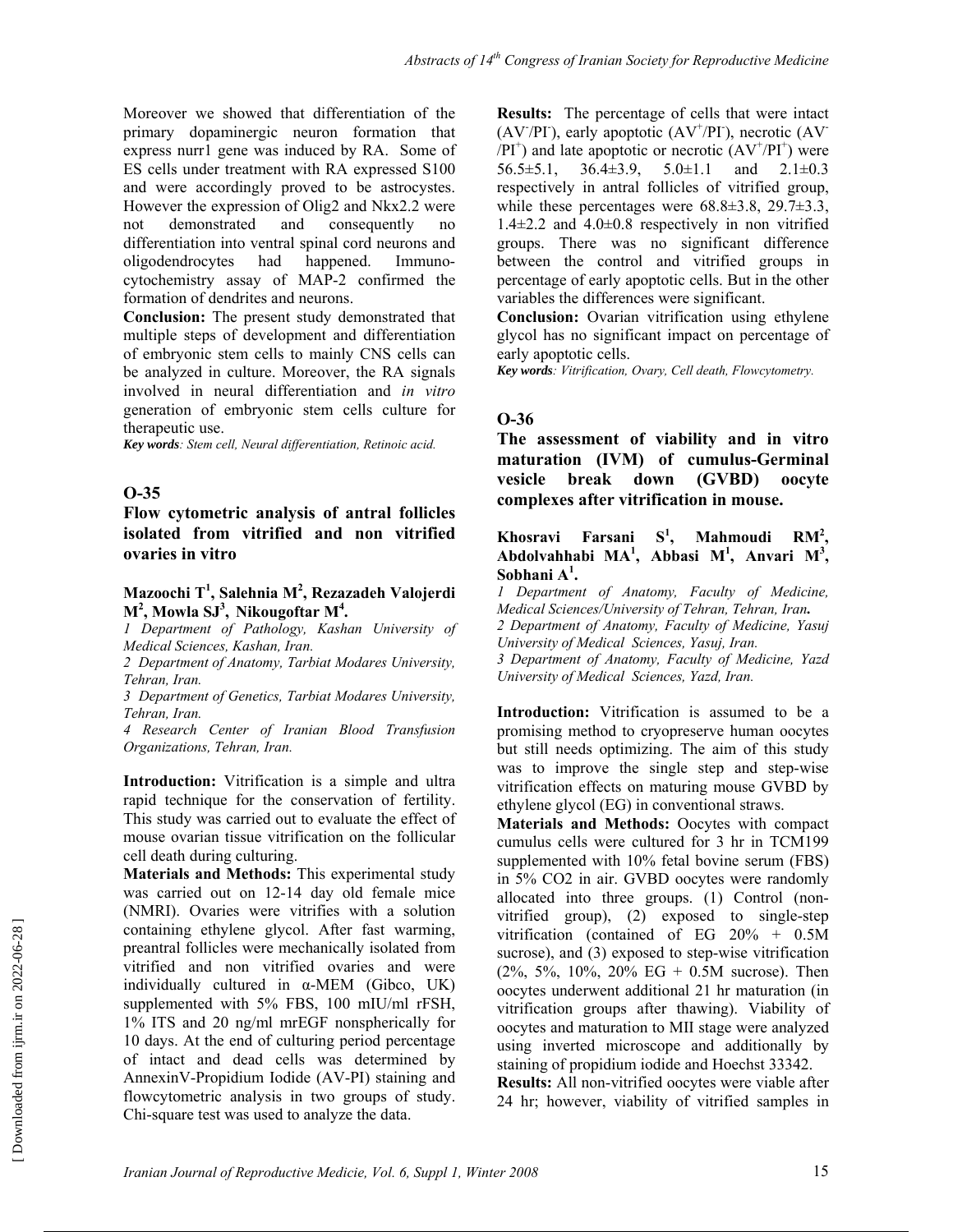single-step group was significantly lower than that of the step-wise and control Groups. Also, the maturation rate in the step-wise group was significantly higher (p-value $\leq$ %5) compared to single-step.

**Conclusion:** these results suggest that step-wise vitrification of GVBD oocytes as compared to single step vitrification was better in the rate of survival and in vitro maturation of oocytes.

*Key words: Vitrification, Viability, In vitro maturation, GVBD, Oocyte, Mouse.* 

### **O-37**

**Effect of granulosa cells co-culture and retinoic acid on maturation and development of immature mouse oocytes in vitro** 

#### Eimani  $H^{1,2}$ , Tahaei  $LS^{1,3}$ , Parivar  $K^3$ , **Rezazadeh M1 , Kazemi S<sup>1</sup> , Shahverdi A<sup>1</sup> ,**  Eftekhari P<sup>4</sup>, Baharvand H<sup>4</sup>.

*1 Department Of Embryology, Royan Institute, Tehran, Iran* 

*2 Department of Anatomy, Faculty of Medicine, Baqiyattola University, Tehran, Iran* 

*3 Department of Animal Biology,* 

*4 Department of Stem Cells, Royan Institute, Tehran, Iran* 

**E-mail:** info @ Royan Institute .org

**Introduction:** Our purpose of this study was to develop appropriate medium for in vitro maturation (IVM) of immature mouse oocytes.

**Materials and Methods:** Germinal vesicle of NMRI female mouse (6-8 weeks old) oocytes were collected from ovaries and cultured in maturation medium MEM-α contained: 100 IU/ml rFSH+7.5 IU/ml hCG+5% FCS (Control group) and 2 μM all-trans retinoic acid (t-RA) in the presence or absence of granulose cells. Ethanol (Sham group)  $0.2\%$  (v/v) was the vehicles. After 24 hours the matured oocytes were fertilized with spermatozoa in T6 medium and cultured for 5 days. Their development to the morula and blastocyst stages was studied.

**Results:** The retinoic acid supported progression and resumption of meiosis and also increased advancing the oocytes to Metaphase II, formation of morula and blastocyst compared to control group. When there were not 2 μM t-RA and granulose cells in IVM medium, a significantly lower maturation rates was observed, followed by a decrease in the percentage of embryos reaching the blastocyst stage. Whereas, when 2 μM t-RA and granulose cells monolayer were present from the IVM medium, better results in comparison with control group were obtained.

**Conclusion:** The results indicated that co-culture of granulose cells with  $2 \mu M$  all-trance retinoic acid during in vitro maturation enhanced mouse oocytes maturation and improved embryonic development.

**Key words:** Granulose cells, Retinoic acid, In vitro maturation, Mouse, Oocytes.

### **O-38**

**Effects of different doses of Bone Morphogenetic Protein 4 on the viability and proliferation of CCE mouse embryonic stem cells** 

#### **Makolati Z<sup>1</sup> , Movahedin M<sup>1</sup> , Forouzandeh-Moghadam M.<sup>2</sup>**

*1 Department of Anatomy, Medical Sciences Faculty, Tarbiat Modares University, Tehran, Iran* 

*2 Department of Biotechnology, Medical Sciences Faculty, Tarbiat Modares University, Tehran, Iran* 

**Introduction:** With regard to the importance of BMPs roles in the formation, development and function of various vital systems during fetal life, the aim of this study was to evaluate the effect of different doses of BMP4 on the viability and proliferation of CCE mouse embryonic stem (ES) cells.

**Materials and Methods:** CCE ES cells were tripsinized and cell suspension was prepared. The cells were counted and cultured in 96 well microplates. Each well of this plate containing  $3X10<sup>4</sup>$  cells in 20% FCS in DMEM media. The cells were incubated for 1 day, washed with PBS and cultured in DMEM containing different doses of BMP4 (1, 5, 25, 50 and 100ng/ml) as experimental groups. Control group was cultured in BMP4 free medium. ES cells incubated at 37°C overnight, washed with PBS, tripsinized and cell suspension was prepared separately from each well. In order to investigate the viability and proliferation rates of CCE ES cells, staining with trypan blue and counting were done. The mean number of whole cells and living cells were considered as proliferation and survival rates respectively. Data analysis was done with ANOVA test.

**Results:** No significant differences were found between the mean number of whole cells in the different doses  $(p=0.18)$ , but the mean percentage of living cells showed that BMP4 in 5 and 100 ng/ml concentration had the best and the worst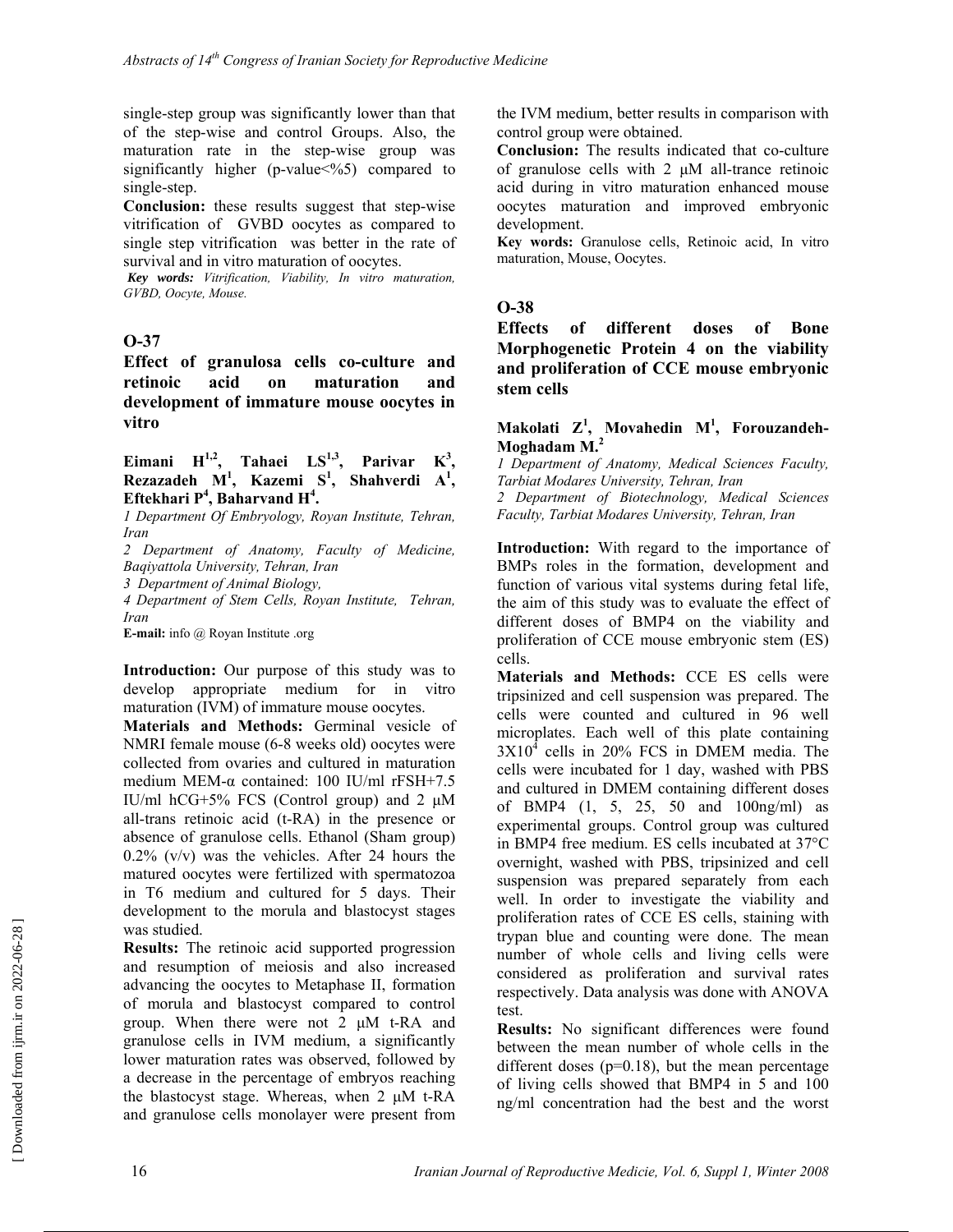effects on the viability of ES cells respectively (65.56% vs. 27.24%).

**Conclusion:** Evaluation of proliferation and viability rates using cell count and data analysis showed that addition of 5ng/ml BMP4 increased the proliferation and viability rates of CCE ES cells whereas high doses decreased these criteria. This suggests that different doses of BMP4 signaling may have different effects on ES cells behavior.

*Key words: Embryonic stem cell, CCE, BMP4, Proliferation, Viability.* 

### **O-39**

**Correlation between sperm parameters with reactive oxygen species (ROS) and total antioxidant in fertile and infertile males** 

### **Hassani Bafrani H<sup>1</sup> , Shahaboddin M2 .**

*1 Department of Anatomy, School of Medicine, Kashan University of Medical Sciences, Kashan, Iran. 2 Department of Biochemistry, School of Medicine, Kashan University of Medical Sciences, Kashan, Iran.*  **E-mail:** hasanhasani@yahoo.com

**Introduction:** Human sperm cell plasma membrane is particularly susceptible to oxidation due to the existence of a high concentration of polyunsaturated fatty acids in these membranes. The reactive oxygen species (ROS) derived from abnormal sperms or from WBC which represents an additional powerful source of ROS in semen are responsible for the peroxidation damage that has been proposed as a major factor in male infertility. A simple tool to evaluate the effect of lipid peroxidation on the spermatozoa is the assay of sperm and seminal plasma malondialdehyde (MDA) which is a stable lipid peroxidation product. The aim of this study was to determine total antioxidant and abnormal patterns of reactive oxygen species (ROS) production in male factor infertility patients and its possible correlation with sperm parameters.

**Materials and Methods**: Semen was obtained from partners of 25 consecutive cases attending to the clinic for IUI treatment. Semen was collected after 3 days of abstinence. The conventional semen parameters were analyzed. Semen was centrifuged at  $1200 \times g$  for 5 min to separate seminal plasma. The aliquots were stored at −80 °C until analyzed. Seminal plasma and serum were resuspended in phosphate buffer saline for FRAP and MDA levels in seminal plasma by spectophotometric assays.

**Results:** The results are expressed as  $\mu$ mol/l total antioxidant and nmol/l MDA in seminal plasma and serum. In normal condition ROS level is  $10<sup>4</sup>$  $cpm/20\times10^6$  sperm. Normal, healthy donors had significantly higher (*p-value*<.0001) sperm concentration, motility, and morphology compared with all male factor infertility patients. The classical semen parameters were negatively related to lipid peroxidation in spermatozoa motility and morphology (p-vlaue  $< 0.05$ ). Motility and viability were inversely correlated with semen MDA levels.

**Conclusion:** MDA as an index of lipid peroxidation provides a sensitive assay for diagnostic dysfunction of spermatozoa and may be a good tool for analysis of infertility in the patients. We suggest the inclusion of ROS measurement as part of idiopathic infertility evaluation. Treatment with antioxidants may be beneficial in such patients.

*Key words: Antioxidants, Human sperm, Lipid peroxidation, Oxidative stress, Reactive oxygen species, Sperm parameters.* 

### **O-40**

### **The long term effects of methoxsalen on ovary in the mice**

#### **Fattahy E, Parivar K, Kouchesfahan HM.**

*Biology Department, Islamic Azad University, Amo.l* **E-mail**:esmail\_fattahy@yahoo.com

**Introduction:** Methoxsalen is a photoactive drug. Methoxsalen UV-A therapy is used for the treatment of cutaneous disorders (e.g. psoriasis) vitiligo). This drug inhibits the synthesis of DNA, suppresses cell division and destroys of epidermal cells. However, this study evaluated the effect of methoxsalen on ovary structure and fertility in the mice.

**Materials and Methods***:* For this study, fifty immature female mice were divided to three groups of control, sham and experiment. Shams were injected by corn oil.

The methoxsalen group mice were injected with consecutive doses (30mg/kg ip), five consecutive days per week for one month. Animals were scarified 2 days after the latest methoxsalen injection. Then, the mice ovary sections were made and morphologic aspects of ovary and oogenesis processes were assessed.

**Results***:* Our observations indicated that in these animals, methoxsalen significantly decrease the numbers of corpus luteal, Graafian follicle, primordial follicle compared to control group.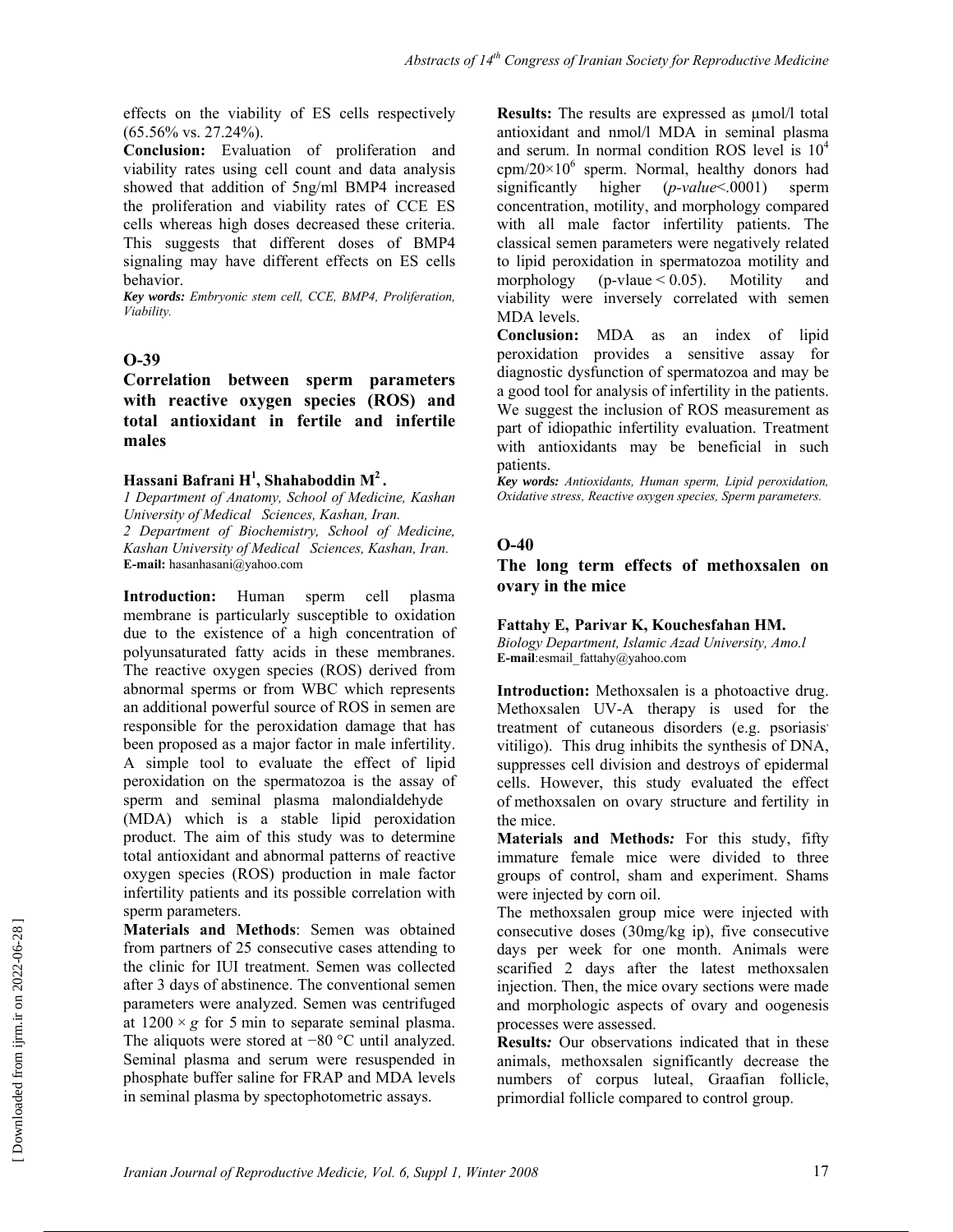Also diameter of corpus luteal, granulosa layer, oocyte and graf follicle decreased.

**Conclusion:** Our results showed that the long term exposure of methoxsalen affect the oogenesis and can induce infertility in mice.

*Key words: Methoxsalen, Psoriasis, Granulose, Oocyte.* 

### **O-41**

### **Prevalence of antisperm antibody in men from infertile couples in Khorramabad city**

#### **Nasiri MR, Shahsavar F, Kheirollahi AR, Farhadi A.**

*Department of Immunology, Iran University of Medical Sciences, Tehran, Iran.*

**Introduction:** The precise mechanism for antisperm antibody (ASA) mediated fertility impairment is unclear. In the male reproductive tract, ASA may have an adverse impact on sperm maturation and function or overall semen quality. In this study, the percentage of ASA-IgA was determined by the direct mixed agglutination reaction (MAR) test in men from infertile couples in Khorramabad city.

Furthermore, the semen parameters were evaluated to see if there was any correlation with the presence of ASA.

**Materials and Methods:** In total 85 men were tested for ASA as a part of an infertility evaluation. Patients were grouped according to the percentage of ASA of < 10% or  $\geq 10\%$ . Semen parameters (volume less than 2ml, concentration less than  $20 \times 10^{6}$  ml, and motility less than 50%) were calculated for each group. Statistical analysis was performed using Fisher's exact test.

**Results:** overall 20% of this population was ASApositive. Volume less than 2ml was not associated with ASA by direct MAR (p-value= $0.56$ ). Concentration less than  $20 \times 10^{6}$  ml was not associated with ASA by direct MAR (pvalue=0.51). Motility less than 50% was significantly associated with ASA by direct MAR (p-value=0.005).

**Conclusion:** The incidence of ASA in men from infertile couple in Khorramabad city was 20%. Antisperm antibodies can disrupt normal sperm function by damaging sperm motility.

Therefore, it can be suggested that patients with sperm motility of less than 50% should become candidate of ASA assay.

*Key words: Antisperm antibody, Infertility, Semen parameters, Mixed antiglobulin reaction.* 

### **O-42**

**Effect of Antioxidants supplementation on human sperm parameters after freezing** 

#### **Nazm Bojnordi M1 , Movahedin M<sup>2</sup> , Ghasemi H3 , Amanpour S<sup>1</sup> .**

*1 Vali-e-asr Reproductive Health Research Center, Tehran University of Medical Sciences, Tehran, Iran. 2 Anatomy Department, Medical Sciences Faculty, Tarbiat Modares University, Tehran, Iran. 3 Anatomy Department, Tehran University of Medical Sciences, Tehran, Iran*.

**Introduction**: Atioxidant reduces oxidative stress and improves sperm parameters during cryopreservation. This study was aimed to find out the effects of vitamin E and vitamin C on sperm parameters after cryopreservation.

**Materials and Methods:** Human semen samples were obtained from the Vali-e-asr Hospital.

The samples were divided into two groups (normal and oligospermia groups) according to WHO criteria. After adding cryopreservation medium, semen was pooled in liquid nitrogen. After thawing, samples were centrifuged for 5 min and in one group vitamin E (1, 2, 5Mm) and in another group vitamin C  $(1, 2, 4Mm)$  was added to medium and then the aliquots were incubated for 45 min in CO2 incubator.

In control group no antioxidant was added to medium. Sperm parameters were analyzed according to WHO criteria. Data were analyzed by T-test and all values were given as means±SEM. Statistical significance was indicated by a p-value less than 0.05.

**Results:** There was a significant increase in the sperm motility, progressive motility and viability in the samples which were supplemented with 1 and 2 Mm vitamin E (p-value**<**0.05).

Vitamin C didn't show significant effect on sperm parameters with 1 and 2 Mm concentration and it decreased sperm parameters in 4 mM dose.

**Conclusion:** Supplementation of preparation media with alpha-tocopherol is beneficial for sperm motility and viability rates after cryopreservation and it could be of clinical value in assisted conception procedures.

*Key words: Alpha-tocopherol, Ascorbic acid, Sperm motility, Sperm morphology.*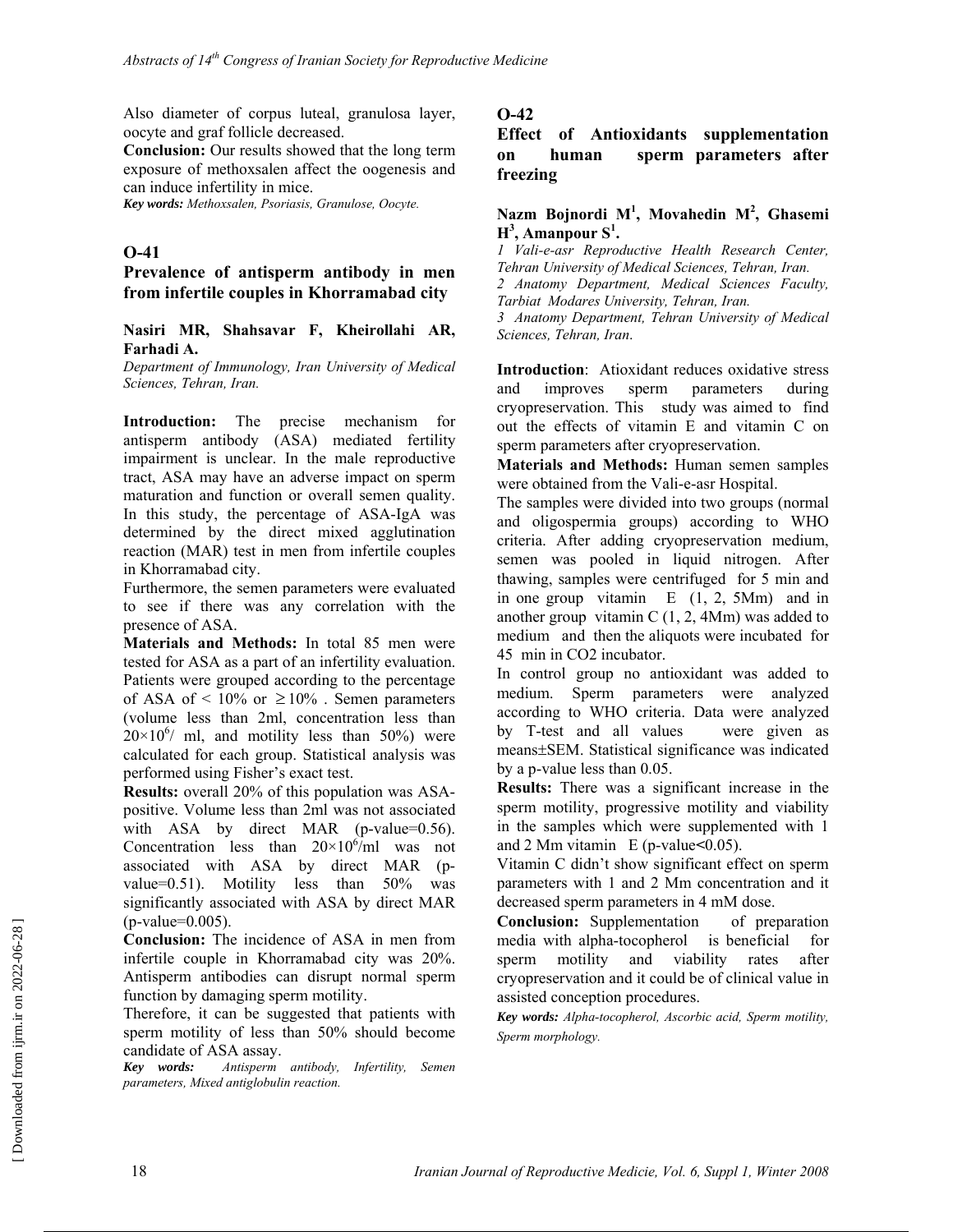**Differentiation of mouse embryonic stem cells to neuron like cells after transfection**  with GFP<sup>+</sup>, Pru<sup>r+</sup>, and Non-Silencing **shRNA vector** 

#### **Estiri H1 , Movahedin M2 , Fallah A1 , Aghazadeh M3 , Chaparzadeh N<sup>1</sup> .**

*1Biology Department, Science Faculty, Tarbiat Moalem Azarbayjan University.* 

*2 Anatomy Department, Medical Faculty, Tarbiat Modares University.* 

*3 Microbiology Department, Medical Faculty, Medical University of Tabriz.* 

**Introduction**: The purpose of this research was the possibility of detection, selection and knockdown of genes in mouse embryonic stem cells.

**Materials and Methods**: At first shRNA cassette whit human microRNA-30 (miR-30) patterns was cloned in pGIPZ shRNA vector. Then by using Arrest-In transfection reagent this vector was transfected into mouse embryonic stem cells (CCE Line) and a new modified cell line that was  $GFP^+$ ,  $Pru^{r+}$ , and Non-Silencing shRNA was produced. On the other hand mESC were cultured on the feeder layer (Mouse Embryonic Fibroblast) that was provided from 13.5 day mouse embryos. After that, embrioid bodies were produced by hanging drops and using of non adhesive plates. Then according to  $4/4^+$  protocol in the lack and present of retinoic acid, EBs matured in eight days and neural induction stage was performed.

In 8th day EBs were transferred on the gelatin coated plates. Then differentiated neuron like cells immigrated from EBs and matured in adhesion condition. For confirmation of neural characters of cells immonocytochemistry for Nestin was performed.

**Result**: Consequences showed that most of the cells were  $GFP^+$ . In addition immonocytochemistry for nestin showed that more than %80 of cells differentiated to neuron like cells and also these cells were GFP<sup>+</sup> .

**Conclusion:** By using this cell line and differentiation of these cells we can detect them after transplantation in spinal cord-brain injuries for advanced cell therapy.

*Key words: Embryonic stem cell, GFP+ , Neuron like cells.* 

#### **O-44**

**The effect of polycystic ovarian patient's serum on early developmental stages in mouse embryo** 

#### **Nikzad H, Naderian H, Atlasi MA, Aliasgharzadeh A.**

*Cellular and Molecular Biology Research Center, Kashan University of Medical Sciences, Kashan, Iran.*  **E-mail**:hnikzad@yahoo.com

**Introduction:** Polycystic ovarian syndrome (PCOS) is one of the most common endocrine disorders which cause anovulatory infertility and hyperandrogenism in young women. One of the medical management in PCOS patients emphasize in increasing the chance of fertility. There are some evidences that the biochemical factors of serum and increased androgen hormone effect on embryo in early developmental stages. The aim of this study was to investigate the effect of PCOS patients' serum on early development stages in mouse embryos from two cells to hatching blastocyst.

**Materials and Methods:** After superovulating and fertilizing Balb/c mouse, 219 two cells embryos were retrieved, 109 embryos were cultured in 10% PCOS patients' serum and 90% HTF medium. While 110 embryos were cultured in 10% normal serum and 90% HTF medium. The early developmental stages of embryos were studied in 2, 4, 8 cells, morula and early, late and hatching blastocyst.

**Results:** The laboratory findings of PCOS patients' serum show that the concentration level of testosterone, estradiol, prolactine and DHEA-S increased.

The statistical analysis confirm the rate of embryo development decreased in 2, 4, 8 cells and morula stages, while the decreasing in developmental stages were significant in early, late and hatching blastocyst in comparison between two groups.

**Conclusions:** Probably the decreasing in developmental stages of embryos is caused by increased androgen hormone of PCOS patients' serum.

It should be considered in treatment of infertility in PCOS patients in IVF techniques.

*Key words: PCOs, Serum, Embryo, Development.*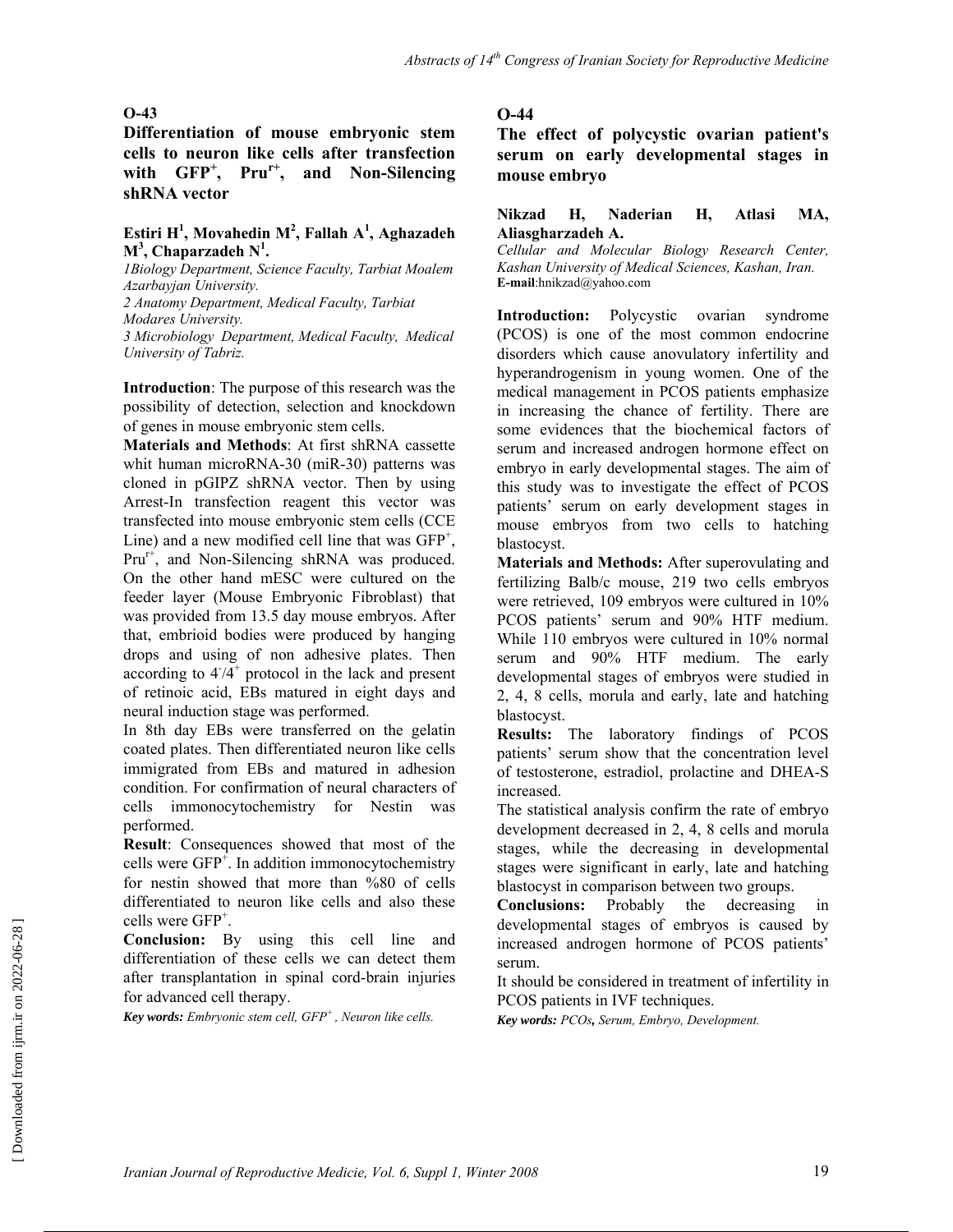### **Endometrial maturation of blastocyst in uterine of mice received superovulatory drugs and progesterone**

#### **Roshangar L, Soleimanirad J, Rashidi B, Azami I.**

*Department of Histology and Embryology, Medicine and Drug Applied Research Center , Tabriz University of Medical Sciences, Iran.* 

**Introduction**: The effect of superovulatory drugs on endometrial maturation at ART cycles is debated. Since the comparison of human specimens in ovulation- induced women with those at natural cycle is almost impossible, the animal studies are unavoidable. Regarding morphological characteristics as a criterion for evaluation of endometrial maturation, the aim of the present study was comparing histological characteristics of mice endometrium in controls with those at superovulated cycle received progesterone.

**Materials and Methods:** In this study, 30 adult female Souri mice with average weight of 25–30 gr and 15 adult male mice were used. The female mice were divided into 3 groups as controls, gonadotropin and gonadotropin+progesterone. In experimental groups, the mice received 7.5 IU HMG as intraperitoneal injection and 48 hours later 7.5 IU HMG. Then in all groups, 2 female and one male mice were placed in a cage for mating. In the gonadotropin+ progesterone group, the mice received 1mg progesterone at 24, 48 and 72 hours after HMG injection. 96 hours after HMG injection, the mice in experimental groups together with control mice were sacrificed and their uterine were flashed for blastocyst. Uterine specimen, only from those that their uterine contained blastocyst, were fixed and prepared for light microscopic study. The sections were stained with H and E and PAS.

**Results:** Microscopy revealed that in control group endometrial epithelium composed of tall columnar cells containing several PAS+ granules which were mainly basally located. In gonadotropin group, the granules were found both at basal and apical portions and the cells were taller than those in control group. In gonadotropin+progesterone group the granules were found in apical and basal portions and the heights of the cells were average of previous groups. PAS staining also revealed that mucous layer at luminal surfaces of the cells and secretory mucous in the lumen of the endometrial glands in experimental groups were more abundant than the control group.

**Conclusion:** Evaluation of endometrial maturation according to its morphological characteristics indicates that superovulatory drugs in mice stimulate endometrial maturation but progesterone injection do not accelerate it.

### **O-46**

**The long-term effect of Hinosan on spermatogenesis in the Balb/C Mice** 

#### **Fattahy**  $E^1$ , Jorsaraei  $SG^2$ , Parivar  $K^3$ , **Moghaddamnia AA<sup>4</sup> .**

*1 Assistant Professor of Biology, Islamic Azad University, Amol Branch.* 

*2 Assistant Professor of Anatomy and Embryology, Babol University of Medical Sciences.* 

*3 Professor of Biology, Islamic Azad University, Research and Science campus, Tehran.* 

*4 Professor of Physiology and Pharmacology, Babol University of Medical Sciences.* 

**Introduction**: Hinosan is an organophosphate that inhibits acetylcolinesterase activity, which could be resulted in damages of genital organs. This compound has been used extensively in the agriculture, for pest control. Therefore, in the present study, we investigated the effect of Hinosan on spermatogenesis in mice.

**Materials and Methods:** For this study, the male mice were divided into three groups. In the experimental group, mice were injected with Hinosan consecutive doses (20mg/kg ip, five consecutive days per week for one month), sham (water injection) and control (no injection). Animals were scarified 7 days after the latest Hinosan injection. Then, the mice testis sections were made and morphologic aspects of testis and spermatogenesis processes were assessed. Data were analyzed using of one-way ANOWA. Pvalue<0.05 was considered significant**.** 

**Results:** Our results showed that using Hinosan will cause a significant decrease in the number of germ cells, spermatocyt, spermatids, Leydig cells, blood vessels and also diameter of seminiferous on testes of the mice.

**Conclusion:** These results suggested that Hinosan is effective on spermatogenesis and seminiferous tubule structure. Therefore Hinosan can induce infertility in mice.

*Key words: Organ phosphorus, Hinosan, Testis tissue, Leydig cells, Spermatozoid.*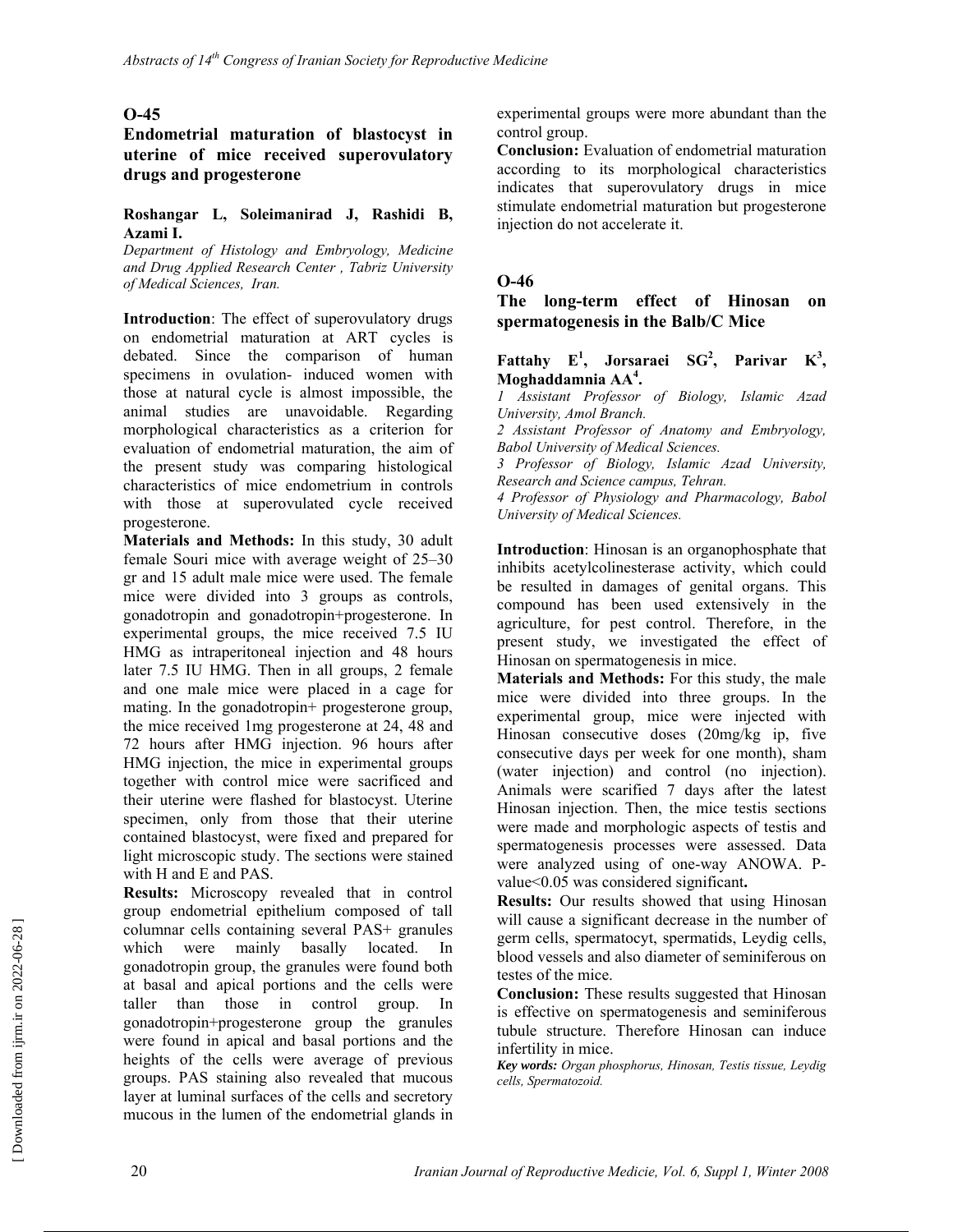**In-vivo effect of Diazinon treatment on testes and spermatogenesis in rat** 

**Sarabi E, Jorsaraei SG, Firoozjahi A, Fattahy E, Beiky AA.** 

*Babol University of Medical Sciences.* 

**Introduction:** Our objective was to evaluate alterations in rat testes tissue and spermatogenesis by the influences of Diazinon (DZN) organophosphates pesticide.

**Materials and Methods:** In this study, 3 groups of Wistar rats were included. 2 groups were interaperitonealy injected with multiple and single dose of DZN with concentrations of 0.25 and 2.5 mg/kg (5 doses were injected per week and 20 times in month totally). Then the animals were killed 55 days after treatment and the testes were removed for histomorphometric and histopathological evaluation.

The histomorphometric parameters were assessed as follow: germinal cells, primary and secondary spermatocyt and lydig cells counting and measurement of seminiferous tube diameters.

**Results:** In comparison with control group, all the parameters showed a significant decrease in injected groups (p-value<0.000) and also there was a dose dependent behavior decrease in all of them (p-value=0.000) and also a mild edema was detected.

**Conclusion:** According to the results, however, histomorphologic alterations of the testes and spermatogenesis could be induced after multiple dose treatment exposure of Diazinon with except of mild edema, no obvious other histopathological alterations were seen.

*Key words: Diazinon, Rat testes tissue, Spermatogenesis*.

#### **O-48**

**Non-enzymatic antioxidant activity and lipid peroxidation in sperm and seminal plasma of asthenoteratozoospermic men and their relationships with semen parameters** 

#### **Nouri M1 , Ghaffari Novin M2,3, Ghasemzadeh**  A<sup>2</sup>, Farzadi L<sup>2</sup>, Shahnazi V<sup>2</sup>.

*1 Biochemistry Department, Tabriz University of Medical Sciences, Tabriz, Iran.* 

*2 Infertility Center, Tabriz University of Medical Sciences, Tabriz, Iran.* 

*3 Reproductive Biotechnology Research Center, Avesina Research Institute, Tehran.*  **E-mail:** nourimd@yahoo.com

**Introduction**: The aim of the present study was to determine the level of lipid peroxidation as indicated by Malondialdehyde (MDA) and vitamins E and C in sperm and seminal plasma of asthenoteratozoospermic and normozoospermic men and its relationships with semen parameters.

**Materials and Methods:** One hundred male patients attending our infertility center: 40 men with normozoospermic and 60 infertile men with asthenoteratozoospermic semen profiles were randomly selected. Semen analysis was done according to the WHO standard. Sex hormonal profiles were measured by ELISA methods. The level of vitamins C and E and MDA were measured by HPLC and tiobarbiotic acid, respectively.

**Results:** MDA concentration in the spermatozoa and seminal plasma of asthenoteratozoospermic was significantly higher than this in normozoospermic males (p-value $<0.001$ ). The level of vitamins E and C in seminal plasma of normozoospermic were significantly higher than in asthenoteratozoospermic males (p-value < 0.01). However, the amount of vitamin C in the spermatozoa of normozoospermic was significantly less than this in asthenoteratozoospermic males  $(p-value<0.01)$ . Sensitivity, specificity, positive and negative prognostic value of MDA of seminal plasma and spermatozoa were more than vitamins C and E. The level of vitamin C of spermatozoa had more diagnostic value when compare to vitamins C and E in seminal plasma.

**Conclusion:** The level of MDA in seminal plsama and spermatozoa and vitamin C in spermatozoa may be a diagnostic tool for the analysis of infertility in the asthenoteratozoospermic patients. *Key words: Asthenoteratozoospermia, MDA, Vitamin E, Vitamin C, Infertility.* 

#### **O-49**

**Human embryology and Quranic verses, a comparative study** 

#### **Yadegari S<sup>1</sup> , Anvari M1, 2, Abbasi A1 , Nahangi**   $\mathbf{H}^1$ .

*1 Department Of Anatomy, Shahid Sadoughi University Of Medical Sciences, Yazd.* 

*2 Research and Clinical Center for Infertility, Shahid Sadoughi University of Medical Sciences, Yazd.* 

**Introdcution:** The Holy Quran mentions the problems of human creation, embryonic life, and its miraculous stages. It is pointed in this article that thinking of these stages of embryonic life leads us to monotheism, theology and the great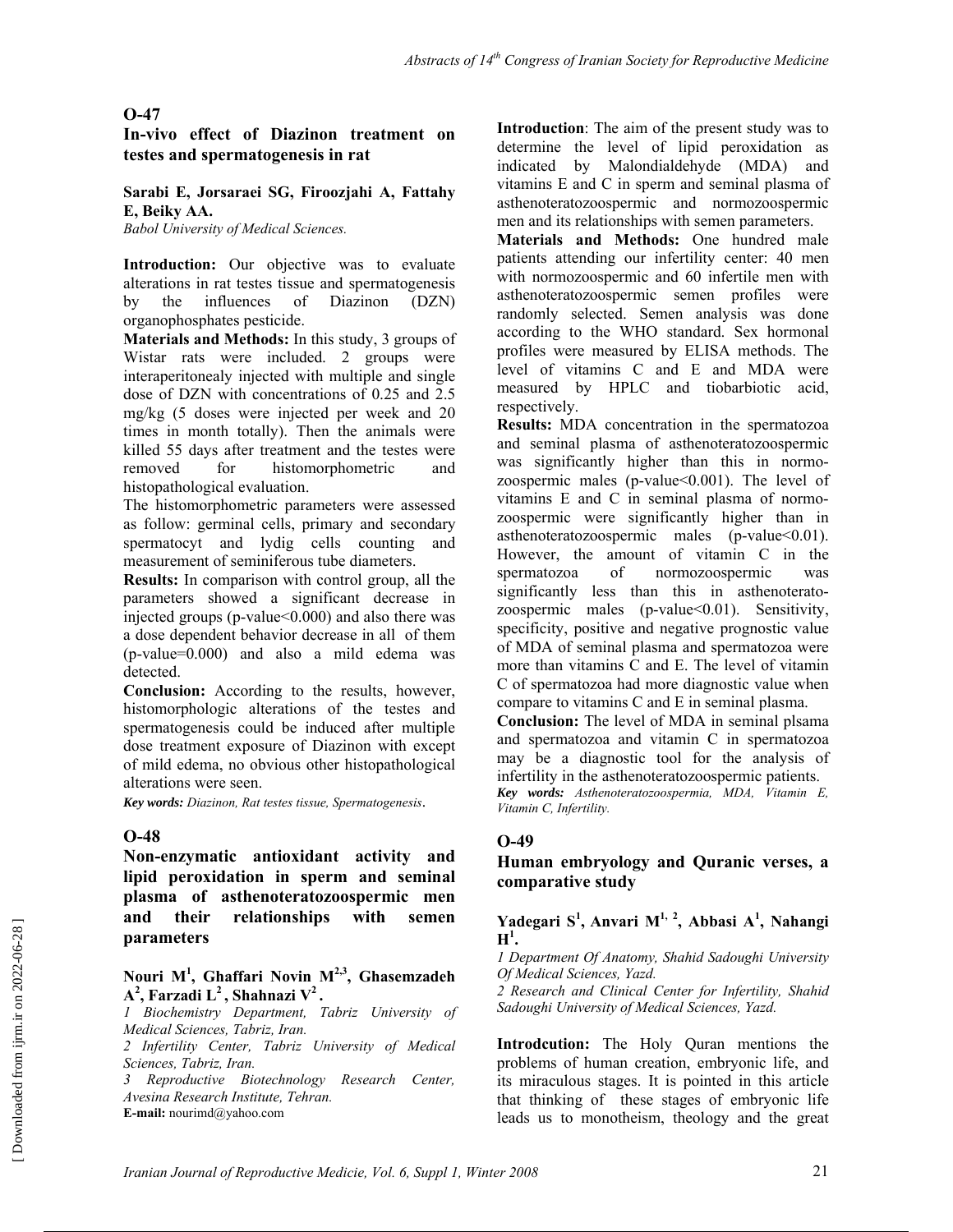power of the creator. Along with the progress of the sciences, a tremendous movement has been found and great secrets have been detected in human embryology.

**Materials and Methods:** In this article, we conducted a comparative research on the relationship between embryology and the Quranic verses. The ideas of great embryologists were revised, for example the noble ideas of Dr. Keith L. Moor. Also, the ovulation and fertilization from the viewpoint of Quran and science were studied.

**Results:** Furthermore, the foundation and stages of the development of the embryo have been defined and the benefits and importance of embryology explained. Finally, the relation between embryology and the afterlife was also considered.

**Conclusion:** The research findings concluded that Quranic verses are more developed than the modern ideas of embryology.

*Key words: Embryology, Embryo, Quran, Quranic verses, Ovulation, Fertilization.* 

# **3-Urology**

#### **O-50**

**Assessing sperm DNA damages on ART outcome** 

#### **Tavalaee M, Nasr-Esfahani MH, Razavi S.**

*Andrology Department, Royan Institute, Isfahan, Iran.* 

**Introduction:** In this research, we evaluate the influence of chromatin status; including DNA fragmentation, protamin deficiency, and DNA methylation on ART. In addition, the relations between these parameters in infertile men were evaluated.

**Materials and Methods:** Semen samples were obtained from 92 couples referred to Isfahan Fertility and Infertility Center for ICSI and IVF treatment. The semen samples were examined for concentration, morphology and motility according to the WHO guidelines (WHO, 1999). Semen samples were processed for routine ICSI and IVF using discontinuous pure sperm gradients. After insemination of oocytes, the remaining semen samples were used for evaluation of global DNA methylation, protamine deficiency, and DNA fragmentation using immunostaining, chromomycin A3 (CMA3) and sperm chromatin dispersion (SCD) test, respectively.

**Results:** The percentage of CMA3 positivity and DNA fragmentation showed a significant correlation with the percentage of abnormal morphology (p-value<0.01). However, no correlation was found between sperm abnormal morphology and global DNA methylation. In addition, a significant negative correlation between the percentage of CMA3 positivity and fertilization rate was found (p-value<0.05). The percentage of DNA fragmentation showed a significant negative correlation with fertilization rate in ICSI patients (p-value=0.036). However, this parameter did not significantly affect the fertilization rate in IVF patients. The results revealed a significant negative correlation between global DNA methylation and the percentage of DNA fragmentation. Furthermore, the percentage of CMA3 positivity showed a significant positive correlation with the percentage of DNA fragmentation. During this study we analyzed the relation between protamine deficiency, global DNA methylation and DNA fragmentation with cleavage, embryo quality score and pregnancy. No significant correlation was observed between these parameters.

**Conclusion:** Semen samples are heterogeneous, and may contain sperm with different defects. Some of these defects are related to each other and may have confounding effect on fertilization and development. Thus sperm defects assessed during this study may affect fertilization but does not affect subsequent development and pregnancy. However, effect of these defects on future of ART children awaits further research.

*Key words: DNA methylation, Protamine deficiency, DNA fragmentation, Intra Cytoplasmic Sperm Injection (ICSI), In Vitro Fertilization (IVF).* 

### **O-51**

**Relationship between in vitro fertilization rate and the level of antisperm antibody in seminal plasma measured by flow cytometry** 

#### **Shahsavar F, Rezaei A, Nasr Esfahani MH, Adib M, Oreizi F.**

*Department of Immunology, Iran University of Medical Sciences, Tehran, Iran.* 

**Introduction:** The aim of this study was to investigate relationship between antisperm antibodies measured by indirect flow cytometry and fertilization rate in infertile couples undergoing IVF.

**Materials and Methods:** Semen samples were collected from men of 80 infertile couples undergoing IVF in Isfahan Fertility and Infertility Center. Couples were grouped according to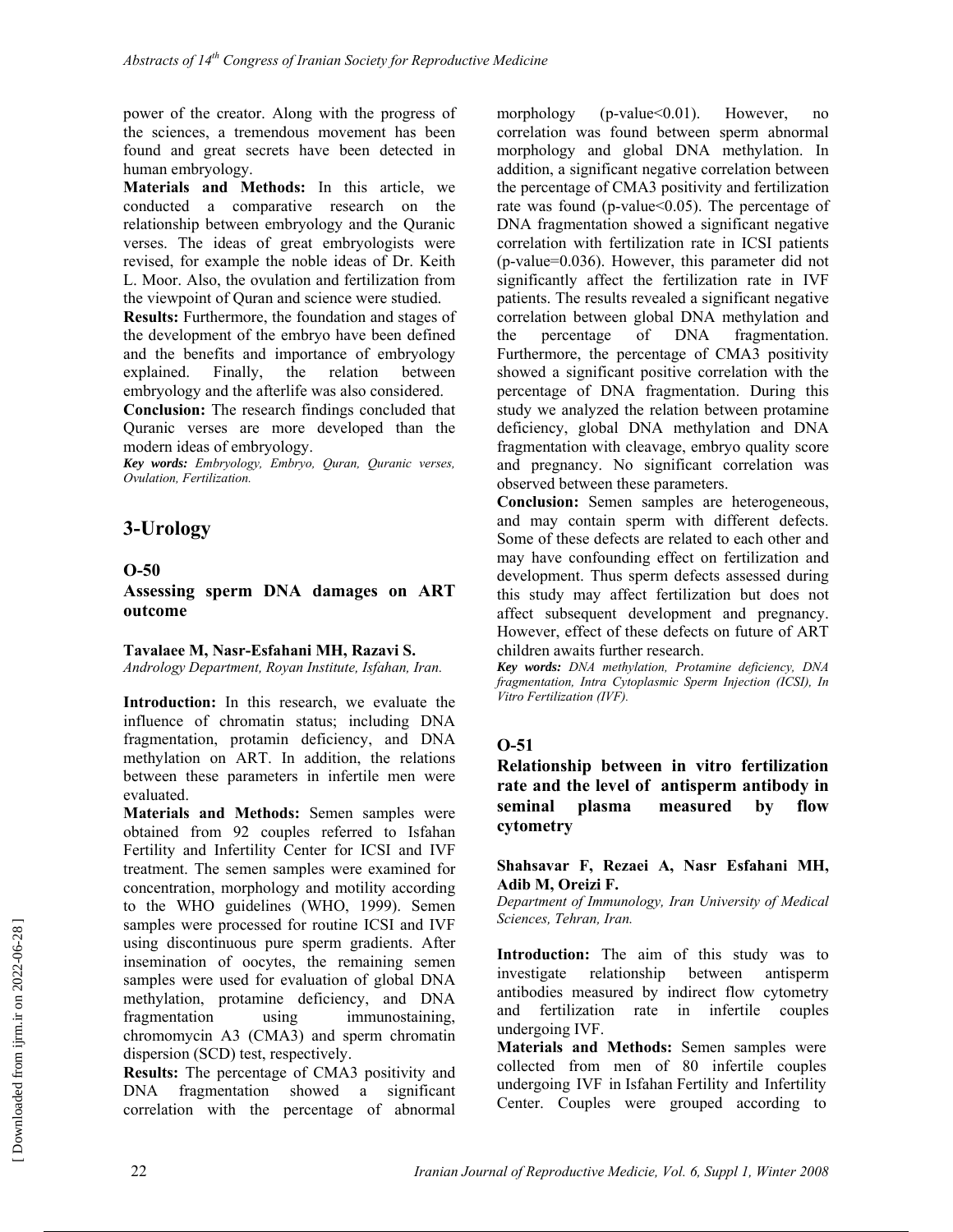fertilization rate. Overall, 52 couples had high fertilization rate (>50%) and 28 couples had low fertilization rate  $(\leq 50\%)$ . Seminal plasma samples were incubated with normal motile spermatozoa from donor men.

Sperm bounded antibody was detected with FITClabeled immunoglobulin against IgA and IgG in the flow cytometry. Procedure statistical analyses were performed using  $\chi^2$ , t-test, and Pearsons correlation.

**Results:** There was statistically significant difference between the mean levels of antisperm antibodies in high and low fertilization rate groups (p-value<0.001). Statistically significant inverse relationship was observed between IgA antisperm antibody level and fertilization rate  $(r=-0.47$  and p-value < 0.001). Statistically not significant inverse relationship was observed between IgG antisperm antibody level and fertilization rate  $(r=0.2$  and p-value= $0.08$ ).

**Conclusion:** The results of this study clearly show that high level of IgA antisperm antibody decrease the fertilization rate. Therefore, it can be suggested that patients with high level of IgA should become candidate of ICSI.

*Key words: Antisperm antibody, In vitro fertilization, Flowcytometry, Infertility.* 

#### **O-52**

#### **The antioxidantal effect of pomegranate juice on sperm parameters and fertility potential in mice**

#### **Amini-Rad O, Khalili MA.**

*Research and Clinical Center for Infertility, Shahid Sadughi University of Medical Sciences, Yazd*.

**Introduction**: The antioxidants are defenses against free radicals that can be effective in tackling the problems caused by them and help fertility. Pomegranate juice is among the fruits that has a very high antioxidant effect. This study was an attempt to explore the antioxidant effect of pomegranate juice on sperm parameters (count, morphology, motility) and fertility potential in mice.

**Materials and Methods**: In total 15 male mice were studied with regard to their sperm parameters and fertility potential. Sperms were categorized into three groups regarding to their motility: progressive, non-progressive, immotile.

Morphology consisted of normal and abnormal sperms. Mice were divided into control group (n=5) and experimental group (n=10). The experimental group received 20% pomegranate juice for 1 month (duration of spermatogenesis is 1 month in mice). The control group had free access to water. We took one generation from each group to study the fertility rate. After killing the animals, a sample from the tail of epididymal region was taken to test the sperm parameters by light microscope.

**Results**: The results showed that motility and count of sperms didn't change significantly in both groups. However, the normal morphology and the fertility potential of the experimental group improved significantly. Normal morphology in control group was 68.8±4.76%, and in experimental group was 79.1±6.26% (pvalue=0.007). The rate of fertility in control group was 5.8±4.08% and in experimental group was  $10\pm1.26\%$  (p-value=0.004). Also the rate of progressive sperms in control group was 35.6±9.91%; while, this rate in experimental group increased to  $47.5 \pm 11.10\%$  (p-value=0.06).

**Conclusion**: The pomegranate juice is an effective antioxidant that is able to improve the quality of sperm parameters, especially sperm morphology, as well as fertility potential in mice. Probably, intake of this antioxidant by infertile men improves the quality of their sperm parameters.

*Key words: Pomegranate juice, Sperm, Fertility potential, Mouse.* 

### **O-53**

#### **Sensitivity and specificity of serum FSH and testicular size in predicting sperm presence in azoospermic men**

**Falahatkar S, Hamidi Madani A, Atrkare Roshan Z, Sazegari E, Zareyan M, Nikpour S.** 

*Guilan University of Medical Sciences, Urology Research Center.* 

**Introduction:** Introduction of a reliable marker that be able to predict the presence of spermatozoa in azoospermic men, in order to apply assisted reproductive techniques without requirement of invasive method of testicle biopsy for prediction of sperm presence, will be valuable. Therefore, there is diverse opinion about distinction value of using serum FSH level and testicle size determination as conventional markers for prediction of the presence of testicular spermatozoa in azoospermic men.

**Materials and Methods**: In this research, 80 azoospermic infertile men who had been referred to Urology Clinic within 2 years and their azoospermia in 2 semen analysis test were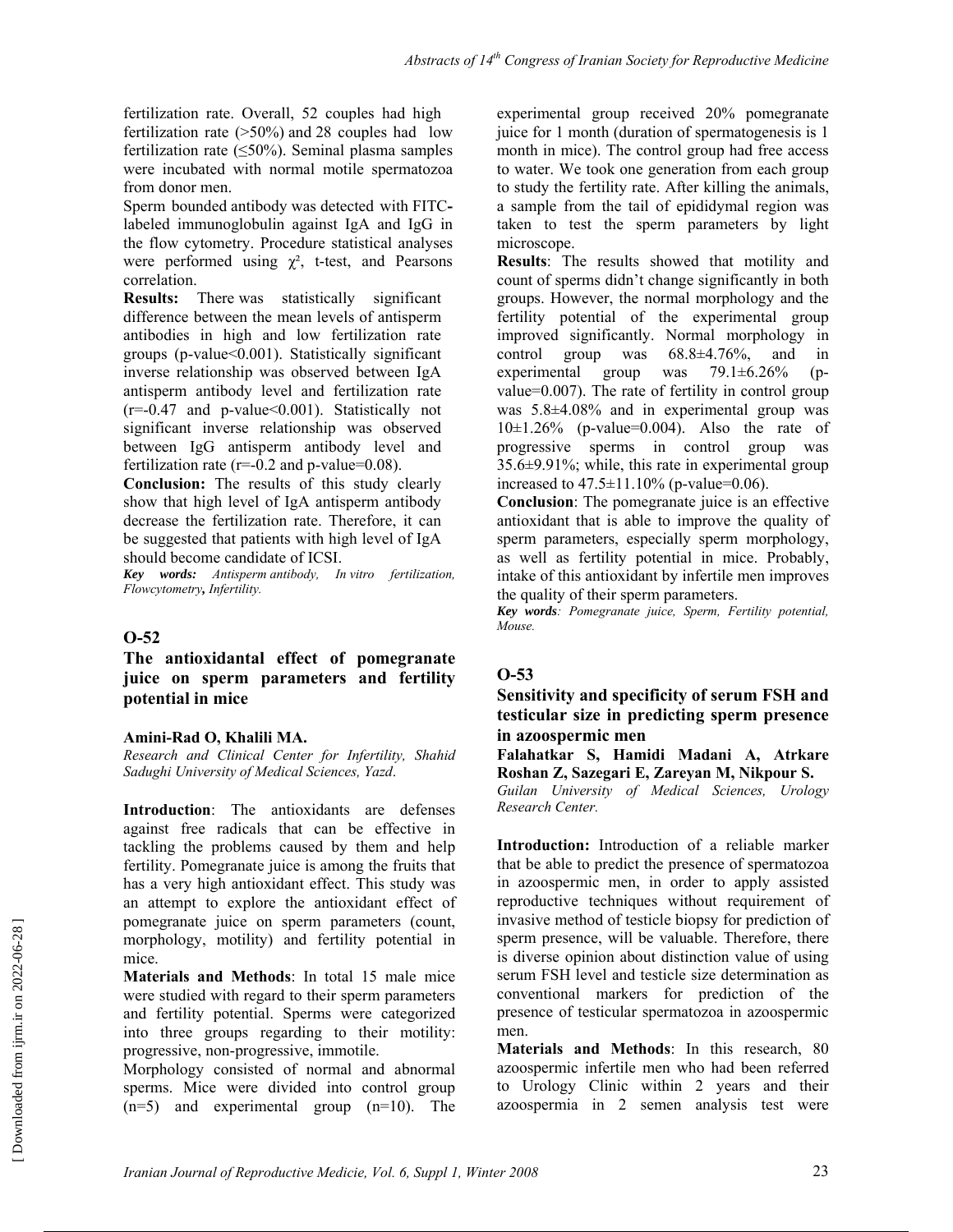approved have been studied. We took action to receive the condition description, physical examination and hormonal evaluation including serum FSH level measuring and scrotal sonography for testicle size determination and then bilateral biopsy of testes performed. Data statistical analysis was performed by one-way ANOVA test and serum FSH and testicle size sensitivity and specificity in affected men was calculated.

**Results:** Among testicle biopsy of 80 affected men, 53 were azoospermic and 27 were normal men with different levels of spermatogenesis. In testicle biopsy of 53 azoospermic men, 41 patients were azoospermic on the basis of FSH level (sensitivity=77.3%) and of 27 patients who have spermatogenesis in biopsy of testicle, 27 patients were normal on the basis of serum FSH level (specificity=85/2%). Of 53 azoospermic men in biopsy, 50 patients distinct azoospermic on the basis of testicle size (sensitivity =94/4%) and of 27 patients with rows of spermatogenesis in testicle biopsy , 17 patients were normal on the basis of testicle size (specificity=63%).

**Conclusion***:* Serum FSH and testis size measurement have reliable sensitivity and specificity in proportion of testis biopsy as a gold standard for diagnosis of azoospermia. Of this 2 current conventional markers, testicle size has a greater sensitivity and fewer specificity in proportion of FSH level. Thus it seems that we can make profit of these two conventional markers in place of invasive method of testicular biopsy in order to predict the sperm presence in azoospermic infertile men and use these markers in order to introduce to use as assisted reproductive techniques.

*Key words: Azoospermia , Biopsy , FSH , Male infertility.* 

### **O-54**

**Fertility in patients with persistent azoospermia post chemotherapy for malignant tumor, or following renal transplantation** 

#### **Pouyan O, Alyasin A, Aghahoseini M, Saeeidi H.**

*IVF Wards , Omid Clinic, Mojahedin Ave, Baharestan Sq, Tehran, Iran.* 

*Laleh Hospital, Simaye Iran Ave, Shahra-e-Ghods, Tehran, Iran.* 

**E-mail**: dr\_omid\_pouyan@hotmail.com

**Introduction:** The possibility of future fertility is important. A patient's fertility status after chemotherapy or renal transplantation is variable depending on the type and dose of chemotherapy agents used, and cannot be predicted. Therefore, sperm cryopreservation before chemotherapy is recommended. Nevertheless many patients still miss their sperm banking before chemotherapy. Recent advances in ART allow infertile males with non-obstructive azoospermia after chemotherapy to retrieve sperm using testicular sperm extraction (TESE) and father a child by ICSI.

**Materials and Methods:** Ten patients with azoospermia were studied. For all of the patients multiple testicular biopsies were done. The examinations in them showed that FSH was 21.6– 59.4 mIU/mL, LH was 15–24.3 mIU/mL, testes volume were  $> 20$  mL. Three out of five patients with testes tumor had normal focal spermatogenesis (Group 1). Three from Three patients with renal transplantation had normal focal spermatogenesis (Group 2). One of two patients with lymphoma has normal focal spermatogenesis (Group 3). All of patients with normal focal spermatogenesis undergone TESE + ICSI

**Results:** Group 1: In two out of three patients with fertilization ongoing pregnancy were achieved. Group 2: In two out of three patients with fertilization ongoing pregnancy were achieved. Group 3: Ongoing pregnancy was not achieved.

**Conclusion:** Chemotherapy impairs germ cells. These patients with persistent azoospermia after chemotherapy have traditionally been considered sterile. However, recent reports showed that it is possible to recover sperm using TESE. Thus, patients with permanent azoospermia after chemotherapy may provide viable sperm with TESE, which may enable them to father a child. However, an increased incidence of sperm chromosomal abnormalities has been reported in cancer patients during or immediately after chemotherapy.

*Key words: Chemotherapy, Male infertility, Azospermia.* 

### **O-55**

**The free testosterone levels in serum of Iranian veterans suffering from sulfur mustard induced asthma: 15 years postwar time** 

### **Agin KH1 , SarvGady F<sup>1</sup> , Saheb Kashaf S<sup>2</sup> .**

*1 Loqman Hakeem Teaching Hospital, Shaheed Beheshti University of Medical Sciences. 2 Navid Institute of Infertility*. **Email**: Agin@Atiehhospital.com

**Introduction:** The aim of this study was to assess the status of free testosterone (FT) levels among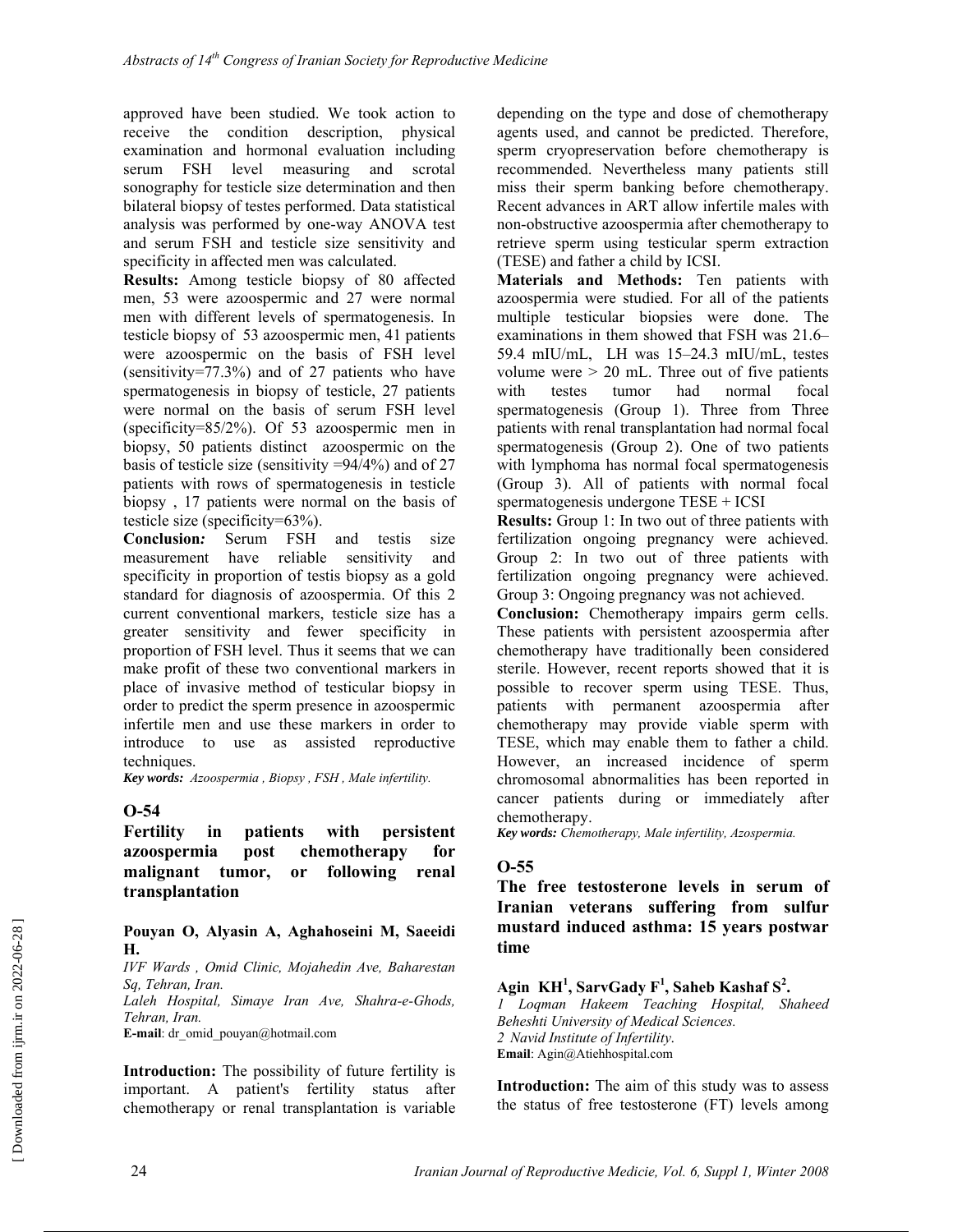patients suffering from sulfur mustard (SM) induced asthma and to compare this with nonexposed asthmatic population and healthy subjects, and also, to determine frequency of hypogonadism in target population.

**Martial and Methods:** Protocol of study was based on random selection of target population by self-report questionnaire, physician diagnosed asthma, and ratification of SM exposure. Two control groups were enrolled according to age, sexmatched as a non-exposed asthma and healthy subjects. The serum samples of FT, follicles stimulating hormone (FSH), luteinizing hormone (LH) and dehydroepianderstone (DHEA) were measured according to laboratories documentation. **Results:** In total 43 male, chemical veterans were enrolled as case group with the mean age of 53.95±6.80 years. The mean serum FT levels were 15.70±10.54. Overall 32.6% of subjects had FT below the lower normal range. The means serum values of FSH, LH, and DHEA were 11.91±9.21, 10.33±7.46, and 1.31±0.71, respectively. Nonchemical asthmatic patients group were 46 patients with the mean age  $52.67\pm6.44$  years. The mean FT levels were 16.97±10.15. Overall 22.2% of asthma control group had low level FT. Healthy control group were 46 subjects. The mean FT levels were measured 22.73±8.30. The ANOVA and post hoc (Tukey, HSD) tests were carried out between groups. The significant differences were observed between case and non-exposed asthma groups with healthy control group.

**Conclusion:** The highly significant of the hypogonadism was notable in case and asthma control groups. One of the reasons of our results may be due to toxic effects of SM on testosterone biosynthesis after long postwar time. But further investigation should be required in the future.

*Key words: Testosterone, Hypogonadism, Glucocorticoid, Mustard gas, Asthma, Lung diseases.* 

# **4-Midwifry**

**O-56** 

**The effect of counseling on sexual satisfaction of infertile men** 

#### **Pakgohar M, Ramezanzadeh F, Babaee GR, Vijeh M, Amel Valizadeh M.**

*Midwifery Department, Faculty of Nursing and Midwifery, Tehran, Iran.*  **E- mail**: mehr\_amel@hotmail.com

**Introduction:** Infertility is a major factor of sexual dissatisfaction in infertile Males. They believe that their inability to conceive had serious negative effects on their lives, particularly their sexual relations. The purpose of this study was to determine the effect of counseling on infertile Male's sexual satisfaction, who referred to the Valliasr Reproductive Health Center in Tehran in 2007.

**Materials and Methods:** This was an interventional study. In total 100 infertile men, who had eligible criteria, were recruited in this study by convenience sampling method. Participants randomly allocated into two groups (50 men in counseling and 50 men in control groups). Study was designed in two phases of pretest before intervention and follow up 3 month later. Counseling group participated in 2 hours sessions twice a week. Data was collected by 2 questionnaire including 1/ demographic characteristics and 2/ standard sexual satisfaction questionnaire. Data were analyzed with SPSS software and  $\chi^2$ , Mann Whitney and Willcoxon test  $(p$ -value $<0.05)$ .

**Results:** Results show that the mean sexual score in counseling group was 33.37±7.9 and in control group this was  $6.52 \pm 6.63$ . There was a significant difference between two group 3 months after intervention (U=746/500, p-value=0.02). Also, there was a significant difference between men of counseling group before and 3 month after intervention ( $z=-3.051$ , p-value=0.002).

**Conclusion:** The results of this study supported that the counseling improved the sexual satisfaction of infertile men.

*Key words: Counseling, Sexual satisfaction, Infertility.* 

### **O-57**

### **The effects of education in preventing STDs on health beleif model in the couples**

**Mirmohammad Ali M, Modaress M, Ashtary M, Moshrefi M.** 

*Nursing and Midwifery Department, Tehran University of Medical Sciences.* **E-mail**: mirmohamad1@yahoo.com

**Introduction:** The purpose of this study was to determine the effects of education in preventing STDs on health belief model in the couples who come to health–treatment centers of Medical Sciences University of Tehran.

**Materials and Methods:** This study was a semiexperimental survey conducted in case-control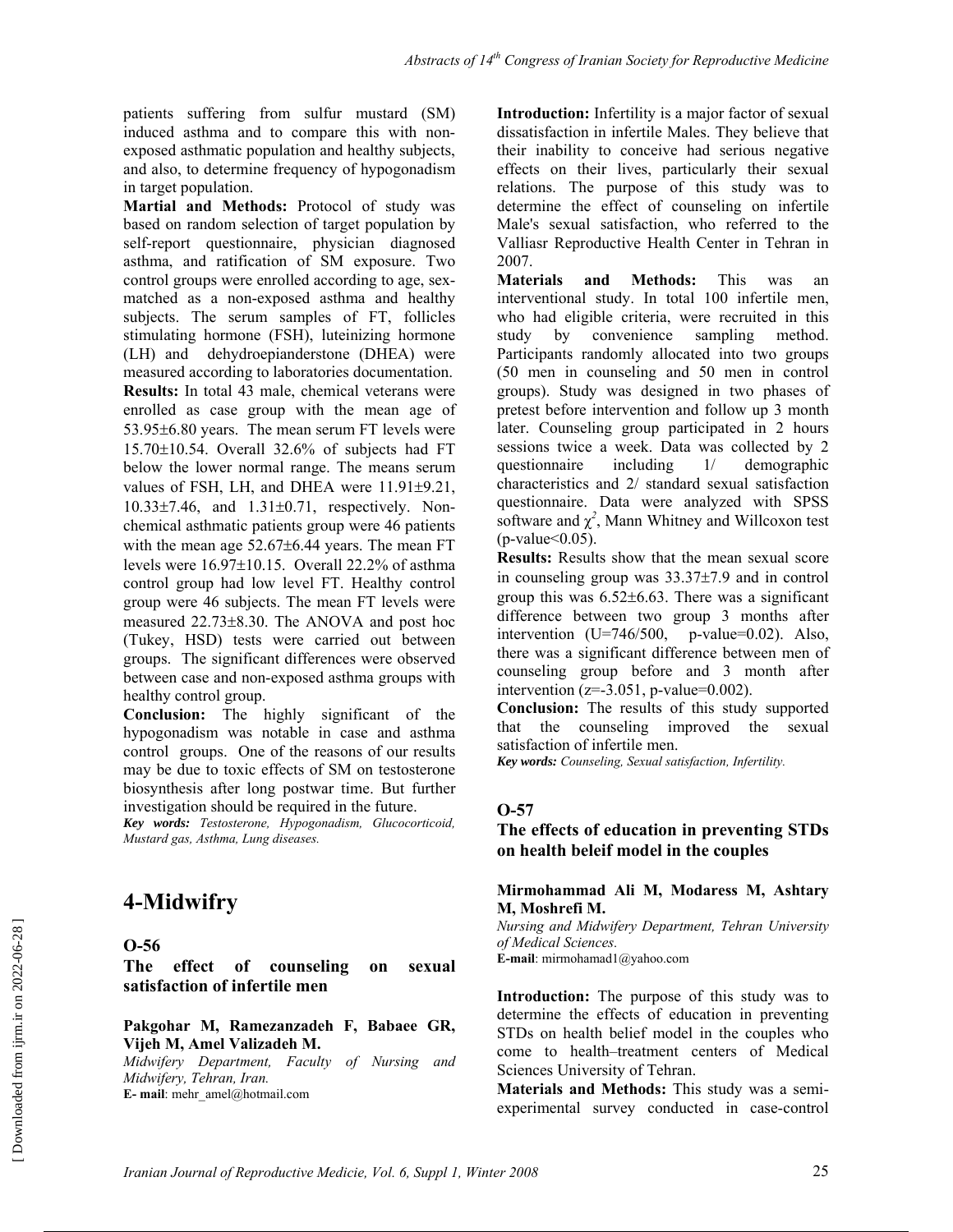method in health centers. The couples in experimental group were educated based on health belief model, during two 30 minutes educational sessions and the control group participated in the routine counseling classes. The data of this research was gathered by a questionnaire in two stages; before and 4 month after education, then was analyzed by SPSS software.

**Results:** The results of this study indicated that there were no significant differences between two groups in demographic characteristics. In the experimental group, there was significant<br>differences in perceived susceptibility (pdifferences in perceived susceptibility (pvalue<0.0001), perceived severity (pvalue<0.0001), perceived benefits (p-value=0.001) and barrier (p-value<0.0001) before and after education. Comparing of these groups indicated that after education, there were significant differences between perceived susceptibility (pvalue<0.0001), severity (0.0001), benefits  $(0.0001)$ , barriers (p-value  $(0.002)$ , and practice (pvalue<0.009).

**Conclusion:** The results of this study showed that education through health belief model was effective in preventing STDs. Then this educational model can be applied in educating adolescents and other people for preventing STDs. *Key Words: STDs, Family planning, Barrier methods, Infertility.* 

### **O-58**

**A.** 

### **The necessary of education of Islamic ART religious rules to Iranian midwives Vasegh Rahimparvar SF, Noughani F, Mehran**

*Nursing and Midwifery Faculty, Tehran University of Medical Sciences.* 

**Introduction:** It seems that answering the simple questions of the women who are devoted to their religious rules, can have an effective role in their psychological health. The aim of this study was to determine the knowledge of Iranian midwifery teachers about Islamic religious rules about assisted reproductive technology (ART), and the necessity of educating these rules to midwives in Iranian midwifery teachers' opinion.

**Materials and Methods:** In this descriptive (cross sectional) study the questionnaires were sent to all of the Iranian midwifery teachers (272 individuals) who worked in Iran universities of medical sciences. About half of the questionnaires were returned. Descriptive analysis was used for analysis of the data.

**Results:** The majority of Iranian midwifery teachers had low level of knowledge regarding religious rules of ART. The majority of the midwifery teachers were completely satisfied with all of the questions about the necessity education of Iranian midwives about ART religious rules. They reported that training of these rules is very important in midwifery. The majority of the subjects believed that workshop method is the most suitable method for education of Iranian midwifery teachers and the educated midwifery teachers can teach these rules to midwifery students.

**Conclusion:** According to the finding of this research, Islamic religious rules about ART can be taught to volunteer Iranian midwifery teachers by workshop method.

*Key words: Islamic religious rules, Assisted reproductive technology (ART), Education, Knowledge*.

### **O-59**

### **Sexual problems during pregnancy in fertile women**

### **Taghizadeh Z.**

*Nursing and Midwifery Department, Tehran University .* 

**Introduction:** Myths about intercourse during pregnancy include the fear it may cause miscarriage, premature labour, or fetal damage. Scientists found no significant increase in fetal problems in women who continued to be sexually active throughout pregnancy. They noted that 27% of these women had uterine contractions after orgasms that sometimes were painful. Those who experienced painful contractions were less likely to have sexual intercourse often, if at all.

Any examination of a couple's difficulty in conceiving must include overt and clear questioning about their sexual activity. Infertility may interact with a couple's or individual's sexuality and sexual expression in two main ways. Sexual problems may be caused or exacerbated by the diagnosis, investigation, and management of infertility (or sub fertility) or they may be a contributory factor in childlessness.

Therefore if fertile women will be pregnant, they have some sexual problems.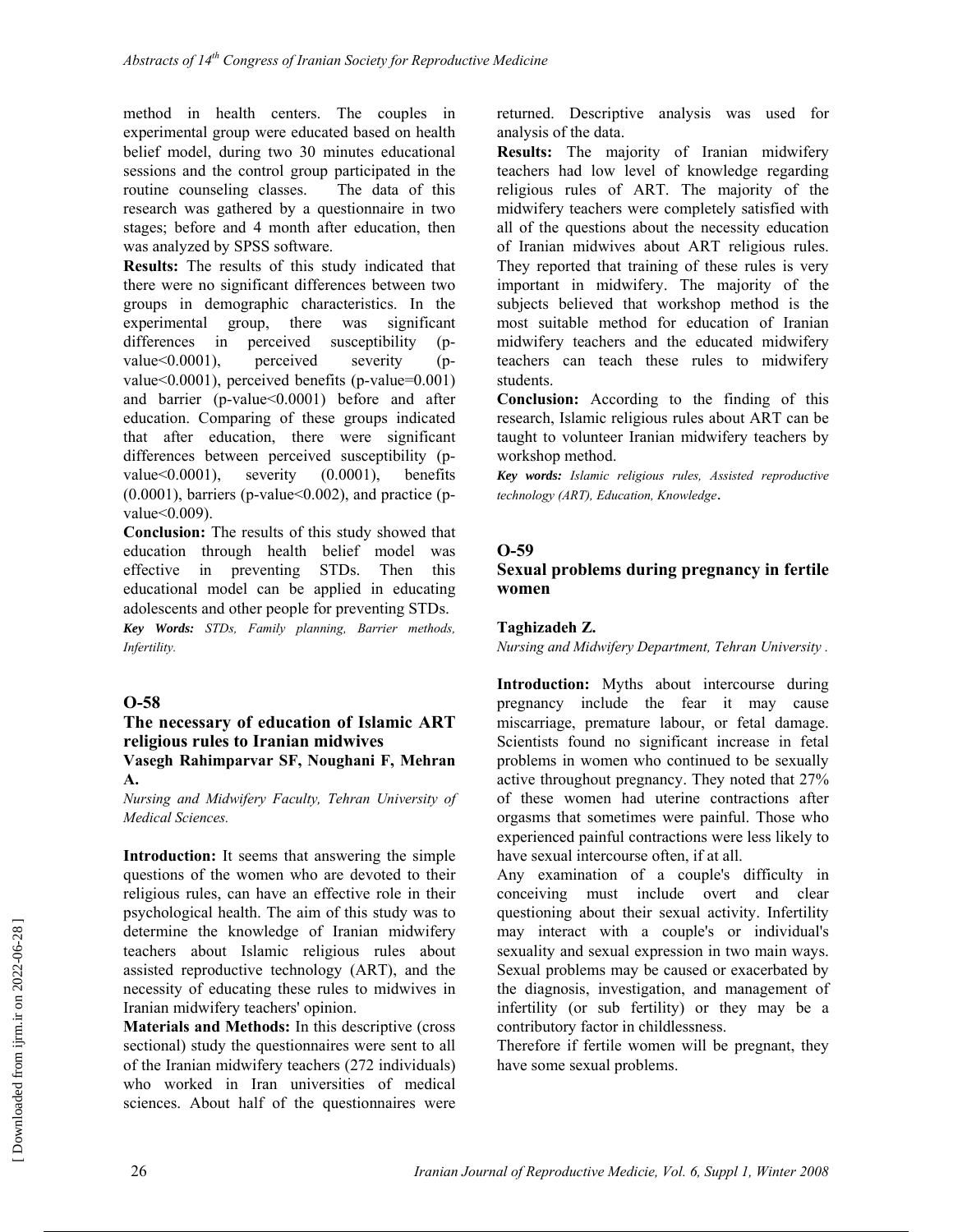### **The effects of stress on infertility treatment**

#### **Seddigh Mobarak Abadi S, Khodakarami N, Hashemi S.**

*Nursing and Midwifery School, Shaheed Beheshti Medical Science University, Tehran. E-mail: sedighehsedigh@gmail.com* 

**Introduction:** Stress is typically defined as a stimulus which produces mental tension or physiological arousal, such as the situation of infertility or its treatment. Distress is the term used described the suffering or anxiety as a result of the stressor. There is now evidence that distress levels influence the outcome of fertility treatment, as well as contributing to patients' decisions to continue treatment. The most common way that researchers evaluate patient distress level is by the use of selfreport questionnaires. Though efficient and easy to administer, such self-assessment approaches may under-report the true level of distress since patients may pretend emotional well-being in order to appear psychologically appropriate for infertility treatment. Therefore, the gold standard in psychological assessment is a structured personal interview with a trained mental health professional, e.g. a psychiatrist or psychologist. Indeed, it has been found that many IVF patients report depressive symptoms prior to beginning their cycle, which likely reflects the cumulative effect of previously unsuccessful and less invasive forms of treatment. Mild depression symptoms is seen in over half (54%) of patients who previously started IVF cycle, and 19% of them show mild to severe symptom. In fact in many of patients that treat via IVF, usually psychological and physical stresses exist.

**Materials and Methods:** In this article, we assess effect of stress on patient who undergoing treatment with IVF or GIFT procedure and assess some factors like number of previous treatment cycles, number of oocytes retrieved, fertilization rates, number of embryos transferred, embryo quality, presence or absence of a confirmed pregnancy, and pregnancy outcome.

**Results:** Major findings from this study showed that the baseline level of stress was significantly related to numerous biologic end-points, including number of oocytes retrieved and fertilized, pregnancy, live birth rate, and birth weight. Further, the stress level on the day of the procedure was significantly related only to the number of oocytes retrieved and fertilized. At baseline, the frequency of no live birth was 93% lower in women with the least distress compared to those with the most distress. Following the failure of IVF treatment, 66% of women and 40% of men describe depression symptoms and in one third of participants in this study, depression remained until 18 month later.

**Conclusion:** Studies showed that psychological factors like depression, anxiety and distress could increase the heart beat and blood cortisol level. Increasing distress and anxiety level, could increase tumor necrosis factors (TNF) and natural killer cells (NK) and it can cause induction of apoptosis in ovary cells. We suggest for better outcome of IVF procedure patients should receive counseling, support and education for decrease their stress level.

*Key word: Infertility, Stress, IVF.* 

### **O-61**

#### **Experiences with infertility, dropping out of treatment, psychiatric mental society crisis Hashemi S, Khodakarami N, Seddigh Mobarak Abadi S.**

*Nursing and Midwifery School, Shahid Beheshti Medical University, Tehran.*  **E-mail**: mw1363\_sh@yahoo.com

**Introduction:** Since infertility is treated as medicine problems, psychological aspect of these problems is ignored. This study was performed as systematic review to assess psychological problems of infertile couples and their experiences in psychological and mental aspects.

**Materials and Methods:** At first we assessed 32 articles which entitled "assessing infertile couple's psychological, mental problems". Then we selected 10 articles through them that related with our research aims, and assessed their results.

**Results:** The results are classified in 5 aspects: psychological aspects, social and cultural problems, sexual issues, effects of stress on infertility treatment and psychological interactions. Studies suggested that women show higher level of depression than men. In total 11.0% of the infertile women met the criteria for a current major depressive episode, compared with 3.9% for the fertile women. In another study, infertile women's scores on measures of depression, anxiety, and hostility were significantly higher than the scores among a large normative sample. In one study on infertile women, the prevalence of a psychiatric disorder was found to be 40% in 112 infertile women. Of these, the most common diagnosis was anxiety disorder (23%), followed by major depressive disorder (17%). These findings reflect a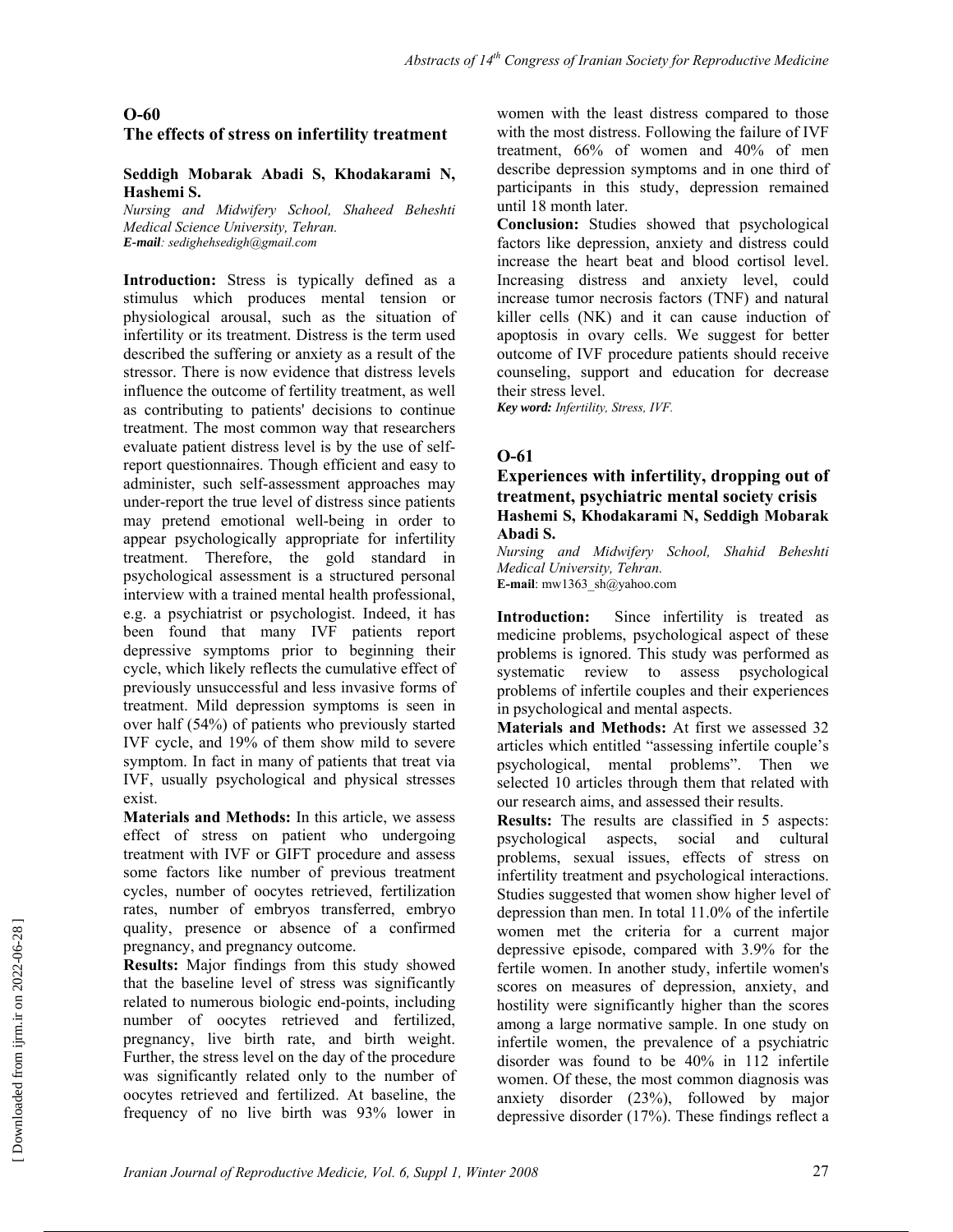much higher prevalence of psychiatric disorders in this sample of infertility patients than the 10–12% seen in the primary care setting. In one study that performed by Khosravi on 50 infertile couples to assess sexual role in psychiatric health, it was reported that comparing to men, infertility has more negative meaning for women. One of the most difficult aspects that infertile women describe is the difficulty in social settings, such as dealing with feelings of jealousy and envy when learning of other women's pregnancies or being in the presence with others who have infants. It has been reported that as many as 13% of women experience passive suicidal ideation after an unsuccessful IVF attempt. In a report by the World Health Organization on the social consequences in developing countries, some childless women choose suicide over the torturous life and mental anguish caused by infertility.

**Conclusion**: Results showed that infertile couples have bitter experiences in their life and faced psychological, mental, and social stress.

*Key words: Infertility, Psychiatry, IVF.* 

#### **O-62**

### **The barrier of child adoption among infertile women in IVF center in Yazd**

#### **Bokaee M, Farajkhoda T, Vaziri F, Rahimdel M.**

*Department of Nursing and Midwifery, Shahid Sadughi University of Medical Sciences, Yazd, Iran.* 

**Introduction:** Child adoption seems as a useful way for couple that did not respond to ART. The major reasons of unwilling to adopt a child are: adoption is not a solution to the infertility, adoption is psychologically unacceptable, and fear of unknown parental background and abnormal behavior.

**Materials and Methods:** To determine the barrier of child adoption among infertile women we undertook a questionnaire survey of infertile women seen in IVF center in Yazd. The data were analyzed by means of simple percentages, using ttests, chi-square tests and regression equations at the 95% confidence level. One hundred and questionnaires were analyzed**.** 

**Results:** In total 95.3% of couples did not perform child adoption and 82.4% of them never wanted to adopt a child. Type of infertility had no influence on child adoption. In 72.3% of them the baby sex was not important.

**Conclusion:** In the presence of such factors, especially when the probability of treatment of infertility is small, child adoption as a treatment option should be offered early so that willing couples can initiate the processes. *Key words: Child adoption, Infertility.* 

### **O-63**

### **The factors effective on sexual dysfunction and infertility in patients with chronic renal failure (CRF)**

#### **Zeighami SH.**

*Nursing and Midwifery Group, Islamic Azad University of Karaj, Karaj, Iran.* 

**Introduction:** Problems in sexual function are common feature of CRF. Approximately 50% of men with CRF complain of erectile dysfunction. More that 50% of CRF women have complain of disturbance in menstruation and infertility and sexual dysfunction. Both men and women experience decreased libido and decline in the frequency of intercourse. Infertility and sexual dysfunction can affect the quality of life.

**Materials and Methods:** This is a review article that review 40 full and abstract study about sexual dysfunction and infertility in male and female with chronic renal failure published between 1999- 2007.

**Results:** The cause of sexual dysfunction and infertility in male and female with chronic renal failure is multifactorial and several factor such as neuropathy, autonomic insufficiency, anemia, hyperparathyroidism, peripheral vascular disease, drugs, uremia and fatigue play important role in this problem . Also anihypertensive therapy agents and antidepressants and other chronic disease such as diabetes play role in genesis of this problem. Chronic renal failure is associated with testicular function damage, impaired spermatogenesis, decrease volume of ejaculation and azoospermia. In women with CRF, disturbances in hormonal status and other agents lead to amenorrhea, disturbances in menstruation, galactorrea, repeated abortion, infertility, decrease libido, vaginal dryness, disparonia and reduction ability to reach orgasm. Some of the intervention available to decrease sexual dysfunction include the use of sildenafil, prolactin antidotes, administration of testosterone, controlling of secondary hyperparathyroidism, and administration of erythropoietin for treatment of anemia.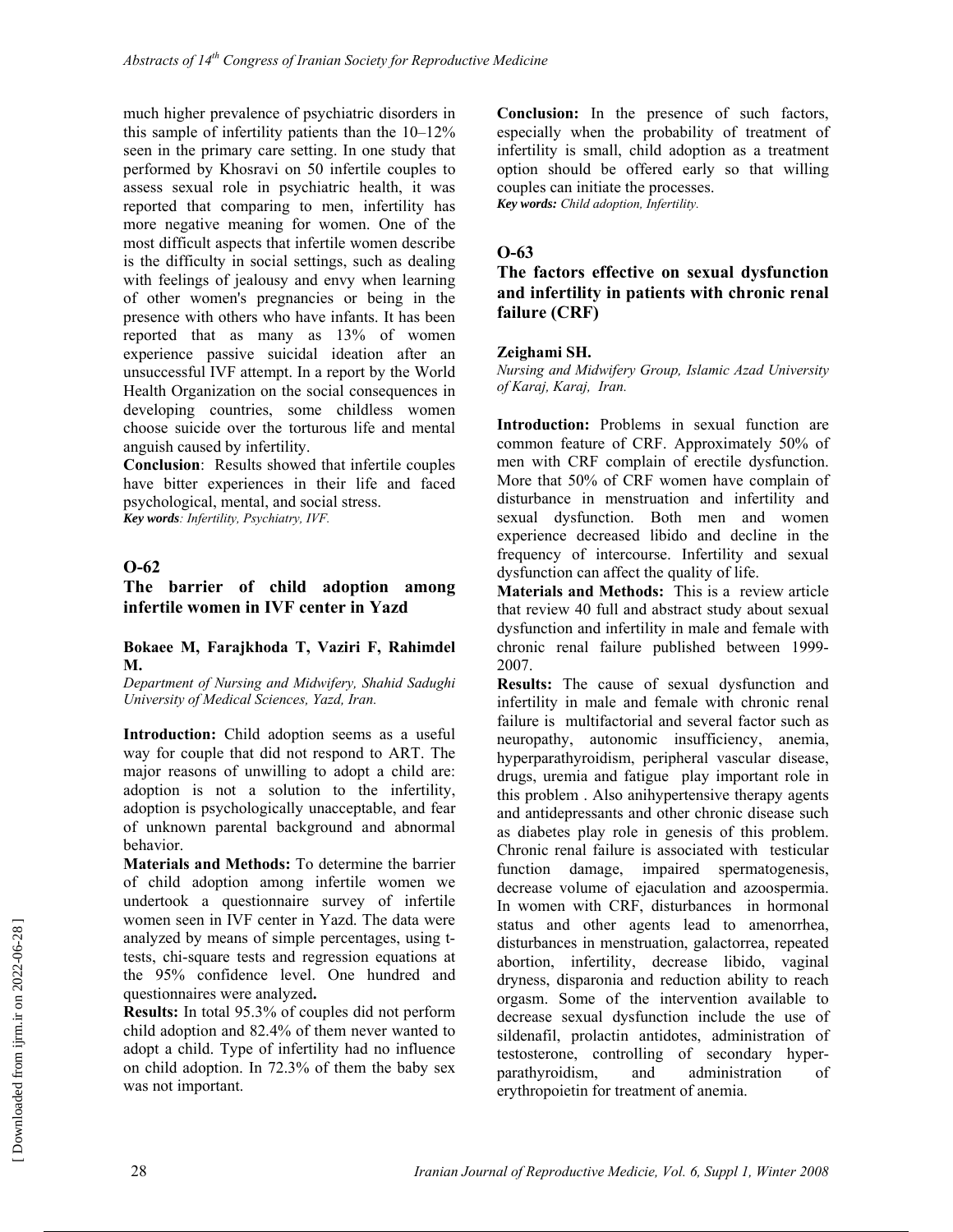**Conclusion:** Appropriative assessment in clinical setting and use of appropriate intervention can help to decrease sexual problem and improve quality of life in CRF patient.

*Key words: Sexual dysfunction, Infertility, Chronic renal failure.* 

### **O-64**

#### **Evaluation of Isfahan female's opinion about ovum donation and surrogacy program for infertility treatment**

#### **Ghasemi M, Ghasemi M.**

*Research Office, Shahid Beheshti Hospital, Isfahan.* 

**Introduction:** Infertility is one of the most problems of couples today. Many of infertile couples could have baby by using new methods of ART. Two of the newest methods for infertility treatment are ovum donation and surrogacy. The aim of this study was determining females` opinion about these procedures for infertility treatment.

**Materials and Methods:** This is a descriptive analytic study which has been done on 200 women in 2007 in Isfahan. Cases selected as simple sampling and a questionnaire was fielded by each cases. Demographic information and general information about knowledge and cases` opinion about ovum donation and surrogacy were gathered and analyzed.

**Results:** Most of the cases (35%) were in two age group of (30-39) and (40-49) years old and the least cases (6%) were in age group (50-65) years old. In total 65% of cases were married, 28% had high school degree and 71% were graduated from university. Overall, 53% of cases had no information about ovum donation and surrogacy program. The results showed that 69% of cases were agree for surrogacy and 59% were agree for ovum donation. While 43% of them were disagree for them if they were infertile. Most of cases believed that having baby by using surrogacy (56%) or ovum donation (59%) are better than adoption. Many cases didn't know anything about religion roles about surrogacy (44%) or ovum donation (46%). Regarding advertisment by multimedia, 49% of them were agreeing for surrogacy procedure and 60% were agreeing for ovum donation. At the end mostly (88%) believed that psychiatric consulting is necessary for donor and recipient uterine.

**Conclusion:** More than half of cases had no information about surrogacy and ovum donation procedure. Also more than half of cases were agree with surrogacy and ovum donation procedures for infertile couple treatment. About Islam opinion to do these procedures for infertile couples, 45% of cases didn't know anything, so informing population for this method of infertility treatment seems to be necessary. Most of the women (82%) believed that infertility treatment by using surrogacy and ovum donation must be secret for everybody including the baby which has been born by this method.

*Key words: Infertility, Surrogacy, Ovum donation.*

### **O-65**

**The prevalence of infertility causes in patients who referred to Fatmeh Zahra Infertility Center, Babol Medical University from September 2003 to September 2006** 

#### **Firouzpour M, Esbakian B.**

*Fatmeh Zahra Infertility Center, Babol.* 

**Introduction:** Infertility is one of the greatest gynecology problems that can make psychology pressures on family and society. It consist about 10 to 15% of couples. With exact assistance we can find 85-90% of infertility causes and treat them. This study is about the prevalence of each causes of in fertility in couples refer to Fatemeh Zahra Infertility Center.

**Materials and Methods:** This study was a descriptive study based on existing data from infertility patients' files that refer to Fatemeh Zahra Infertility Center.

**Results:** From 2230 patients who refer to our center 78.5% had primary infertility and 21.5% had secondary infertility. In total 38.5% of infertile women were 17-24 year old, 46% were 25-35 year and 15.5% were more than 35 year old. The percentage of different causes of infertility were as fallows; ovulation disorder 44%, tubal 11%, uterine 8%, unknown factors 3.5% and in 4% the file information were insufficient.

**Conclusion:** Regarding to this study finding the prevalence of female factors were more than male factors and between female factors, ovulation problems has the most frequency.

*Key words: Infertility, Prevalence, Ovulation problems.*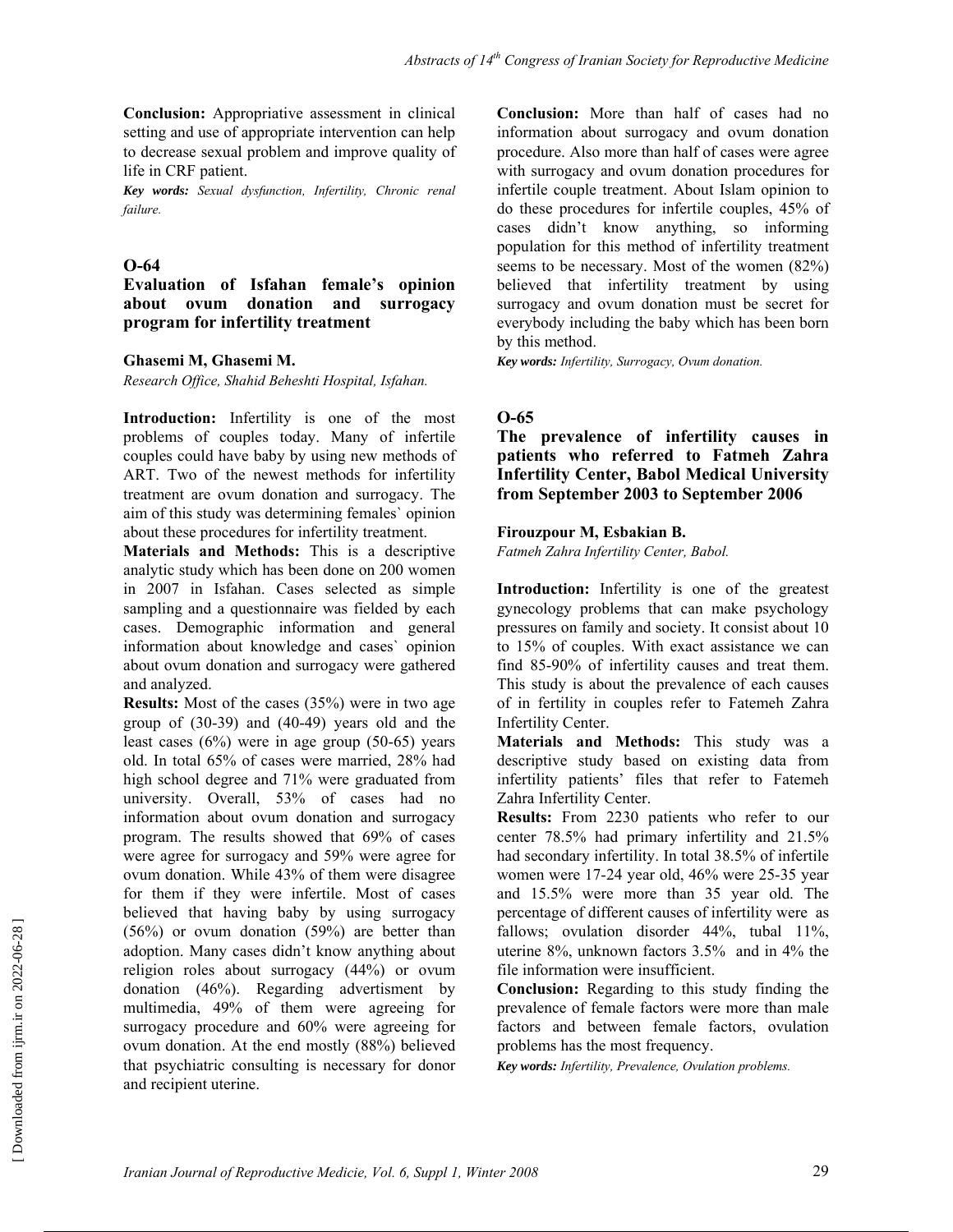**Investigating the marital satisfaction of infertile women referring to Infertility Center of Imam Khomaini Hospital, Sari** 

### **Salmeh T, Yaghoobi T, Zakizad M, Yaghoobian M.**

*Mazandaran University of Medical Sciences, Babol.* 

**Introduction:** Infertility induces crises in all aspects of infertile couples' lives. One out of six couples is infertile worldwide. Marital dissatisfaction is one of the outcomes of infertility and women show more psychological reactions than their spouses. Marital satisfaction is an important factor to fortify the basis of family. Infertile women are exposed to emotional pressures and feelings of depression, anger, anxiety, fear, misbehavior, and psychiatric deprivations. Such feelings severely affect the couple's relationship. This study was conducted on to determine the marital satisfaction of infertile women referring to Infertility Center of Imam Khomeini Hospital in Sari.

**Materials and Methods:** This analyticdescriptive study was carried out on 30 infertile women.

The gathering tool of information was a questionnaire designed in two sections of demographic characteristics and marital satisfaction. Descriptive statistics was used.

**Results:** The majority of women (85%) were in the age group of 26-30 years old. 92% were housewives. 65% had a high school diploma. 75% of women were satisfied with personality and personal habits of their spouses. 65% of women claimed that their spouses and they understood each other deeply.

28% of women stated that their spouses sometimes spoke to them contemptuously. 53% of women were satisfied with lovely speech by their spouses before sexual contacts. 15% of women had diversity of opinions in their marital life. 64% of women requested their needs easily from their spouses.

42% of women did everything to avoid engagement with their spouses.

**Conclusion:** Infertility as one of the bitterest experiences of life imposes several marital problems upon couples. Psychiatric consultation besides infertility treatment is recommended to infertile couples to boost marital relationship.

*Key words: Marital satisfaction, Infertile women, Infertility.* 

### **O-67**

**The effect of counseling on depression and anxiety after a traumatic childbirth** 

#### **Taghizadeh Z, Jafarbegloo M, Arbabi M, Faghihzadeh S.**

*Tehran University of Medical Sciences, Tehran, Iran.* 

**Introdcution:** Adverse childbirth experiences as a trauma can evoke fear, anxiety and depression for some women. This study was conducted to investigate the effect of counseling on mood disorders after a traumatic childbirth.

**Materials and methods:** This research was a clinical trial and conducted at Kamaly Hospital in Karaj. In total 300 women who had experienced a traumatic childbirth were selected by simple sampling and randomized into an intervention  $(n=150)$  or a control  $(n=150)$  group. The intervention group received face-to-face counseling within 72 hours of birth. The data collection tool was questionnaire, completed via interview. Measuring variables were demographic characteristic, reproductive history, maternity social support, depression and anxiety. Data were analyzed by descriptive statistics and inferential tests (chi-square, Fisher's exact test and McNemar test) using SPSS version 13 software.

**Results:** At 4-6 weeks follow-up intervention group women reported less anxiety (pvalue= $0.005$ ), for depression (p-value= $0.203$ ) there was no significant different between two groups. At 3-month follow-up, intervention group women in comparison with control group reported less depression (p-value=0.012) and less anxiety.

**Conclusion:** A midwife-led counseling was effective in reducing depression and anxiety after a distressing childbirth.

*Key words: Counseling, Traumatic childbirth, Postpartum depression, Aanxiety.*

### **O-68**

### **Sexual function of infertile women referring to Infertility Center in Sari**

#### **Salmeh F, Yaghoobi T, Zakizad M, Yaghoobian M.**

*Nasibeh Nursing and Midwifery Department, Mazandaran University of Medical Sciences.* 

**Introduction:** Proper sexual contact is an important agent to exist and strengthen the bases of family. Sexual disappointment produces many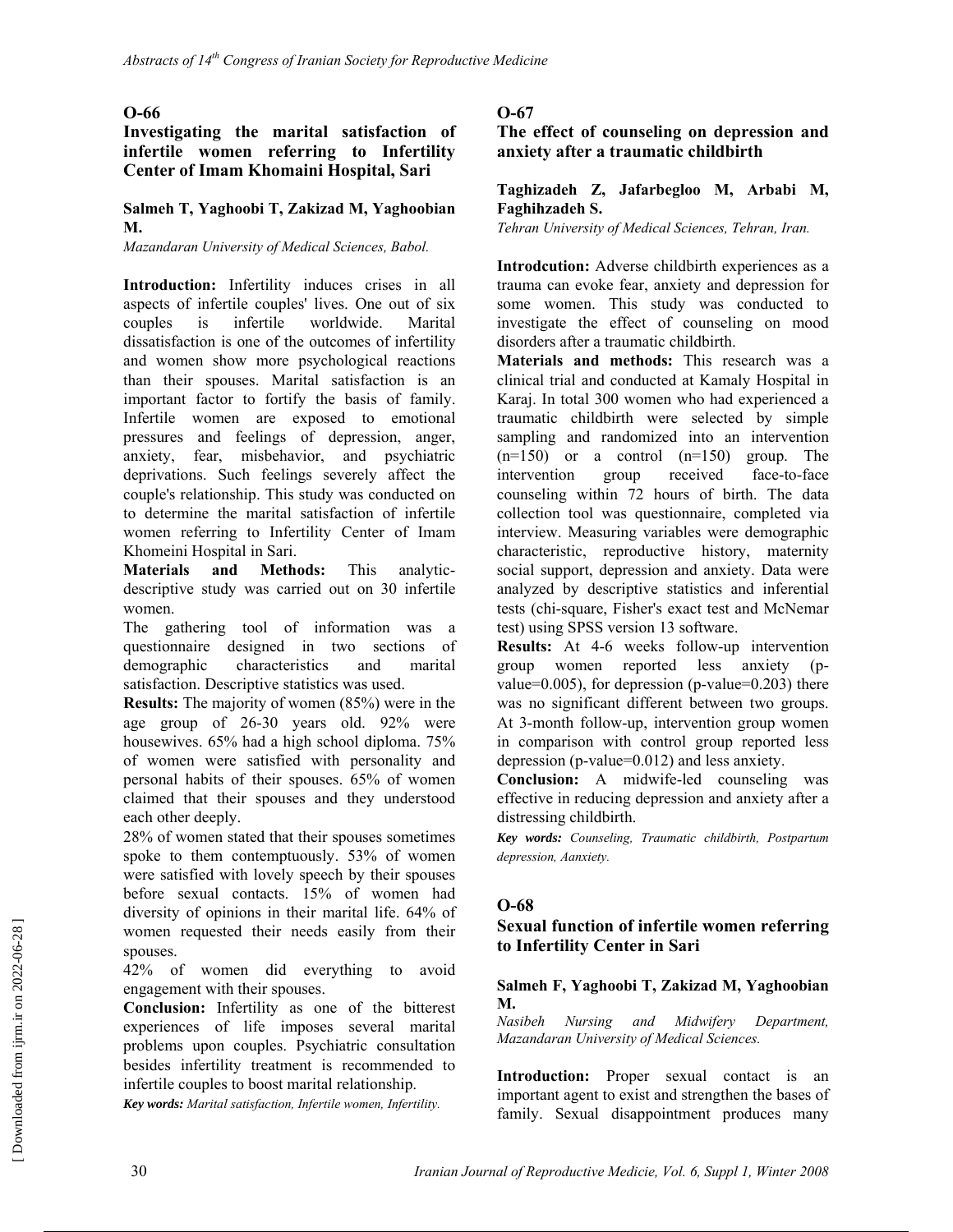disorders from temporary annoyance up to depression. Infertility as the bitterest experience of life affects sexual function. In this situation sexual relationship will be disappointing and torturing. Hypoactivity in sexual desire and constant disagreement about it, frigidity and changes to achieve orgasm phase are the usual challenge and disputes of couples about sexual function. Some of infertile women believe that they are sexually disabled and unacceptable in view of their spouses. They lose their self-esteem that lasts to weakness of sexual relationship and affects family functions. This study was designed to determine the sexual function of infertile women referring to infertility center in Sari city.

**Materials and Methods:** This descriptive study was conducted on 26 infertile women referring to infertility center in Sari city. The gathering tool of information was a questionnaire. Descriptive statistics was used to analyses the data.

**Results:** In total 13.3% of women stated that they had no sexual contact with their spouses during recent month. In 61.5% of couples, men began sexual activities. Only 34.6% of women always gave positive responses to sexual requests of spouses satisfactorily. 15% of cases stated that they hadn't been stimulated with sexual stimulants at all. The majority (38.4%) stated that they sometimes achieved orgasm during sexual activities in recent month and it was difficult somehow. Also 38% didn't achieve orgasm phase so far.

**Conclusion:** Education and consultation of infertile couples to better sexual function seems necessary in Infertility clinics.

*Kew words: Sexual function, Infertility, Infertile women.* 

#### **O-69**

#### **Seroprevalence of cytomegalovirus in spontaneous human abortion in Ilam**

**Falahi Sh<sup>1</sup> , Sareban MT.<sup>2</sup>** *1 Tarbiat Modares University. 2 Iran Medical University.* 

**Introduction:** Despite the established implications of human cytomegalovirus (HCMV) in congenital infection, there are still conflicting reports regarding the association of HCMV with spontaneous abortion. HCMV antibodies were already described in blood from abortion cases, but did not indicate HCMV pathogenical role. This study performed to access seroprevalence of viral IgG and IgM in pregnant women in abortion process, regarding to the age.

**Materials and Methods:** Blood samples from 42 patients in abortion process were collected, then serologic tests were performed by ELISA kits (Genessis) on all specimens.

**Results:** Viral IgG seropositivity (>3EU/ml) was found in 9.75% and IgM seropositivity (>10EU/ml) was determined in 26.82% of cases. Results show that IgG seropositivity was related to rising in age, but IgM was not show relationship with age in this study.

**Conclusion:** This seroprevalence rate is according to previous surveys in Iran. Although viral seropositivity for IgG and IgM had been found in 9.75% and in 26.82% of the cases respectively, these results do not support HCMV as a major abortion-related factor as we could not found any correlation between abortion and active HCMV. If active infection due to viral reactivation occurred during the abortion process, it cannot be accessed by IgG or IgM assays and more sensitive and specific methods (such as PCR) are needed.

*Key words: Seroprevalence, Spontaneous abortion, HCMV.* 

#### **O-70**

#### **Effect of soy on hot flashes in menopausal women**

#### **Enjezab B, Mozaffari H, Khoshbin A, Faraj khoda T, Bokaee M.**

*Midwifery Department of Shahid Sadughi Medical University.* 

**Introduction**: Hot flash is common and discomfort sign of menopause that is shown with blazing sweatiness, hotness feeling, tachycardia and agitation. Hot flashes cause disturbance in daily activity and night sleep quality. Despite the effect of hormone replacement therapy (HRT) on hot flashes, nowadays there are diversity of opinions about HRT and long consumption of it. In addition the acceptances of HRT between Iranian women are very low. Study of numerous texts are shown that isoflavone in nut soy is phytoestrogen that may be effective in control of hot flashes. We did this study to examine the change in hot flashes in response to consumption of daily 74 mg Isoflavone in 60 gr nut soy in menopausal women.

**Materials and Methods**: This study was clinical trial with before and after design. In total 31 menopausal women was involved in this study. All participants were assessed daily at baseline and after one, two, and there months of intervention.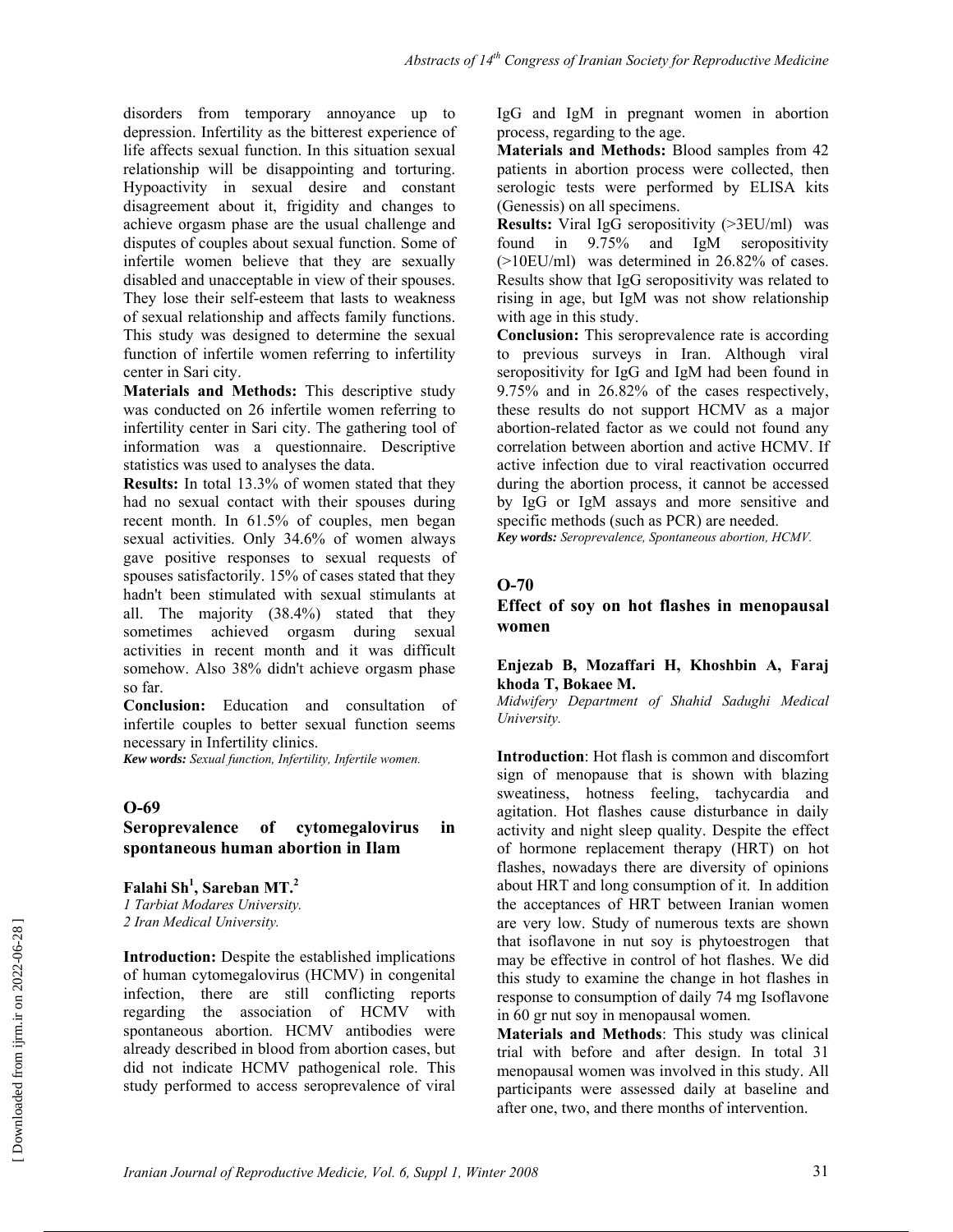**Results**: The data showed a decrease in times of hot flashes in baseline  $5.88\pm2.61$  to  $3.45\pm1.82$  after one month, to 2.73±1.57 after two months and to 2.16±1.48 after three months consumption of nut soy (p-value<0.001). Nut soy caused a reduction in the level of FSH, LH and estradiol after 3 months but this was not significant (p-value>0.05).

**Conclusion**: This study suggests that nut soy (60 gr daily) may decrease the times of hot flashes.

*Key words: Hot flashes, Nut soy, Isoflavone, Phytoestrogen, Menopausal syndrome.* 

#### **O-71**

**Uterine arteries impedance changes in pregnancy prediction after intrauterine insemination by transvaginal color Doppler ultrasonography** 

#### **Farzadi L, Ghasemzade A, Ghatresamani F.**

*Department of infertility, Alzahra Hospital, Tabriz University of Medical Sciences.* 

**Introduction:** Unexplained infertility is diagnosed when all of the standard elements of the infertility evaluation yield normal results.

One of methods of infertility diagnosis is transvaginal color Doppler ultrasonography. It is useful to determine pulsatility and resistance index of uterine arteries in prediction of implantation after assisted reproductive technology. The purpose of this study was to determine the uterine arteries impedance changes in pregnancy prediction after intrauterine insemination by transvaginal color Doppler ultrasonography.

**Mrterials and Methods:** 50 women with unexplained infertility, and the mean age 27.5 years, were evaluated for hemodynamic of uterine arteries, endometrial thickness and echogenicity on  $2<sup>nd</sup>$  day of menstruation. After induction ovulation by clomiphene and HMG again, the same

parameters was measured on HCG injection IUI was done.

**Results:** Mean pulsatility index (MPI) of uterine arteries was  $2.12$  (r=0.28) and  $2.25$  (r=0.67) in pregnant and  $2.25$  (r=0.67) in pregnant and  $2.25$  $(r=0.24)$ ,  $1.98(r=0.71)$  in non-pregnant, respectively on second day and HCG injection day. Mean resistance index (MRI) was  $0.81$  (r=0.04) in pregnant and  $0.82$  (r=0.05),  $0.8(r=0.86)$  in nonpregnant respectively on second day and HCG injection day. On injection day, difference of MPI between two groups was  $0.27(p=0.14)$ . Mean endometrial thickness was 7.55 mm (r=2.83) in pregnant and 7.25 mm (r=2.89) in non-pregnant. MPI was raised with increase of endometrial thickness in non-pregnant  $(p=0.4)$  and MPI was decreased with increase of endometrial thickness in pregnant (p=0.5). 75% of pregnant, and 37.5% of non pregnant had endometrial hypoechogenicity, 25% of pregnant and 62.5% of non-pregnant had hyperechogenicity (p=0.05).

**Conclusion:** The results of this study suggest probably, transvaginal color Doppler ultrasonography may not be a reliable method to pregnancy prediction in women with unexplained infertility pregnancy, although further studies are needed to more evaluation.

*Keywords: unexplained infertility, transvaginal color Doppler ultrasonography, intrauterine insemination.*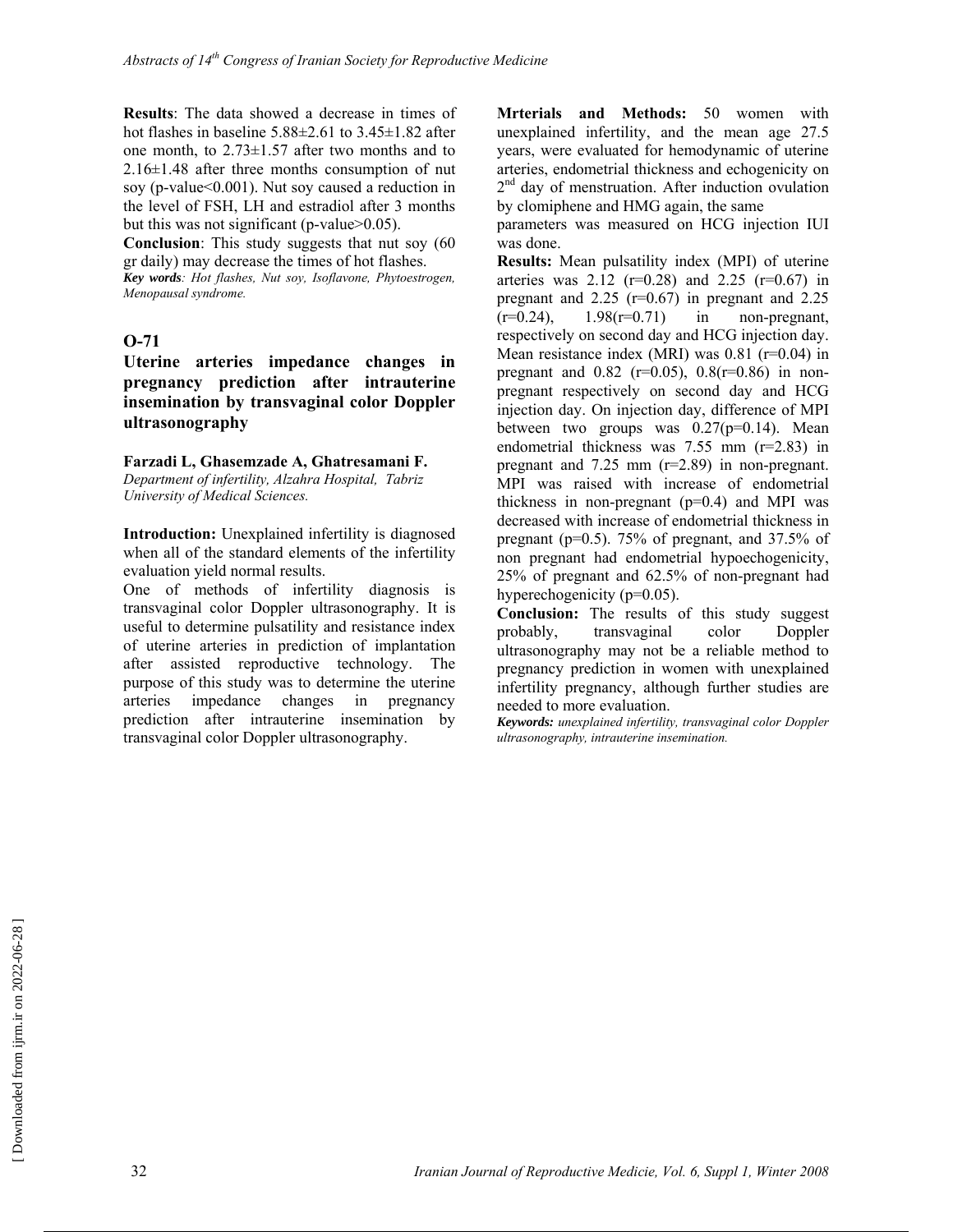# **B- Poster Presentation**

# **1-Gynaecology**

### **P-1**

**Comparing the prevalence of ongoing pregnancy in couples with male factor and female factor subfertility after IUI** 

### **Khani B.**

*Obs and Gyn Department, Iran University of Medical Sciences.*

**Introduction:** Intrauterine insemination (IUI) is a common treatment in sub fertile couples, which is offered in case of subfertility due to male factor, cervical factor, and unexplained subfertility. A reliable prediction of a successful ongoing pregnancy cannot be given for a specific case.

**Materials and Methods:** In a retrospective descriptive cohort study 1000 patient with simple random sampling from July 2001 to July 2005 in Shahid Beheshti Hospital Fertility and Infertility Research Center entered the study and the prevalence of ongoing pregnancy in subfertile couples with male factor and female factor after IUI compared. This prevalence compared with chisquare test.

**Results:** According to chi- square test, the p-value was 0.14, so the prevalence of ongoing pregnancy in two groups doesn't have statistically significant difference.

**Conclusion:** Male and female factors contribute in the IUI outcome, but in the prediction of ongoing pregnancy after IUI, combination of factors are important and one factor doesn't directly influence the outcome of IUI.

*Key words: Intrauterine Insemination, Male factor, Infertility, Female factor.* 

## **P-2**

**Evaluation of the prognostic value of chlamydia thrachomatis antibody testing (CAT) and HSG and laparoscopy in predicting tubal factor infertility** 

**Nanbakhsh F, Taravati MR, Golmohamadloo S, Mehrzad Sadagiani M, Yekta F, Shokri SH.**  *Urmia Medical University.*

**Introduction:** Laparoscopy is considered the gold standard for the evaluation of tubal disease, but it is an invasive and costly procedure.

CAT is a simple, inexpensive, and non–invasive method. HSG is suffering from positive and negative results. The aim of this study was the comparison of these three methods in predicting of tubal factor.

**Materials and Methods**: Anti chlamydia thrachomatis IgG were determined in 144 infertility patients' sera by means of ELISA methods. Laparoscopy and HSG were carried out in all patients.

The positive CAT results were compared with HSG and laparoscopy with respect of their predictive value of tubal factor infertility. The results were analyzed using SPSS software. For determination of cut off point Roc curve was applied.

**Results:** In 16 (11.1%) out of the 144 studied patients the CAT was positive. The statistical analysis of results revealed that the sensitivity of CAT in determining tubal factory infertility was 54.1%, the specificity was 97.5% and positive likelihood and predictive value was 21 and 0.47 respectively.

The same results in HSG was 62.5%, 91.6% , 7.5 and 0.4 respectively.

**Conclusion:** The results indicated, not only CAT is a simple and inexpensive but also it is more likely to be abnormal in patients with tubal factor infertility comparing with HSG. It is recommended that CAT should become an integral part of fertility work-up.

*Key Words: CAT, HSG, Infertility, Laparoscopy* 

## **P-3**

### **The relationship between diameter and number of follicles and endometrial thickness and pregnancy success after intrauterine insemination (IUI)**

### **Khadem N, Ghorbani S.**

*Department of Obs and Gyn. Imam Reza Hospital, Mashhad University of Medical Sciences, Iran. E-mail:* Khademn@hotmail.com

**Introduction:** Induction ovulation and intrauterine insemination is one of the therapeutic approaches for male infertility. Timing of intrauterine insemination based on the number and diameter of follicles and endometrial thickness is essential for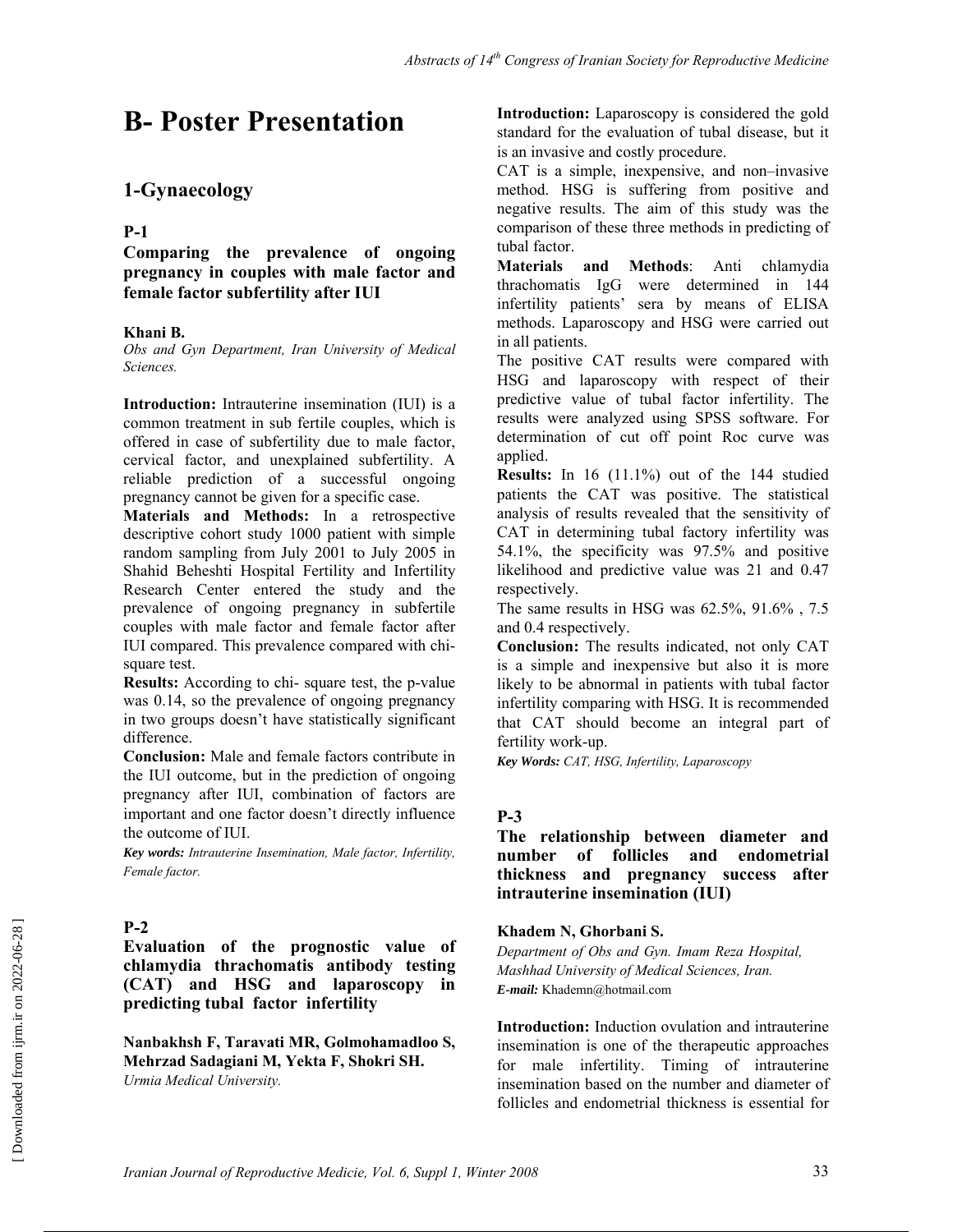maximize pregnancy rate and minimize complications such as hyperstimulation syndrome. Therefore this study is done for evaluation of relationship between pregnancy rate and number and diameter of follicles and endometrial thickness after induction ovulation with clomiphene citrate and IUI.

**Materials and Methods:** In this study among patients referring to Mashhad Infertility Center, 100 Patient were randomly assigned to case (50 pregnant women) or control (50 non pregnant women) group in 2001. The number and diameter of follicles and endometrial thickness were evaluated and compared by transvaginal ultrasound in these 2 groups in the day of injection of Human Chorionic Gonadotropine. Results of study were analyzed by chi–square, T-test, ANOVA and multiple regressions.

**Results:** This study was revealed that there is significant differences between pregnancy rate and follicles diameter in two groups (P=0.38,  $X^2 = 5.8$ ).

Also in two groups there is significant differences between pregnancy rate and follicles number (pvalue= $0.01$ , R= $0.29$ ). There is significant differences between pregnancy rate and endometrial thickness in two groups (pvalue=0.033, R=0.29).

**Conclusion:** In this study pregnancy rate was correlated with number and diameter of follicles and endometrial thickness after induction of ovulation with clomiphene citrate and IUI.

*Key words: Pregnancy rate, Diameter of follicle, Number of follicle, Endometrial thickness line, Induction of ovulation, Clomiphene citrate, Intrauterine insemination.* 

### **P-4**

### **Bilateral pleural effusion as the main presentation of ovarian hyperstimulation syndrome**

#### **Baroti E, Neisari Samani E.**

*Obstetrics and Gynecological Department, Shaheed Behesthi University of Medical Sciences.* 

**Introduction:** To report a case of ovarian hyperstimulation syndrome with bilateral pleural effusion as the main presenting clinical signs. A 31-year-old woman known to have bilateral polycystic ovaries underwent IVF.

**Materials and Methods:** A patient with sever ovarian hyperstimulation with bilateral pleuresis was evaluated. Plerosynthesis was done for the patient and patient was better.

**Results:** A total of 2000 mL of pleural fluid was drained. Complete resolution of symptoms occurred after 9 days.

**Conclusion:** This case described is unusual in that the patient presented with significant pleural effusions on day 7 after HCG injection and continued to be symptomatic. This is much earlier than any previously described case report of pleural effusion associated with ovarian hyperstimulation syndrome.

*Key words: Pleurocentesis, Pleural effusion, OHSS.* 

### **P-5**

**Pregnancy outcome with intracytoplasmic sperm injection method in a woman with prosthetic heart valves, a case report** 

**Kashfi**  $F^{1,2}$ , **Khamooshi**  $AJ<sup>1</sup>$ , **Madani**  $T<sup>3</sup>$ , **Hosseini S<sup>1</sup> , Taheripanah R4 , Alizadeh Ghavidel A1** 

*1 Departmentof Cardiac Surgery, Shaheed Rajaei Heart Center.* 

*2 Department of Epidemiology, Royan Institute.* 

*3Department of Endocrinology and Female infertility, Royan Institute.* 

*4 Reproductive Health and Infertility Research Center, Shahid Beheshti Medical University.* 

**Introduction:** There is an increased risk of thromboembolism, anticoagulant related hemorrhage, fetal wastage and congestive cardiac failure in pregnant women with mechanical heart valves. In order to have a good outcome, the care of such patients must necessarily be multidisciplinary and in a well–equipped centre with adequate support services. One such patient who had mechanical mitral and aortic valves replacement in 2000 and was on warfarin anticoagulant therapy, were presented with a first trimester pregnancy by ICSI method in 2006. She was in stable homodynamic state and went through pregnancy without event. Delivery was done by caesarian section at 37 weeks gestation age.

**Conclusion:** With considering use of warfarin during pregnancy, use of stimulation protocol during ICSI and delivering of a normal neonate, could be interested.

*Key words: Pregnancy, Anticoagulant, Prosthetic heart valve, Intra cytoplasmic sperm injection.* 

**P-6**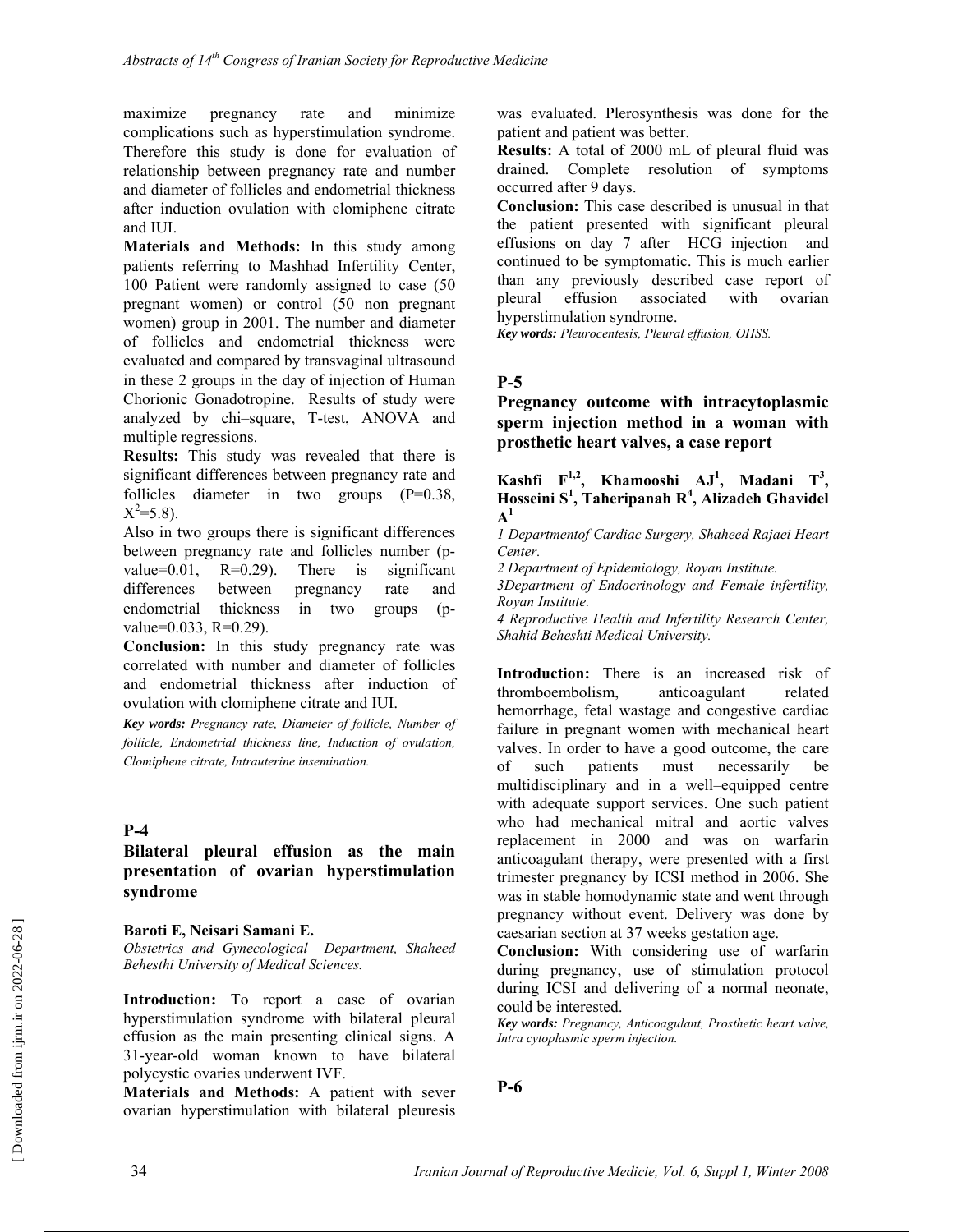#### **Assessment of fetus well being in ART mothers: color doppler or BPS?**

#### **Adhami A.**

*Tabriz Univercity of Medical Sciences, Tabriz, Iran.* 

**Introduction:** This study was conducted to evaluate the role of color Doppler ultrasonography in evaluation of fetal distress. **Materials and Methods:** Dopller ultrasonography and BPS were used to evaluate the fetal distress in late pregnancies near delivery and comparison was made by APGAR scores after born in 100 patients.

**Results:** Color doppler ultrasonography is more reliable than BPS in the evaluation of fetal in ART patients near the delivery.

**Conclusion:** Color doppler ultrasonography is a reliable method for evaluation of fetus. *Key words: Color doppler, BPS, Fetal distress.* 

#### **P-7**

#### **Conservative management versus aspiration for functional ovarian cyst before ovarian stimulation for ART**

#### **Dehghani Firouzabadi R, Javedani M.**

*Research and Clinical Center for Infertility, Yazd University of Medical Sciences, Yazd, Iran.*  **E-mail:**rdfirouz@yahoo.com

**Introduction:** The formation of functional ovarian cysts has been recognized as one of the side effects of GnRh agonist administration. The formation of cysts during IVF treatment may be no clinical significant or may negatively influence its outcome. The objective of this study is examined their effect on IVF outcome.

**Materials and Methods:** A total of 280 infertile women undergo IVF cycle with long protocol. The formation of cysts during IVF treatment is defined as a thin-wall intra ovarian sonolucent structure with a mean diameter of  $\geq$ 25 mm. Women who developed ovarian cysts are randomly divided into two groups: I/ undergo cyst aspiration II/ no intervention. A blood sample was taken to measure stradiol, LH and FSH levels on the second day of cycle. Following GnRh agonist administration and transvaginal ultrasound scan was performed on the day 7 of cycle following GnRh agonist administration; in group I cyst aspiration under local anesthesia is performed in the day 7 cycle. In group II is no intervention. E2 level is measured on the day HCG administration. **Results:** Will be presented in the congress. **Conclusion:** Will be presented in the congress.

### **2-Embryology**

#### **P-8**

### **Effects of physical parameters of semen on IVF technique in spinal cord injured men**

#### **Sharifi N, Movassaghi SH, Salsabili N, Mahmoudi M.**

*Anatomy Department, Islamic Azad University, Tehran Medical.*  **E-mail**: Nadiasharifi@yahoo.com

**Introduction:** One of the most important causes of infertility in men is spinal cord injury (SCI). In Iran after the war the incidence of these kinds of infertile men raised. Reduced fertility in men with SCI results from inability to ejaculate and poor semen quality. IVF – ICSI technique is one of the most effective methods for treatment of these patients. This study compares the influence of some semen parameters of healthy and SCI men on the rate of successfulness of ICSI method in both groups.

**Materials and Methods:** In total 71 male SCI and 44 healthy men (unexplained infertile couples) treated with ICSI methods between 1376–1380 in Kowsar Assisted Reproductive Center. Routine semen analysis was performed to evaluate semen's parameters including: volume, PH, viscosity and liquifiction in both groups.

**Results:** The results show that these parameters of semen don't have any influence on the rate of fertilization on both groups (p-value<0.05) except viscosity (p-value=  $0.013$ ).

**Conclusion:** It seems that the best choice of assisted reproduction treatment for couples with spinal cord injured men is IVF–ICSI technique. Of course several parameters can influence infertility in these couples, so it needs more researches in this field.

*Key words: SCI, Semen parameter, ICSI.* 

#### **P-9**

**Differentiation between the effect of protamine deficiency and failed oocyte activation on fertilization post ICSI**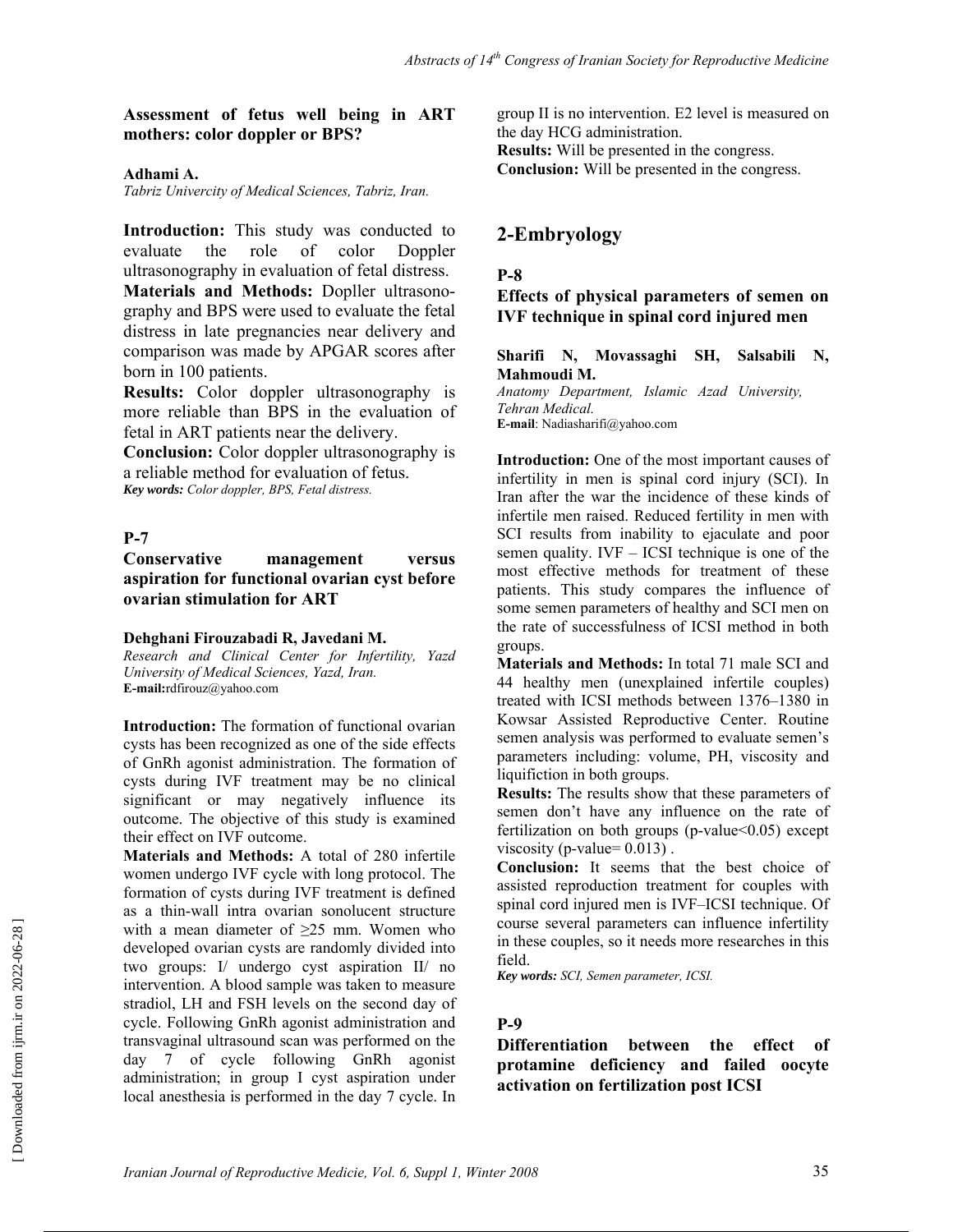#### Shirazi R<sup>1</sup>, Mardani M<sup>2</sup>, Nasr-Esfahan MH<sup>3,4</sup>, **Razavi Sh2** *.*

*1 Department of Anatomy, Tehran University of Medical Sciences, Tehran, Iran.* 

*2 Department of Anatomy, Isfahan University of Medical Sciences, Isfahan, Iran.* 

*3 Royan Institute, Isfahan Station, Isfahan, Iran.* 

*4 Isfahan Fertility and Infertility center, Isfahan, Iran.* 

**Introduction:** Sperm premature chromosomal condensation (PCC) and failed oocyte activation are considered to result in failed fertilization post intracytoplasmic sperm injection (ICSI). Recent studies also suggested that sperm protamine deficiency may induce PCC. The aim of this study was to assess the effect of failed oocyte activation and protamine deficiency on failed fertilization post ICSI and to indicate whether these factors result in fertilization failure, dependently or independently of each other?

**Materials and Methods:** This study consisted of 56 (first group) and 86 (second group) patients undergoing ICSI. After ICSI, the remaining processed samples were used for evaluation of protamine deficiency (chromomycin A3 staining) and sperm morphology (papanicolaou staining). 16-18 hr post ICSI, oocytes were assessed for presence or absence of pronucleai in the both groups. In the second group the failed fertilized oocytes were chemically activated by ionomycin. Failed fertilized oocytes and chemically activated failed fertilized oocytes were fixed and stained (Gimsa staining) for chromatin analysis.

**Results:** Percentage of fertilization in the first and second groups of patients was 60.20% and 59.94%, respectively. In the second group, percentage of fertilization rise to 83.72% following chemical activation. A significant negative correlation was observed between percentages of CMA3 positivity with fertilization rate in both groups of patients. A significant negative correlation was observed between percentage of PCC and fertilization rate in the first group while a significant positive correlation was observed between percentage of PCC and CMA3 positivity in the second group. By sub grouping the patients into low and high CMA3 positivity in each group, the results reveal that fertilization rate, percentage of intact and PCC sperm were significantly different in the two subgroups in both groups of patients.

**Conclusion:** The results of this study reveal that after failed oocyte activation, possibly due to sperm factors, protamine deficiency may induce failed fertilization by inducing PCC. However, mouse sperm lacking P2 protamine, have been shown to activate oocyte post ICSI, further emphasizing these two factors may function independently of each other in failed fertilization. *Key words: Failed oocyte activation, Protamine deficiency, ICSI, PCC, Ionomycin.* 

### **P-10**

**The intensity of the uterine glands glycoconjugates reaction to different lectins in implantation period after treatment with different doses of PMSG in mature rat** 

#### **Aliabadi E, Makolati Z, Khozani T, Mesbah-Ardekani SF.**

*Shiraz University of Medical Sciences, Department of Anatomy.* 

**Introduction:** The aim of this project was to study the effects of different doses of Pregnant Mare's Serum Gonadotropin (PMSG) on uterine glands glycoconjugates in implantation period.

**Materials and Methods:** In total 40 pregnant rats were divided to 4 experimental (8, 16, 24 and 40 I.U PMSG) and control group. In experimental groups, 48 hours after the PMSG injection each animal received an intraperitoneal injection of 10 I.U Human Chorionic Gonadotropin (HCG). Control rats injected with distilled water intraperitoneally in diestrus or proestrus and 10 I.U. HCG in estrus phase. After HCG injection, experimental and control rats mated with proven fertile male rats. The observation of vaginal plug was considered as 0.5 day of pregnancy. Rats were killed at 5.5 day of pregnancy and their uteruses were removed. After routine histological preparations, the intensity of the reactions to WGA, DBA, PNA, ConA, SBA and UEA lectins were measured. The data showed that HCG reduced some glycoconjugates of uterus especially uterine gland glycoconjugates. Uterine gland secretions are important for blastocyst receptivity and growth. Therefore it seems that HCG can reduce the rate of implantation through reduction in these glycoconjugates.

**Results:** In uterine glands, the less and the most effect on alteration of glycoconjugates were seen in 24 and 40 I.U. PMSG respectively.

**Conclusion:** The data showed that PMSG reduced some glycoconjugates of uterus especially uterine glands glycoconjugates. Uterine gland secretions are important for blastocyst receptivity and growth. Therefore it seems that PMSG can reduce the rate of implantation through reduction in these glycoconjugates.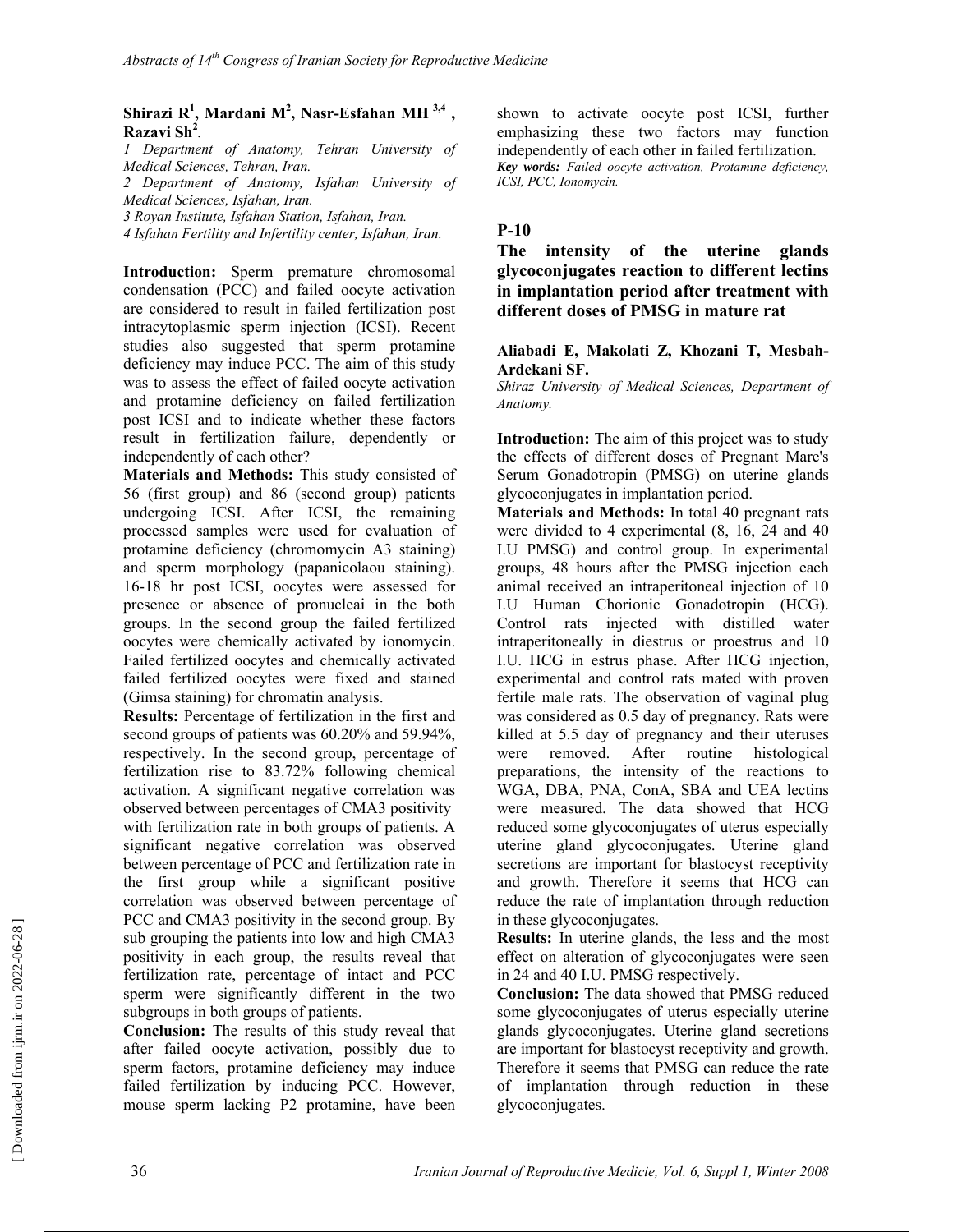*Key words: Glycoconjugate, PMSG, Lectin, Uterine gland.* 

#### **P-11**

**The effects of electromagnetic field (EMF) on development of ovary in rat, a light microscopic study** 

#### **Gharachurlo K, Tajik P, Haghdoust IS, Khaki AA, Soleimanirad J, Khaki A, Tajdiny N.**

*Department of Pathology, Islamic Azad University of Tabriz, Iran.* 

*Department of Pathology Islamic Azad University of Tehran, Iran .* 

*Department of Anatomical Sciences, Faculty of Medicine, Tabriz University of Medical Sciences, Iran.* 

**Introduction:** With the increase in modern technology, many industrial and household appliances, which we take for granted to be safe, expose the public to magnetic fields. Various studies using rodents as experimental models have attempted to elucidate the reproductive toxic effects of exposure to weak magnetic fields and the results have been found to be rather contradictory. During the last decade genicular systems have been extensively studied and their vital importance for normal function is generally accepted and established their role in their regulation for spermatogenesis and ovogenesis. The aim of this study was to evaluate the effects of electromagnetic field (EMF) on in-vitro rat postnatal ovary development.

**Materials and Methods:** A total of 40 male and 40 female Wistar rats (about 15 week-old) procured from animal house were used for the study. The equipment was based on Helmholtez coil which works following Fleming's right hand rule. The experimental pups were exposed to EMF till five weeks of postnatal age.

**Results**: Our result showed heterochromatism and condensation of oocyte cell nucleus. Depopulation of follicles was seen. The empty spaces between the granulose and theca cells appeared.

**conclusion**: The results suggest that EMF exposure causes profound changes in the ovary on long term exposure it could result in irreversible damage which may lead to sub fertility. It is suggested that long term exposure should be avoided.

*Key words: EMF, Sub fertility, Oocyte.* 

**P-12** 

### **The study of developmental capacity of vitrified mouse blastocyst in different Straw after transfer**

#### **Moradi L, Saki G, Fakher R.**

*Embriology Research Center and Physiology Research Center, Faculty of Medicine, Ahwaz Jondishapour University of Medical Sciences (AJUMS).* 

**Introduction:** Vitrification is the commonly used methods for long-term storage of pre-implantation mammalian embryos. It has an essential part of assisted reproductive technologies. The Reexpansion rate, pregnancy and birth rate of vitrified blastocysts using Cps were compared with Ops and Conventional Straw.

**Materials and Methods:** Female NMRI mice were injected with Gonadotrophins to superovulate. Then the mice were killed by cervical dislocation and the mouse abdomen was dissected. The uterine horns were existed and blastocysts were collected in PBS and randomly allocated to four groups of; vitrification in Cps, in Conventional Straw, in Ops and untreated Controls. The vitrification solution was EFS 40%. After storage for 1 month in liquid nitrogen, the blastocysts were thawed in 0.5 M sucrose for in vitro culture in M16 medium. After 6 hr of culture, the number of expanded blastocysts were recorded and made ready for transfer to uterus of mouse pseudopregnant.

**Results:** The re-expansion rate of the Cps (72.1%) group was significantly higher (p-value<0.05) than Ops (52.55%) and C (38.6%) groups. The pregnancy (70%) and birth rate (45%) of blastocysts in Cps were similar to those of fresh blastocysts (80% and 45.5%). The pregnancy  $(10\%)$  and birth rate  $(5.1\%)$  in Conventional group were lower than Ops (20% and 7.5%), but were not significantly different.

**Conclusion:** Mouse blastocysts vitrified using Cps had a better result compare with Ops and Conventional Straw.T he value of Cps for vitrification of blastocysts may also merit investigation**.** 

*Key words: Vitrification, Blastocyst, EFS, Pulled Straw.* 

#### **P-13**

### **Mycoplasma Hominis attaches to human spermatozoa**

**Niakan M1 , Froutan SK<sup>2</sup> , Ragheb SH <sup>1</sup> , Ghafari M 3, Mansoury S.**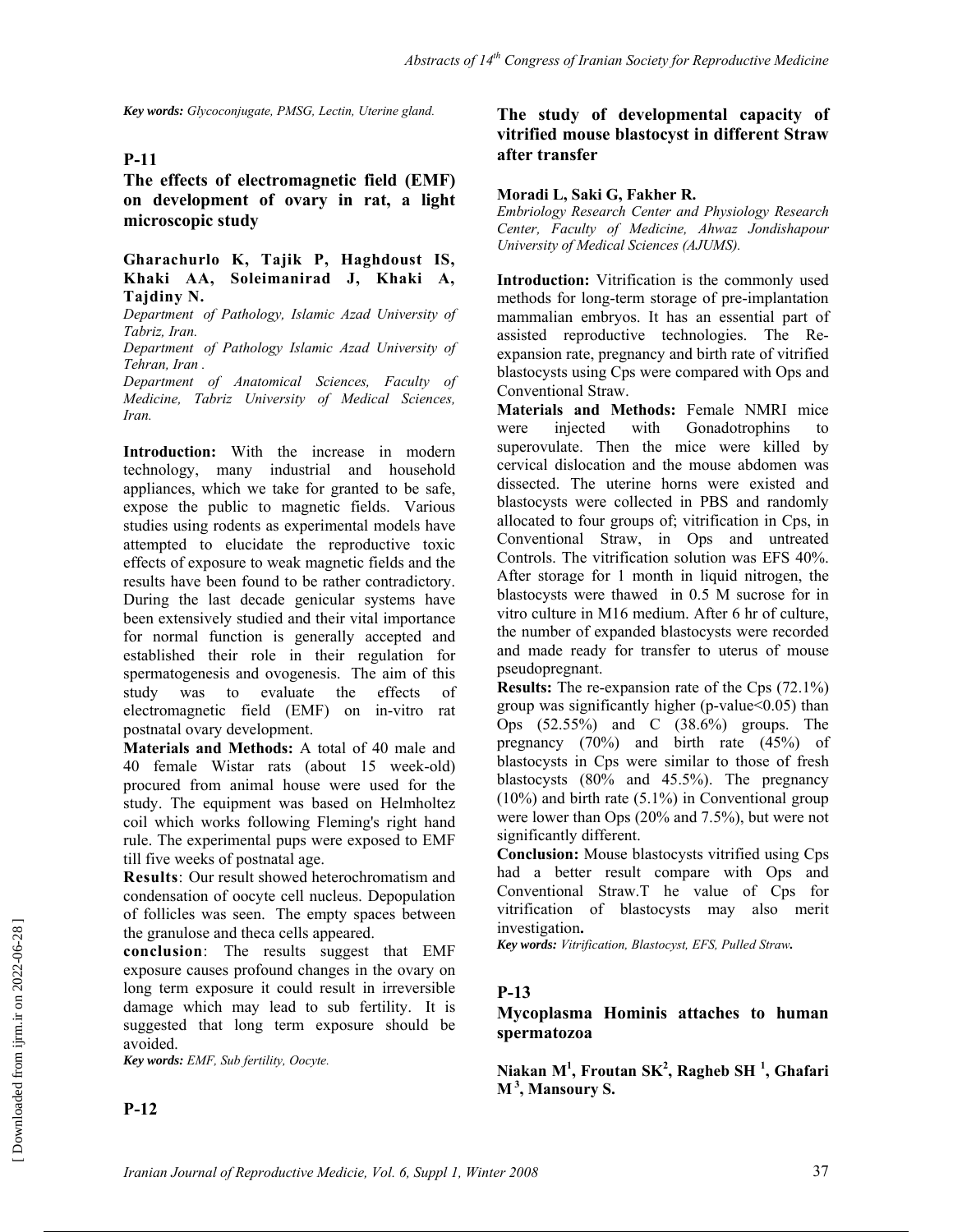*1Department of Medical Microbiology, Shahed University.* 

*2 Department of Urology, Mustafa Hospital. 3 Avecina Institute for Infertility Research, Iran.*  **E-mail**: niakan@shahed.ac.ir

**Introduction:** *Mycoplasma Hominis* causes urogenital diseases in men and women and is presumed to be sexually transmitted. We wanted to investigate whether spermatozoa could serve as vectors for *M. Hominis* in order to cause upper genital diseasesin women.

**Materials and Methods:** By the use of normal light microscopy, the attachment of *M. Hominis* to spermatozoa was studied. Semen was incubated *in vitro* with *M. Hominis.* Purified, motile spermatozoa were examined for attachment of *M Hominis.* Semen samples were retrieved from 30 healthy donors with a normal sperm count  $(20 \times 10^6 \text{ spermatozoa/ml})$ . The semen samples were kept at room temperature, in darkness and for no longer than 3 hr before use, the spermatozoa were purified by a 'swim-up' procedure. *Mycoplasma Hominis* was cultured in 10 ml of PPLO medium and incubated at 37°C. After 48 hr growth, the medium changed color from red to orange, which indicated an exponential growth phase.

**Results:** *Mycoplasma Hominis* was shown to adhere to the head, midpiece and tail of the spermatozoa. The spermatozoa became immotile when many *M. Hominis* were attached. However, the motile spermatozoa were demonstrated to carry *M. Hominis* and in this case the mycoplasmas were seen to attach mostly to the midpiece. Occasionally, *M. Hominis* was seen at the head but not at the tail. A record of the number of spermatozoa with mycoplasma attached as a function of times. The curve reached a plateau after 2 hr, where only 30% of the sperm had at least one cell or a micro colony of *M. Hominis* bound.

**Conclusion:** *Mycoplasma Hominis* can bind to human spermatozoa and thus could be carried by motile sperm. This ability may be important in the process of causing female genital diseases and infertility.

*Key words: Adhesion, Inhibition, Mycoplasma Hominis, Spermatozoa, Microscopy.* 

### **P-14**

**Effect of organic extract of syzygium aromaticum on the structure of reproductive system in male mouse** 

**Dehghani R1 , Panjehshahin R<sup>2</sup> , Vojdani Z1 .**

*1Department of Anatomy, Shiraz Medical School, Shiraz, Iran. 2 Natural and Medicinal Chemistry Research Center, Shiraz, Iran.*  **E-mail:** dehghanf@sums.ac.ir

**Introduction:** Over consumption of medicinal plants can cause serious side effects in most cases. One of the plants which are used in traditional medicine is syzygium aromaticum. Some researches showed that ethanolic extract of this plant significantly increased sexual behavior in male mouse. Therefore the purpose of this study was to evaluate the histological structure of different parts of reproductive organs in male mouse.

**Materials and Methods:** In total 40 adult BALB/c mice were randomly divided into 3 experiment and 1control groups. In experimental groups, extract with doses 250,500 and 1000 mg/kg were given orally for 48 days. In control group, the same volume of water was used. After termination of experiments, reproductive organs including testes, epididymis and seminal vesicle were removed after sacrificing the animals by deep anesthesia and stained by HandE.

**Results:** Histological and morphological evaluation revealed that in experimental groups the numbers of sperm in seminiferus tubules were decreased. The number of sertoli cells also decreased but no changes in leydig cell number was observed. The height of epithelium in epididyme was reduced but there was no change in the structure of seminal vesicle.

**Conclusion:** In conclusion, syzgium aromaticum can cause some side effects on reproductive Organs in male mouse.

*Key words: Syzgium, Reproduction.* 

#### **P-15**

### **Effects of L-carnitine and acetyl-L-carnitine with pentoxifylline on the quality and motility on mice testicular sperm**

#### Borzuie Z, Aliabadi A<sup>1</sup>, Soleimani M<sup>3</sup>, Talaie T<sup>1</sup>, **Mirkhani H<sup>2</sup> .**

*1 Department of Anatomy, Shiraz University of Medical Sciences.* 

*2 Department of Pharmacology, Shiraz University of Medical Sciences.* 

*3 Department of Biology, Arak University.* 

**Introduction:** The introduction of the intracytoplasmic sperm injection method (ICSI) enabled the treatment of obstructive and nonobstructive azoospermia as a result of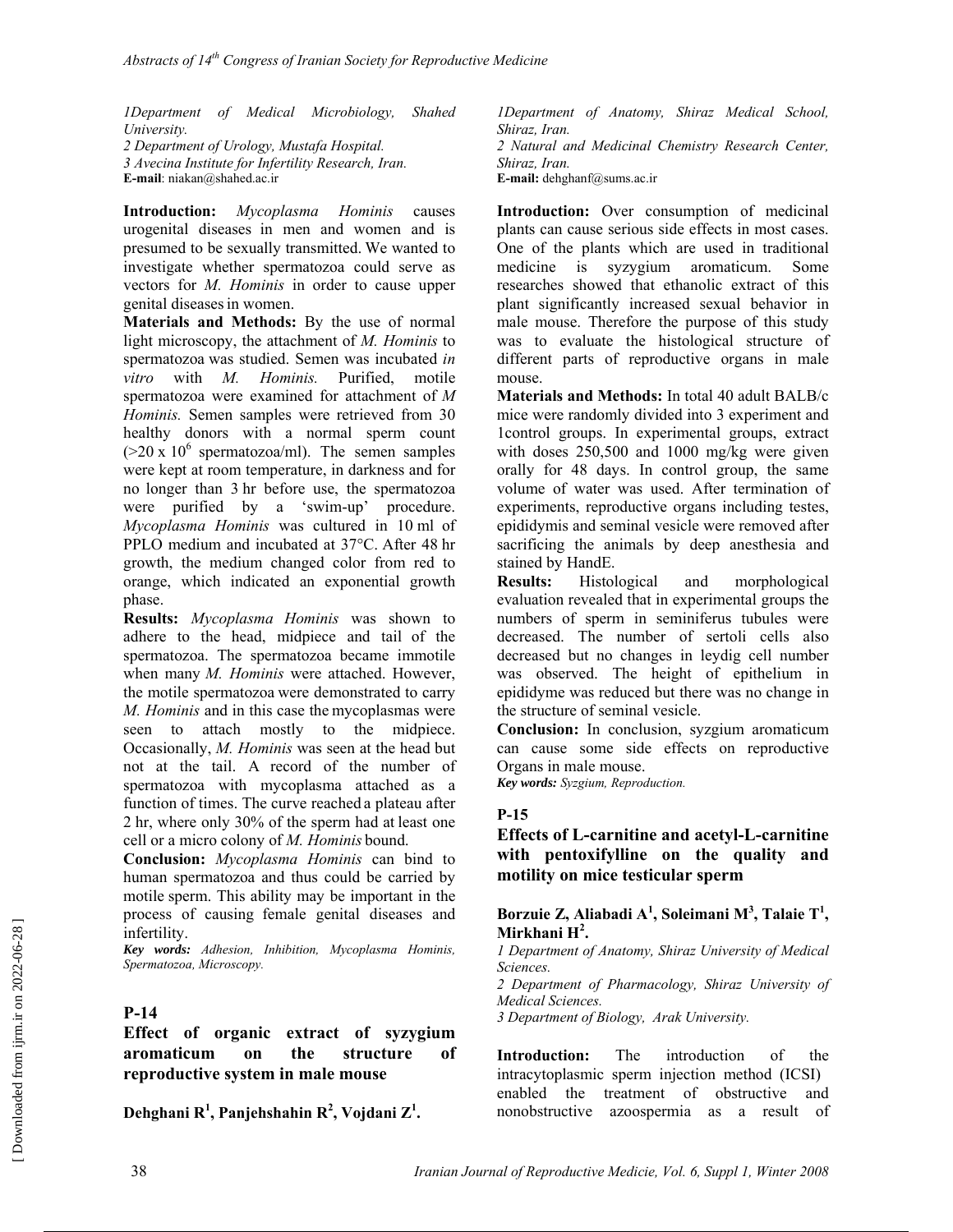hypospermatogenesis. The testicular sperm are mostly immotile immediately after biopsy. The aim of this study was to assay comparative effects of L-carnitine and acetyl-L-carnitine with pentoxifylline on sperm parameters on mice testicular sperm in vitro.

**Materials and Methods**: Testes of 30 mice were removed, testicular tissue samples obtained by open biopsy were placed into a Falcon tube containing 2 ml of medium (Hams F10). The tissue was washed several times with Hams F10 and then centrifuged at 2000 *rpm* 10 min in order to separate the red cells. Then tissues were put in 3 ml of Hams F10 and were minced by gentle crushing between two needles and agitated for 60 seconds on a vortex to separate the different cell types. Supernatant was centrifuged for 10 min at 500 *rpm* to separate the other cells. Again the supernatant was centrifuged with 2000 *rpm* for 10 min. The pellets were divided into 4 groups. In control group sperms were treated in Hams' F10. In experimental groups, testicular sperms were treated with Hams F10 plus L-Carnitine, acetyl-L-carnitine and pentoxifylline (1.8 mM). The motility was assessed after 0, 30, 90 and 180 min of incubation  $(25^{\circ}$ C). At the same times, for DNA assay, smears were prepared and stained with acridine orange, aniline blue and chromomycin A3.

**Results:** The mean volume of sperm motility was decreased after incubated in L-carnitine, acetyl-Lcarnitine and pentoxifylline significantly. When compared between other groups, showed that Lcarnitine and acetyl-L-carnitine increase motility and DNA quality in testicular sperm in selected time, while pentoxifylline only increased sperm motility.

**Conclusion:** It has been proved that L-carnitine and acetyl-L-carnitine are highly concentrated in the epididimis and play crucial role in sperm metabolism and maturity. We demonstrate they can increase motility and DNA quality in vitro too, while pentoxifylline increases motility of sperm without increases in DNA quality. Therefore Lcarnitine and acetyl-L-carnitine can improve sperm quality in vitro and they can be useful for use in media for testicular sperm quality.

*Key words: Sperm motility, Protamin, L-carnitine, acetyl-Lcarnitine, Pentoxifylline.* 

### **P-16**

#### **Study of testicular germinal epithelium in adult mice treated with tyotepa and GnRH antagonist**

#### **Soleimanirad J, Roshangar L, Mohammadnejad D, Azami I.**

*Department of Histology and Embryology, Faculty of Medicine and Drug Applied Research Cente, Tabriz University of Medical Sciences, Iran.*

**Introduction:** Infertility problem in 20-30% of cases is due to male factors, in which spermatogenesis disorder has a prime role. One of the known causes of spermatogenesis disorder is chemotherapy in patients with cancer. The side effect of chemotherapy may last from ten years up to the end of the life. Since anti cancer drugs are mainly affect dividing cells , the aim of the present study is to investigate the spermatogenic effect of simultaneous treatment with anti cancer drug (tyotepa) and GnRH antagonist (cetrorelix) as a suppressor of spermatogonial proliferation.

**Materials and Methods:** In the present study 30 adult male Souri mice aging 6-8 weeks were used. The mice were divided into 3 groups; control, tyotepa and tyotepa+cetrorelix. Teyotepa were injected intraperitoneally for 5 days as 2.5 mg/kg. In the group that the effects of tyotepa were supposed to be prevented by using cetrorelix, cetrorelix injection was started one week before teyotepa treatment and continued for 3 weeks after teyotepa injection. Since spermatogenesis cycle is 35 days in mice, mice in experimental groups, as well as in control group, were sacrificed 35 days after teyotepa injection and testicular specimen were fixed in Bouein's fixative and paraffin embedded sections were stained with HandE and studied with light microscope.

**Results:** Microscopy revealed that in teyotepa injected mice, in comparison to control mice, most of the seminiferous tubules had lost spermatogenic cells from 50 to 100% and non of the seminiferous tubules had normal morphology. Administration of GnRH antagonist decreased spermatogenic cell loss down to 20 to 40% and some seminiferous tubules appeared normal.

**Conclusion:** The result of the present study indicates that administration of GnRH antagonist in mice greatly inhibits spermatogenic cell destruction by anticancer drug.

#### **P-17**

#### **Sibling embryo blastocyst development rate is a good predictive factor for in vitro fertilization (IVF) of day 3 embryo transfer pregnancy rate**

### **Jalali M1 , Moosavifar N<sup>2</sup> , Mirbazel S<sup>2</sup> .**

*1 ART Lab, Montaserieh Hospital. 2 Montaserieh IVF Center, Mashhad University of Medical Sciences, Iran.*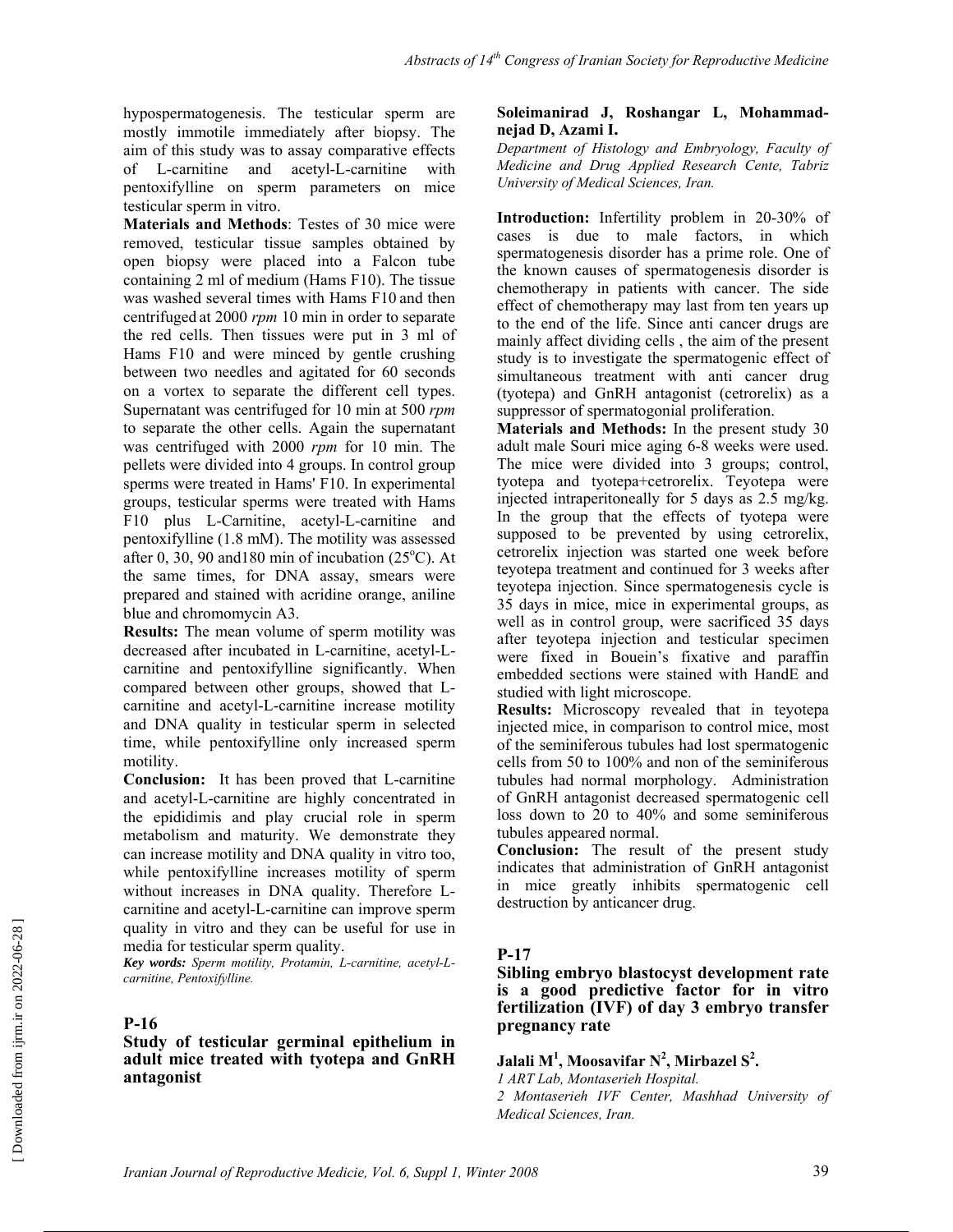**Introduction:** The purpose of this study was to evaluate pregnancy rate of IVF cycles in which sibling embryos developed to blastocyst.

**Materials and Methods:** This retrospective study was done in Mashhad Montaserieh Infertility Center from October 2003 to June 2005. In 182 IVF cycles which had more than 4 extra embryos  $[X=6(4-18)]$  day 3 extra embryos were cultured in G2 (vitrolife) media to achieve blastocyst stage. IVF pregnancy success was documented by observing gestational sac and fetal heart in the 6th week of gestation in ultrasonography.

**Results:** Couples were divided into three groups according to extra embryo development to blastocyst stage. Group A; in 73 couples, none of extra embryos developed to blastocyst, the pregnancy rate (PR) was 10.9% (8/73). Group B; in 61 couples, less than 50% of extra embryos developed to blastocyst, the pregnancy rate was 26.2% (16/61). Group C; in 48 couples, more than 50% of extra embryos developed to blastocyst, pregnancy rate was 47.9% (23/48).

In statistical analysis, there was no significant difference between three groups in aspect of females' age  $X^-$ =29 (18-38), number of oocytes retrieved  $X=11.8$  (7-28) and oocytes fertilization rate  $X^-$ = 62% (40-100). Pregnancy rate in group C (47.9%) was more than group A and B (10.9% and  $26.2\%$  respectively) (p-value  $0.001$ ).

**Conclusion:** Couples, whose extra embryos develop to blastocyst stage, have more chance to achieve pregnancy however if these embryos don't develop to blastocyst stage and IVF procedure does not achieve pregnancy, lower chance of fertility in the next cycles of IVF must be predicted.

*Key words: Blastocyst development, Pregnancy rate, IVF.*

### **P-18**

### **Effect of growth hormone on recovery of testicular damage induced by methotrexate in rat**

**Khaki**  $A^1$ , Ghaffari Novin  $M^2$ , Khaki  $AA^3$ , **Nouri M<sup>4</sup> .** 

*1 Department of Veterinary Pathology, Islamic Azad University, Tabriz, Iran.* 

*2 Reproductive Biotechnology Research Center, Avesina Research Institute, Tehran, Iran.* 

*3 Department of Anatomical Sciences, Tabriz University of Medical Sciences, Iran.* 

*4 Department of Biochemistry, Tabriz University of Medical Sciences, Iran.* 

**Introduction:** This study was conducted to evaluate the role of human growth hormone (HGh) on testicular function recovery induced by methotrexate (MTX) in rat.

**Materials and Methods:** In total 24 male Wistar rats were randomly selected and divided into control (n=6) and experimental (n=18) groups. The experimental groups split into three groups of six. Each received 0.3 mg/kg HGh daily (IP), 1 mg/kg MTX weekly (IP) and 0.3 mg/kg HGh daily (IP) plus 1 mg/kg MTX weekly (IP) for 28 days, respectively; however, the control group just received vehicle (IP). In the day 28, rats were killed and sperm removed from cauda epididymis and analyzed for sperm motility, concentration and viability.

Testis tissues were also removed and prepared for histological evaluation.

**Results:** This study was confirmed methotrexate had destructive effects on testis germinal cells. There was a significant decrease in sperm count, viability and motility in MTX group when compared with control group (p-value<0.05). HGh had recovery effects on testis histology and improve sperm parameters  $(p-value<0.05)$  as compared with MTX group.

**Conclusion:** These results suggested that administration of HGh improved testicular function damaged by MTX.

*Keywords: Growth hormone, Methotrexate, Spermatogenesis, Testis, Rat.* 

#### **P-19**

#### **The effect of estrogen and progesterone hormones on the endometrial of ovariectomized mice**

#### **Peyghambari F, Salehnia M, Forouzandeh Moghadam M, Rezazdeh Valujerdi M, Hajizadeh E .**

*Department of Anatomy, Department of Biotechnology, Department of Biostatistic, Tarbiat Modares University, Iran*.

**Introduction:** The aim of this study was to evaluate the changes in morphometrical indices of endometrial by the daily injection of estrogen and progesterone after ovariectomized mouse.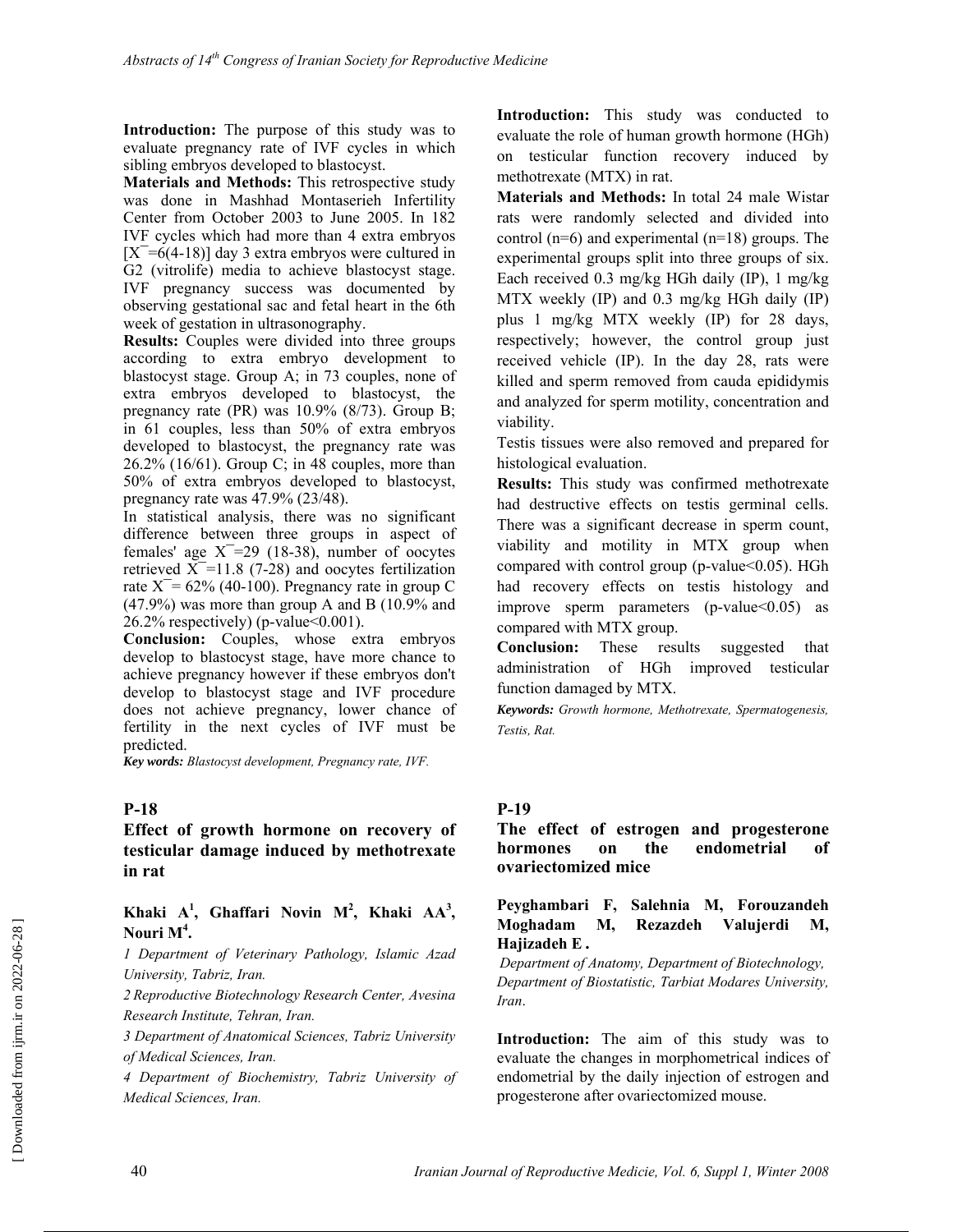**Materials and Methods:** Forty adult NMRI female mice were ovariectomized and after two weeks, they were randomly divided into five groups according to the experimental design. Control group; the mice without any injection. Sham group; the mice, which were injected daily 0.1 ml of solvent oil through intra peritoneal (IP) injection for five days. Estrogen treated ovariectomized mice; which received daily dosage of 0.5 ml/mouse of hormone through IP injection for five days. Progesterone treated ovariectomized mice; which received daily dosage of 0.2 ml/mouse of progesterone hormone through IP injection for five days. Estrogen and progesterone treated mice; which received estrogen injection on the first day of treatment (0.5 ml/mouse) and four progesterone injections from the second day to the fifth day of treatment (0.2 ml/mouse). The mice were sacrificed I in every day  $(n=3)$  up to five days after treatment by cervical dislocation and the tissues were obtained from the middle 1/3 part of their uterine horns immediately and processed for morphological (HandE) staining and morphometrical studies.

**Results**: On the second day of treatment the diameter of glands was observed to be the highest in the progesterone treated group  $(53.75\pm6.32)$  and the number of glands  $(76.25 \pm 17.37)$  and thickness of endometrium (39.58±3.37) were observed to be the highest in the estrogen treated group (pvalue=0.01).

**Conclusion:** Progesterone had affected on the gland whereas estrogen caused increase in height of endometrium.

*Key words: Endometrium, Morphometry, Ovariectomy, Progesterone, Estrogen.* 

### **P-20**

### **Evaluation of semen analysis and results of IVF and ICSI cycles in polyzoospermia**

#### **Hajimaghsoodi F, Anvari M, Khalili MA.**

*Department of Anatomy, School of Medicine, Shahid Sadughi University of Medical Sciences, Yazd, Iran.* 

**Introduction:** WHO suggested that men with sperm concentration of  $>250$  million/ml are classified as polyzoospermia. The aim of this study was to evaluate the semen parameters in polyzoospermic ejaculates.

**Materials and Methods:** A total of 94 semen samples from polyzoospermic men were evaluated using WHO criteria.

**Results:** The mean of sperm parameters were within normal range as classified by WHO. The mean of sperm concentration (million/ml) was 312.54+75.6. The mean of fast and slow progressive motility were  $15.56+15.05$  and  $39.67 +$ 15.45 respectively.

**Conclusion:** Patients with polyzoospermia have normal semen parameters.

*Key words: Polyzoospermia, Semen analysis, Infertility.* 

### **P-21**

#### **Study of the impact of arachnotoxin on acrosome reaction in human sperm**

#### **Ayatollahi M.**

*Department of Pharmacology, Medical School, Yazd University of Medical Sciences.* 

**Introduction:** The aim of this study was to determine and compare the effects of arachnotoxin as avenom extracted from the Chilean spider latrodectus mactans with that of progesterone which is known to induce the acrosome reaction through a transient increase of intracellular calcium and PH in capacitated human spermatozoa. It was observed that the venom induced a tonic contraction of smooth muscle in vas deferens of the rat. This effect was probably due to action of Na<sup>+</sup>/Ca<sup>+</sup> exchanger.

**Materials and Methods:** ATX was extracted by squeezing the venom glands. After semen liquefaction (approximately 30 minutes) motile spermatozoa were harvested by swim–up and calcium and PH were also measured.

**Results:** The basal level of calcium was increased by ATX. Addition of ATX to spermatozoa pretreated with progesterone had a little effect on calcium suggesting that progestrone was more efficient in increasing calcium. ATX caused intracellular acidification, whereas progesterone caused dose-dependent alkalinization as was expected.

**Conclusion:** ATX caused an initial transient increase of calcium followed by a sustained elevation. Progesterone caused a rapid increase in calcium in spermatozoa by acting on a cell – surface nongenomic binding site. The acrosome reaction initiated by progesterone in human sperm is dependent on intracellular alkanization. ATX reduced PH in spermatozoa, suggesting that this compound can directly inhibit the  $Na^+/H^+$ exchanger. It was found that intracellular alkanization via a  $Na^{+}/H^{+}$  exchange mechanism leads to the initiation of human sperm motility.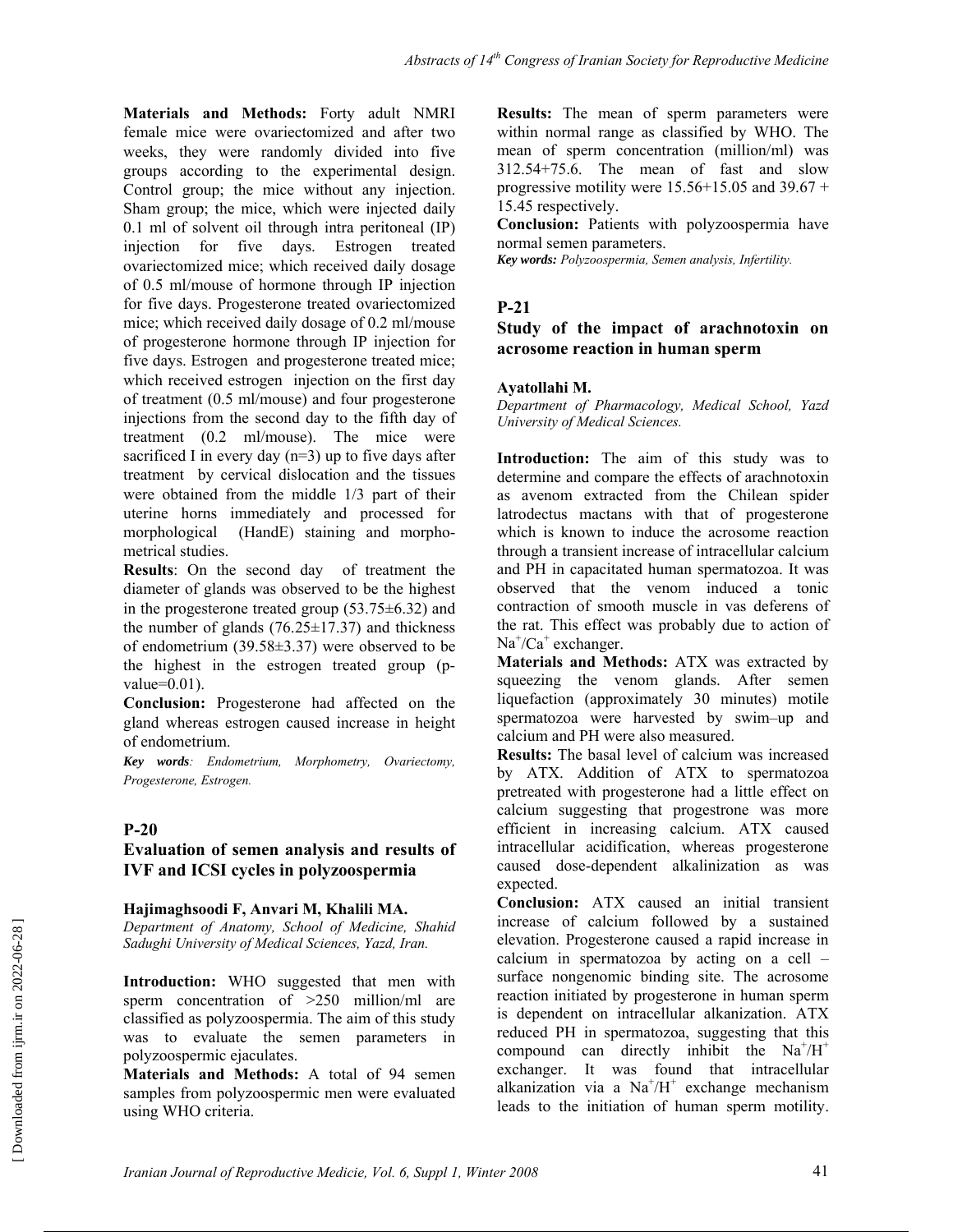The results indicated that ATX increases calcium and decreases PH in human sperm.

*Key words: Arachnotoxin, Human sperm, Intracellular calcium.* 

#### **P-22**

**The effects of Hinosan on fertility in the male Balb/C Mice** 

#### Fattahy E<sup>1</sup>, Jorsaraei SG<sup>2</sup>, Moghadamnia AA<sup>3</sup>, Beiky AA<sup>4</sup>.

*1 Department of Biology, Islamic Azad University, Amol Branch* 

*2 Department of Anatomy and Embryology, Babol University of Medical Sciences* 

*3 Department of Physiology and Pharmacology, Babol University of Medical Sciences* 

**Introduction:** Hinosan is an organophosphate fungicide that inhibits acetylcolinesterase activity, which could be resulted in damages of reproductive organs. This compound has been used extensively in the agriculture, for blast pest control. Therefore, in the present study, we investigated the effect of Hinosan on spermatogenesis in mice.

**Materials and Methods:** For this study, the male mice were divided into three groups. In the experimental group, mice were injected with Hinosan consecutive doses (20mg/kg i.p, five consecutive days per week for one month), sham (corn oil injection) and control (no injection). Animals were scarified 35 days after the latest Hinosan injection. Therefore, the mice testis sections were made and morphologic aspects of testis and spermatogenesis processes were assessed. Data were analyzed using of one-way ANOWA. P-value<0.05 was considered Significant.

**Results:** The Hinosan showed a significant decrease in number of germ cells, spermatocyt, spermatids, Leydig cells, blood vessels and also diameter of seminiferous on testes of the mice decreased.

**Conclusion:** These results suggested that Hinosan is effective on spermatogenesis and seminiferous tubule structure also can exert decrease of germinal cells. Hinosan can induce infertility in mice.

*Key words: Organ phosphorus, Hinosan, Testis tissue, Leydig cells, spermatozoid.* 

#### **P-23**

#### **The effect of Diazinon on the levels of sex hormones in rats**

#### Beiky  $AA^3$ , Fattahy  $E^{1*}$ , Jorsaraei  $SG^2$ , **Moghadamnia AA<sup>4</sup> .**

*1 Medical Laboratory Technology, Babol Clinic.* 

*2 Assistant Professor of Biology, Islamic Azad University, Amol branch.* 

*3 Assistant Professor of Anatomy and Embryology, Babol University of Medical Sciences.*

*4 Professor of physiology and pharmacology, Babol University of Medical Sciences.* 

**Introduction:** Diazinon (DZN) is an organophosphate synthetic insecticide, widely used in agriculture and pest control in the environment the exposure to this pesticide could be resulted in damages of the living tissues. The present study was done to investigate the effects of Diazinon on the levels of sex hormones in the rats.

**Materials and Methods:** For this experiment, the female rats divided into three groupsof control (no injection), sham (corn oil injection) and DZN group (5, 10 mg/kg i.p, single dose, one day). Animals were killed 30 days (proestrus) after the injection. Blood samples were collected and estrogen, progesterone, LH and FSH levels by radioimmunoassay were assayed. Data were analyzed using of one-way ANOVA. Significance was set at p-value < 0.05.

**Results:** The levels of estrogen and progesterone did not observe significant decreased. Also there were not significant decreased in LH and FSH levels compared with control group.

**Conclusion:** According to the results, it could be suggested that the single dose DZN cannot exert a significant effects on female mice. On the other hand, hormonal variations following long term DZN administration may be responsible for changes in infertility pattern in mice.

*Key words: Diazinon, DZN, Estrogen, Progesterone, LH, FSH.* 

### **P-24**

**The long term effects of methoxsalen on ovary in the mice** 

#### **Fattahy E<sup>1</sup> , Parivar K 2, Kouchesfahan HM3 .**

*1 Department of Biology, Islamic Azad University, Amol.* 

*2 Department of Biology, Islamic Azad University, Reaserch and Science campus, Tehran.* 

*3 Department of biology.* 

**E-mail**: esmail\_fattahy@yahoo.com

**Introduction:** Methoxsalen is a photoactive drug. Methoxsalen UV-A therapy is used for the treatment of cutaneous disorders (e.g. psoriasis) vitiligo). This drug inhibits the synthesis of DNA,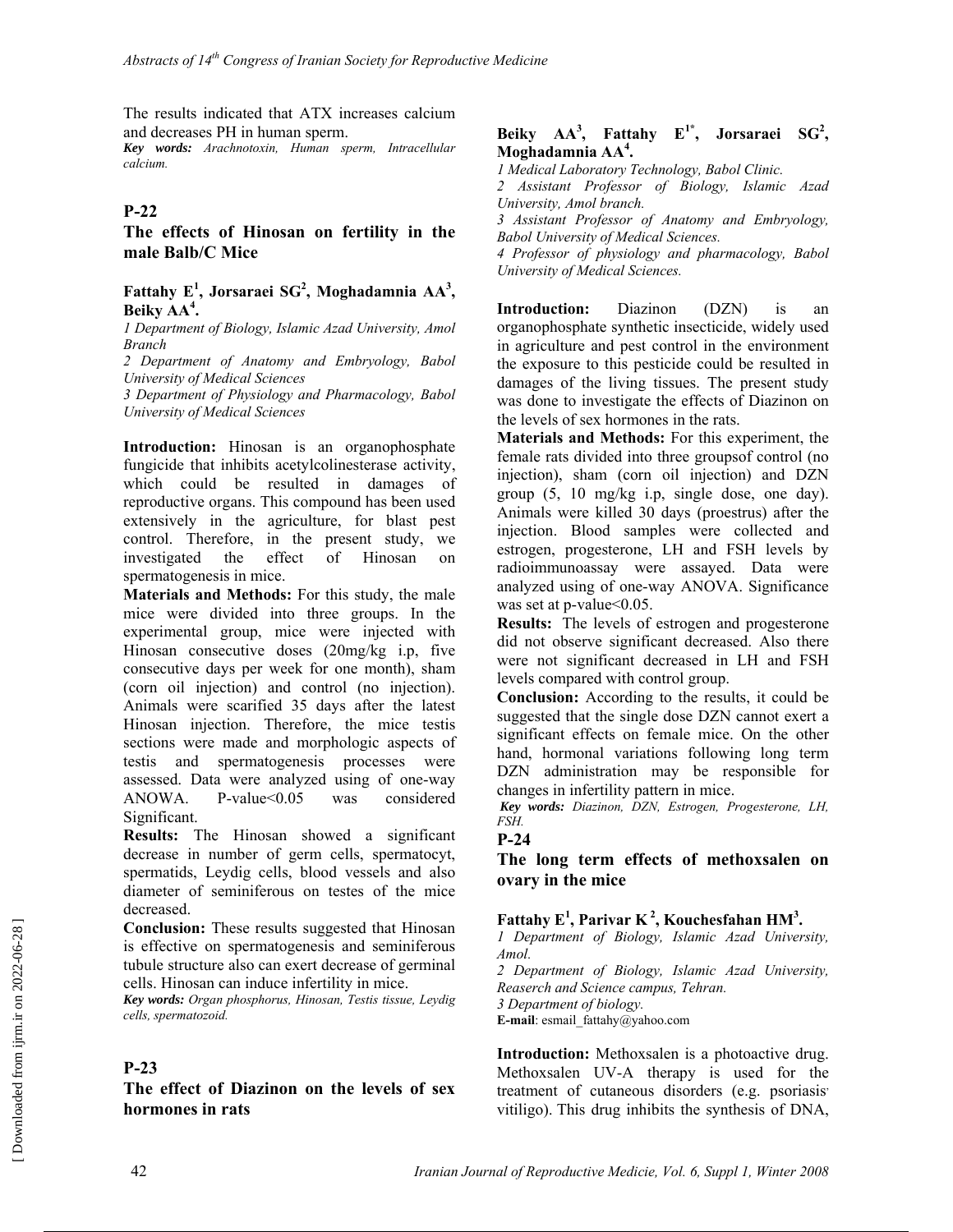suppresses cell division and destroys of epidermal cells. However, this study evaluated the effect of methoxsalen on ovary structure and fertility in the mice.

**Materials and Methods:** For this study, fifty immature female mice were divided to three groups: control, sham and experiment. Sham was injected of corn oil. The methoxsalen group mice were injected with consecutive doses (30mg/kg ip, five consecutive days per week for one month). Animals were scarified 2 days after the latest methoxsalen injection. Therefore, the mice ovary sections were made and morphologic aspects of ovary and oogenesis processes were assessed.

**Results:** Our observations indicated that in this animal, methoxsalen significantly decreased the numbers of corpus luteal, Graafian follicle, and primordial follicle compared to control group. Also diameter of corpus luteal, granulosa layer, oocyte and graaf follicle decreased.

**Conclusion:** Our results showed that the long term exposure of methoxsalen is effective on oogenesis and can induce infertility in mice.

*Key words: Methoxsalen, Psoriasis, Granulose, Oocyte.* 

#### **P-25**

**Effect of Trigonella foenum-gracum seed extract on concenteration of testosterone and spermataogenesis in rat** 

#### **Mokhtari M, Shariatie M, Gharamanie R.**

*Department of Biology, Islamic Azad University, Kazeroun*.

**Introduction:** Overpopulation is a global problem with grave implication for the future. Nowadays, large amount of plants with anti- pregnant and regulatory reproduction system potential have been found in order to minimize the problem. In the present study the effect of trigonella foenumgracum extract on pituitary-gonad axis, that is the effect on the concentration of FSH, LH, testosterone and spermatogenesis was studied in order to assess the functioning of it in testis and in infertility in males.

**Materials and Methods:** Fifty rats were divided into five groups including control, sham and experimental groups. Each of the rats in experimental group was treated orally with 50, 100 and 150 mg dose of trigonella forename-grace extract for 14 days. The sham group received distillated water and the rats without administered trigonella forename-grace extract or distillated water were considered as control group. After 14 days, the blood from each rat was taken and concentration of FSH, LH and testosterone hormones was measured. Furthermore, the sample tissue of testis and epididymis from each rate were collected and histological study was carried out to achieve maximum information concerning the change of the testis and epididymis tissue between experimental and control groups. The results obtained from this study were statistically analyzed using Anova and Tukey test.

**Results:** The result of the study indicated that the concentration of LH and testosterone in experimental groups relatively reduced in comparison with control group (p-value≤0/05).

**Conclusion:** According to several reports and our findings trigonella seed extract contains saprogenic and diosgenin, which are precursor of progesterone and have anti gonadotropine and anti-androgeni character. Hence, they have the capability to reduce the concenteration of testosterone and LH hormones.

**Conclusion:** The results of histological studies demonstrated the morphological changes in spermatogenesis tubules and atrophy of leydig cells and epididymis.

*Key words: Trigonella Foenum, LH , FSH , Testosterone, Spermatogenesis, Rat.* 

#### **P-26**

**Cytogenetic and molecular evidences in two Iranian sisters with Swyer syndrome** 

#### **Pour-Jafari H, Farimani M, Kariminejad MH, Ghahramani S, Pour-Jafari B.**

*Molecular Medicine Research Centre, Hamadan.*

**Introduction:** XY female gonadal dysgenesis is characterized by a lack of testicular development, atrophic fallopian tubes, streak gonads, a rudimentary uterus, underdeveloped breasts and a female phenotype. XY female gonadal dysgenesis is a genetically heterogeneous disorder with autosomal, X and Y-linked forms. The Y-linked form is caused by mutations/deletions of the SRY gene. Sex reversal doesn't necessarily have to take place because of mutations or deletions in the SRY gene. In fact, only about 15% of all cases of gonadal dysgenesis occur because of mutations in SRY. In addition to these physical characteristics, many XY females are susceptible to a variety of diseases because of their sex reversal. Since the gonads in these females still exist, though as streaks of skin, the gonads could possibly form tumors that could later evolve to be cancerous. The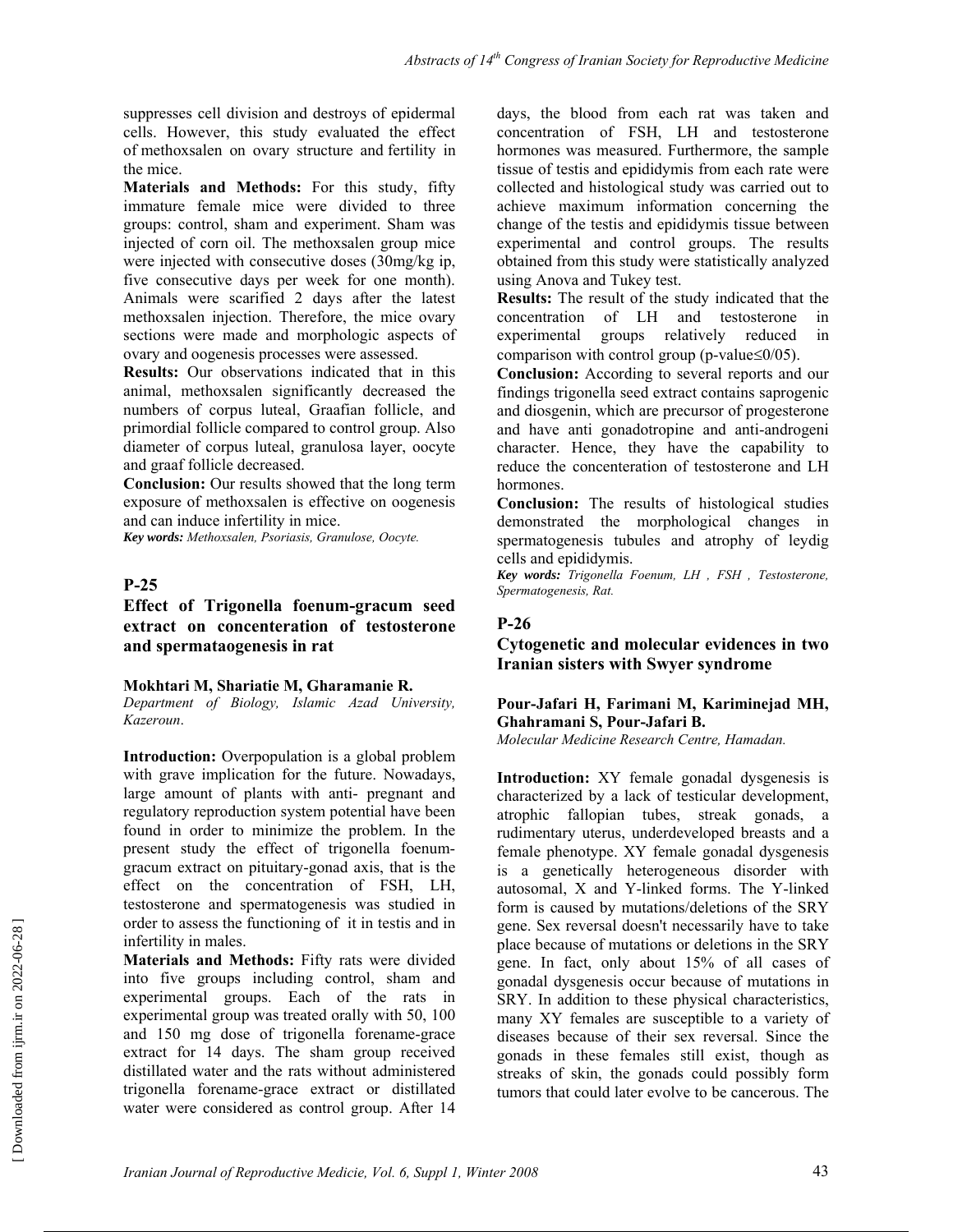formation of tumors in the gonads is referred to as gonadoblastoma.

**Materials and Methods:** Two patients with 46XY karyotype and a female phenotype were diagnosed because of primary amenorrhea. One of them referred to our hospital because of her sterility.

**Results:** The chromosome analysis showed that she is a XY female individual. Also her other sterile sister was examined. She was affected with the same condition too. In each subject, cytogenetic analysis indicated a 46 XY karyotype without mosaicism. The second sister has a gonadal tumor in her medical history.

**Conclusion:** The result of molecular study of Yq for mutations or deletions in the SRY gene showed that there was not any deletion or mutation in the SRY gene of their Y chromosomes. Our data provide additional evidence for genetic heterogeneity in the etiology of 46XY gonadal dysgenesis.

*Key words: Gonadoblastoma, XY female syndrome, Cytogenetics, Swyer syndrome, Gonadal dysgenesis, Pseudohermaphroditism.* 

### **P-27**

**Evaluation of testis tissue in second generation after interaperitoneal sperm injection in female rats** 

### **Jorsaraei SG1 , Akbarzadeh PA<sup>2</sup> , Yusefnia Y.R<sup>2</sup> , Fattahy E<sup>3</sup> , Jorsaraei A, Faraji M5 .**

*1 Department of Anatomical Sciences, Medical Sciences of Babol University.* 

*2 Department of Urology, Medical Sciences of Babol University.* 

*3 Department of Biology, Islamic Azad University, Amol Branch.* 

*4 Anesthasia Student, Medical Sciences of Babol University.* 

*5 General Physician, Medical Sciences of Babol University.* 

**Introduction:** With sperm formation during puberty, their antigen can exert as unknown cell against immune system. So on vasectomy procedure, antigens are exposure to immune system and due to antibody antisperm. This study was done to determine the effect of antibody antisperm could by vasectomy on testis tissue of second generation rats.

**Materials and Methods***:* This experimental and laboratory study was performed on 24 adult rats (250-300 gr.). Sperm of male rats were interaperitoneally injected to female rats during four stages with one week interval. Then under coupling condition male testis tissues of male children (second generation) were studied. After making tissue sections, number of seminiferous tubules, germinal cells and lydig cells were measured. Data were analyzed by SPSS and man-Whitney.

**Results:** Mean of germinal cells in normal samples and second generation was 9.5 and 8.2, respectively that was statistically significant. The mean number of germinal cells was 7.63 in normal group and 6.55 in second generation rats that were statistically significant. Seminiferous tubules in second generation (mean=307) was significantly higher than normal group (mean=1.62).

**Conclusion:** Antibody antisperm produced by vasectomy in body of female rat can cause changes such as the increase of seminiferous tubules, decrease of germinal cells and lydig cells in their children. These changes may cause disorder in fertility of second generation rats. Therefore it is suggested to be careful in blood transfusion of vasectomized patients to female patient who receive blood transfusion.

*Key words: Antibody antisperm, Testis tissue, Second generation, Rat.*

### **P-28**

### **The Comparison of DNA fragmentation and sperm parameters after processing by density gradient and Swim-up methods**

#### **Amiri I, Heshmati S, Ghorbani M.**

*Infertility Center, Fatemieh Hospital, Medical School, Hamadan University of Medical Sciences, Hamadan, Iran.* 

**Introduction:** Assisted reproductive techniques (ART) have been applied extensively to alleviate the problem of infertility. Processing of semen is an integral part of all these treatments. Swim-up and density gradient techniques are the most common methods have been used to select motile spermatozoa prior to assisted fertilization. The aim of this study was to determine the efficiency of the PureSperm, All grad and Swim-up preparation techniques to recovered spermatozoa with high degree of motility, normal morphology and low level of DNA fragmentation.

**Materials and Methods:** A total of 35 semen samples were included in the study. Semen samples were collected and one part of the semen spread on a slide, the remainder was prepared using the Swim-up, PureSperm or All grad techniques. The recovered spermatozoa were evaluated for concentration, motility, and normal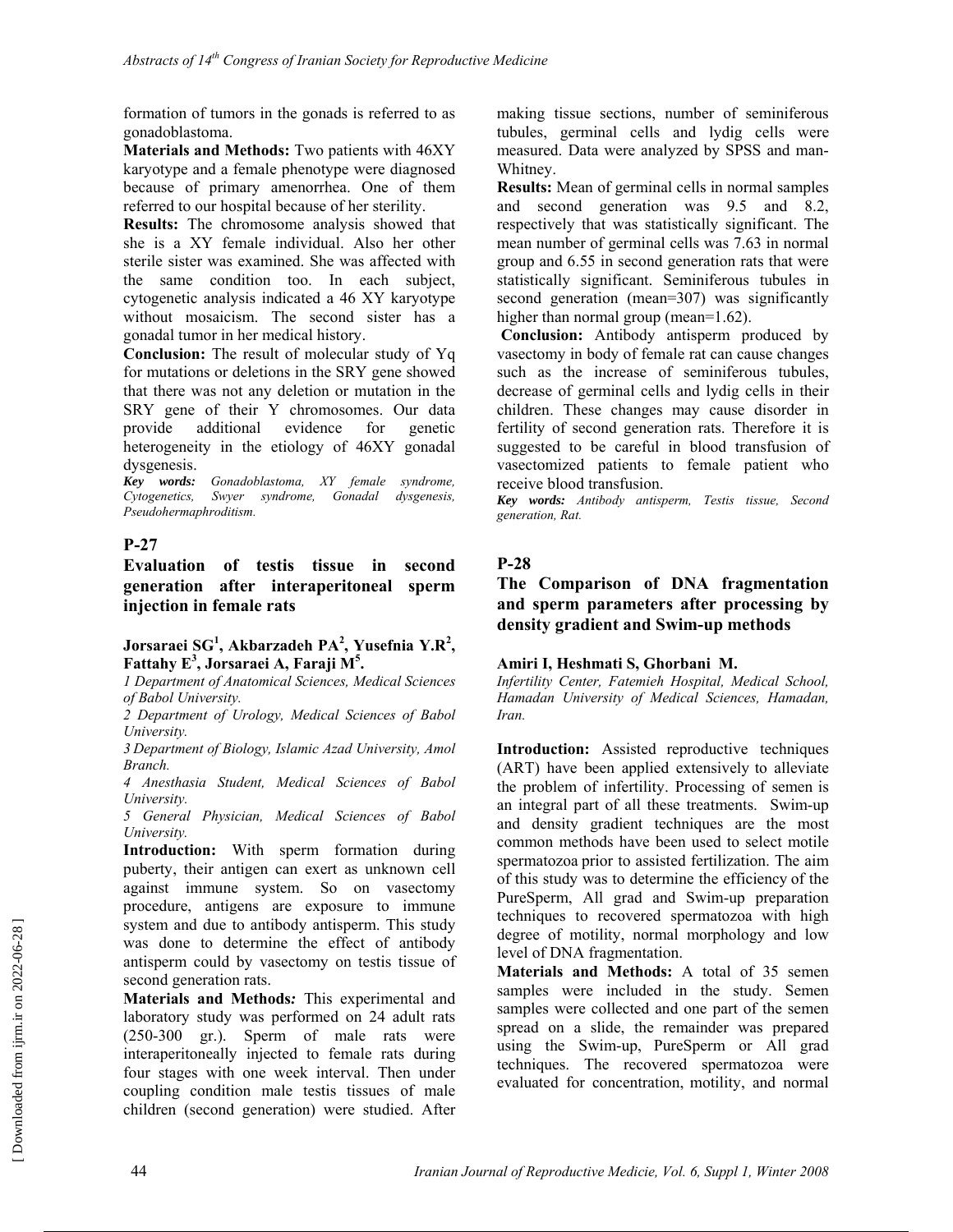morphology. Comet assay was carried out to assay DNA fragmentation in all samples.

**Results:** There were no significant differences in sperm parameters between PureSperm and All grad gradients, but both of them behaved significantly better than Swim-up. When prepared using the Swim-up technique, the spermatozoa recovered showed significantly higher level of DNA fragmentation in compare to gradients, but there were not any significant differences between PureSperm and All grad gradients.

**Conclusion:** The results of this study demonstrated several benefits of gradients method using PureSperm or All grade in separation of normal and motile spermatozoa with health DNA in compare to Swim-up method.

*Key words: Sperm, Gradients, Sperm separation, Swim-up, Comet assay.* 

### **P-29**

#### **Induction of endoderm lineages from mouse embryonic stem cells**

**Hashemi-Tabar M, Orazizadeh M, Ghanbari A.**  *Department of Anatomy, School of Medicine, Jondishapour University of Medical Sciences, Ahwaz, Iran.* 

**E-mail:** alighanat@jums.ac.ir

**Introduction:** The aim of this study was producing endoderm lineages from embryonic stem (ES) cells.

**Materials and Methods:** Mouse ES cells which produced previously in Anatomical Science Group of Ahwaz University was used. For inducing Embryoid bodies, undifferentiated ES cells transferred to low attachment culture dishes. After dividing Embryoid bodies into two experimental and control groups, they cultured in gelatin coated flasks for one week. Activin A (100ng/ml) was added to culture medium of experimental group. Gene expression of ectoderm (nestin), mesoderm (Brachyury) and endoderm (TAT, Pax4 and GATA4) was estimated by RT-PCR method. The cells of experimental and control groups was stained by PAS and Ditizone respectively.

**Results:** The results from RT-PCR method showed that all embryonic gene lineages were expressed in ES cell. In addition the expression of endoderm genes increased. This issue was established by PAS staining method for liver and Ditizone for pancreas tissues.

**Conclusion:** It can be suggested that, Activin A induces endoderm in ES cells. According to the more increased number of Ditizone stained cells of experimental group, it can be said that using this concentration of Activin A induces more differentiation of pancreatic cells from ES cells. *Key words: ES cells, Endoderm, Embryoid bodies, PAS, Ditizone.* 

### **P-30**

### **Culture of the rat mesenchymal stem cells: using peripheral blood-derived plasma as a culture medium supplement**

#### **Rouhi L<sup>2</sup> , Arab Najafi M2 , Eslaminejad MB1,3, Baharvand H<sup>1</sup> .**

*1 Stem Cell Department, Royan Institute.* 

*2 Department of Biology, Tehran University.* 

*3 Stem cell Department, Royan Institute, East Hafez, Banihashem Sq, Banihashem St, Resalat H, Tehran, Iran.* 

**Introduction:** In current protocol for isolation and expansion of mesenchymal stem cells (MSCs), the use of fetal calf serum (FCS) as a medium supplement is inevitable. FCS is immunogenic for human and may transfer infection in the case of transplantation. In the search for appropriate substitute for FCS, in present study, the effect of plasma prepared from peripheral blood on the growth of MSCs has been examined.

**Materials and Methods**: Bone marrow cells from rat's long bones were cultivated in medium containing either FCS or plasma prepared from rat's peripheral blood for three successive subcultures. In each stages of culture, colonogenic ability, population doubling, viability and the rate of cell proliferation in two groups were respectively evaluated by colony forming assay, cell count, MTT assay and drawing of growth curve. All experiments were replicated 10 times and the average values for each group were statistically compared. Furthermore, passaged-3 cells from each group were examined in terms of bone and adipogenic differentiation.

**Results:** The cells cultured in plasma group appeared morphologically fibroblastic, while those from FCS group were heterogeneous in which some non fibroblastic clear cells was observed in their culture. The culture of plasma groups produced more colon compared to those from FCS groups but the colons from FCS groups appeared larger than of those from the plasma groups. In general, the cells from FCS groups were significantly better than of those from plasma groups in terms of total population doubling number and MTT test but these differences were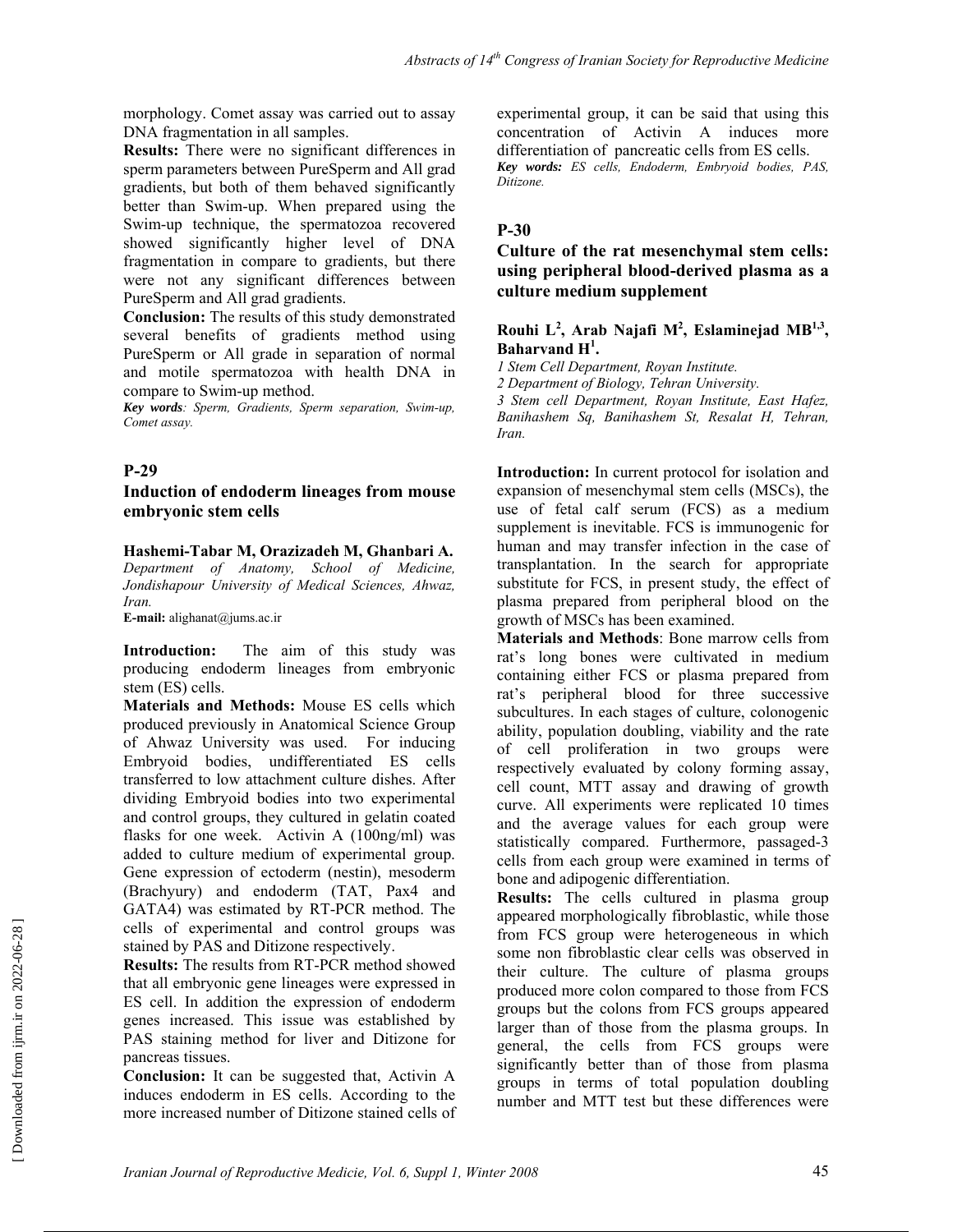not significant in passage 3. Moreover, growth curve drawn for each group indicated that the proliferation of the cells from plasma group is somewhat slower than of those from FCS groups. The cells from both groups were readily differentiated into osteoblastic and adipogenic cells lineages.

**Conclusion**: Taken together, plasma as a substitute for FCS could support MSCs proliferation and maintains their viability in vitro, although these effects were somewhat less than of FCS effects, but, instead, it could be considered as a safe substitute to FCS**.** 

*Key words: Mesenchymal stem cells, Plasma, Cell proliferation, Fetal bovine serum, Differentiation.* 

### **P-31**

**Study of molecular diagnosis of Ychromosomal microdeletions in azoospermic and severe oligozoospermic men in Iranian population** 

#### **Imanian H, Almadani N, Najmabadi H, Karimi Nejad.**

*Pathology and Genetics Center of Kariminejad-Najmabadi, Tehran.* 

**Introdcution:** Genes on the long arm of Ychromosome (Yq), particularly within interval 6, are believed to play a critical role in human spermatogenesis. It has shown that microdeletions of Yq may account for a significant proportion of men with infertility in different populations. Ychromosome microdeletions are known as the second frequent genetic cause of spermatogenetic failure in infertile men after Klinefelter syndrome.

**Materials and Methods:** Over last 5 years total of 700 infertile individuals have been referred to our center for Yq microdeletions analysis. The objective of this study was to determine the proportion of men with idiopathic azoospermia or severe oligozoospermia, who carry microdeletions in Y-q. EDTA blood was taken and DNA extracted according to standard protocol. PCR were performed using different STSs multiplex reaction designed for covering three regions of Ychromosome known as AZFa, AZFb, and AZFc.

**Results:** In total 4.7% azoospermic and oligozoospermic failed to amplify one or more STS. Interestingly 26 out of 33 patients had microdeletions in AZFc region that is 78.7% of all microdeletions found.

These data suggest a 4.7% prevalence of Yq microdeletions in men with idiopathic azoospermia or severe oligozoospermia.

**Conclusion:** The physical locations of these microdeletions provide further support for the concept that a gene(s) on Y-q interval 6 plays an important role in spermatogenesis.

*Key words: Azoospermia, Genetic testing, Microdeletion,*   $Spermatogenesis, Y-chromosome.$ 

### **P-32**

**Development of an in vitro culture system capable of supporting human spermatogonia stem cell colonization** 

#### **Mirzapour T1,2, Movahedin M2 , Tengku Azmi I 1 , Khansarinejad B3 , Koruji M2 , Nowroozi MR<sup>4</sup> , Radkhah K<sup>4</sup> , Rafeian4.**

*1 University Putra Malaysia, Institute of Bioscience, Malaysia.* 

*2 Department of Anatomical Sciences, School of Medical Sciences, Tarbiat Modares University, Tehran, Iran.* 

*3 Department of Virology, School of Medical Sciences, Tarbiat Modares University, Tehran, Iran.* 

*4 Research Center in Fertility and Infertility, Hospital of Imam Khomeini.* 

**Introduction**: Since different conditions, can lead to a block of differentiation step and finally lead to maturation arrest, so isolation, proliferation and in vitro colonization of spermatogonia stem cell will allow powerful new approaches in biological basis for male reproduction and for treating selected causes of male infertility.

**Materials and Methods:** Biopsy of testis was obtained from patients with arrest in one of process of spermatogenesis. The samples minced mechanically into small pieces and after enzyme digestion were transported into incubator (32ºC) to separate the cells from seminiferus tubules. Mixed population of the cells was placed on lectin-coated dishes. After two days, Sertoli cells formed a confluent layer and spermatogonial cells were proliferated on top of them. Assay of the spermatogonial-cell-derived colonies was commenced after *7* days of co-culture and carried out every 3 days after the appearance of colonies during culture by an inverted microscope.

**Results:** The cell population obtained from the seminiferus tubules of human testes contained mostly two different cell types with different sizes and morphology. The first type was 7.5-8 μm in diameter and had an irregular outline with a granular appearance. Larger than the first one, the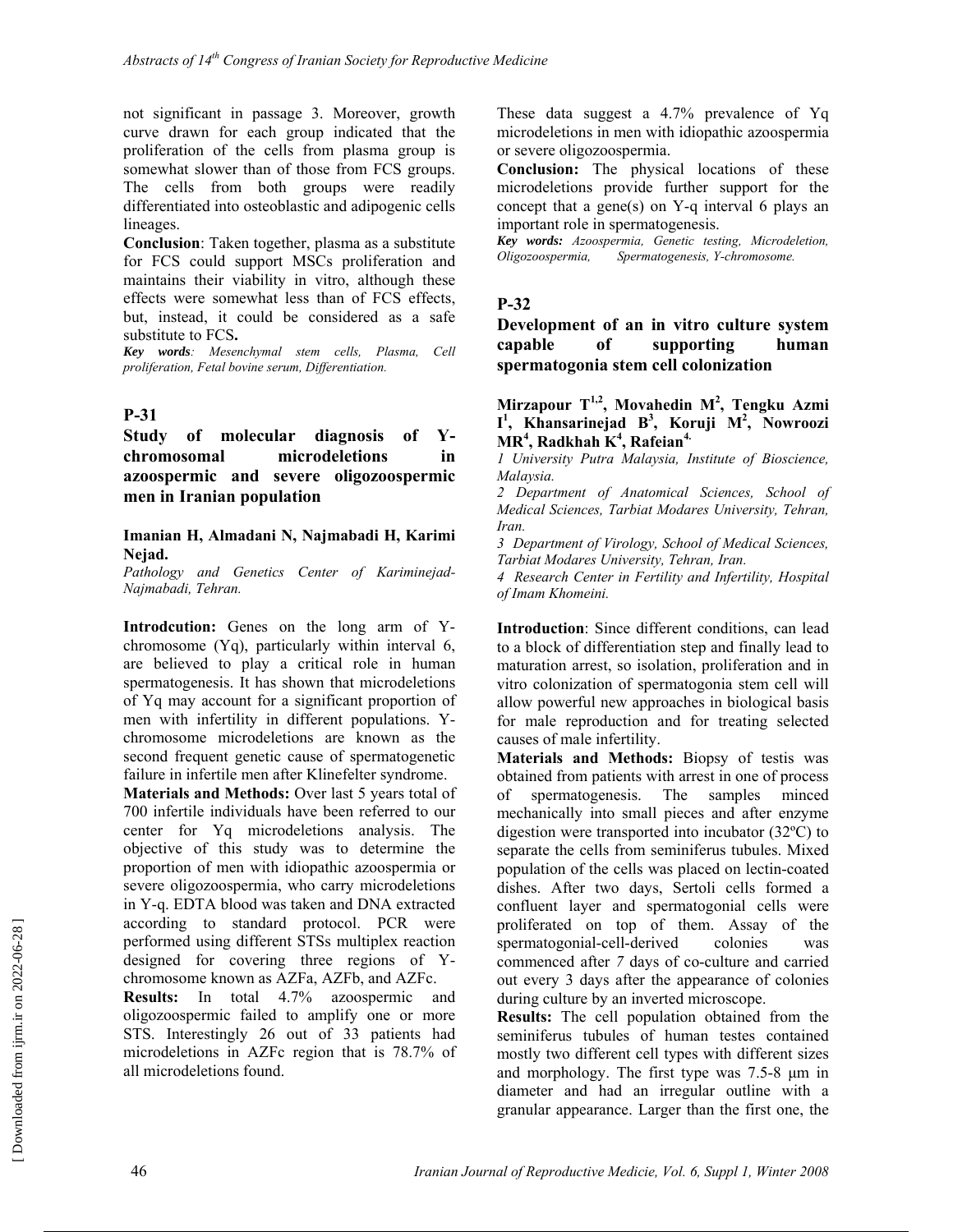second type had a diameter of 14–16μm, a spherical outline and two or three eccentrically placed nucleoli. The first type proliferated and created a monolayer of cells, whereas the other types created a colony after proliferation.

**Conclusion:** In this research, was found that Sertoli cells could influence human spermatogonial proliferation *in vitro*.

*Key words: Stem cell, Spermatogenesis, Male infertility.* 

### **P-33**

### **Genetic counseling in carriers of reciprocal chromosomal translocations involving two autosomes**

**PourJafari H, Farimani M, Ghahramani S, Hashemzadeh M, Pour-Jafari B.**  *Hamadan Research Center.* 

**Introduction:** One of the main genetic causes involve in the pathogenesis of recurrent abortion is parental chromosomal abnormalities. The central concept in genetic counseling with such families is to estimate the probability of recurrence of unfavorable pregnancy outcomes. The main questions that consultants usually ask are: why this happened? What is the risk to be done again?

**Materials and Methods:** Our cases were two families with repeated miscarriage. The pedigrees were drawn, the chromosomes of couples were studied and estimation for recurrent risk was done. We tried to answer those two main questions and clear the results for them.

**Results:** Parental chromosome abnormalities were founded after karyotyping with GTG technique at 450 band resolution, revealing 46 chromosomes with balanced translocation of autosomes in one of the partner in both families. Recurrent risk was estimated at 1/6 for their future pregnancies in each family. Couples in which one partner is the carrier of such balanced translocation have increased risks of infertility, recurrent abortion**,** and delivery of chromosomally abnormal offspring.

**Conclusion:** Genetic counseling of such couples therefore presents a unique challenge and should be considered in dealing with such families. *Key words: Reciprocal translocation, Repeated miscarriages, Genetic counseling, Abortion, Family planning*.

# **3-Urology**

**P-34** 

### **Study of relationship between antisperm antibody and risk factors for its formation in infertile men**

#### **Assadifar B, Kheirollahi AR, Mousavi T, Tarrahi MJ.**

*Department of Immunology, Faculty of Medicine, Iran University of Medical Sciences, Hemmat Highway, Tehran, Iran.* 

**Introduction**: Many studies demonstrated that antisperm antibody (ASA) can interfere with fertilization. ASA can be detected in the serum or semen through numerous test. In this study, the percentage of ASA-IgG was determined by the direct mixed antiglobulin reaction (MAR) test in men from infertile couples in Khorramabad city. Furthermore, the risk factors for ASA were evaluated to see if there was any correlation with the presence of ASA.

**Materials and Methods:** In total 200 men were tested for ASA as a part of an infertility evaluation. Patients were grouped according to percentage of ASA of <10% or  $\geq 10\%$  risk factors for ASA (varicocele, hernia, and genitourinary infections) were calculated for each group. Statistical analysis was performed using Fisher's exact test.

**Results:** Prior varicocele was significantly associated with ASA by direct MAR (pvalue<0.001). Prior hernia were not associated with ASA by direct MAR (p-value=0.52). Prior genitourinary infections were significantly associated with ASA by direct MAR (p-value< 0.001).

**Conclusion:** These finding suggest that manipulation of cord structures including the Vas were not associated with formation of ASA; however, varicocele and prior genitourinary infections are significant risk factors for the development of ASA .

*Key words: Antisperm antibody, Infertility, Mixed antiglobulin reaction.* 

### **P-35**

#### **Cigarette smoking and erectile dysfunction**

#### **Zeighami Mohamadi SH.**

*Nursing and Midwifery Department, Azad University of Karaj.*  **E-mail**: zeighami20@yahoo.com

**Introduction:** Erectile dysfunction (ED) is a common public health problem affecting millions of men worldwide. It has a strong negative effect on interpersonal relationships and quality of life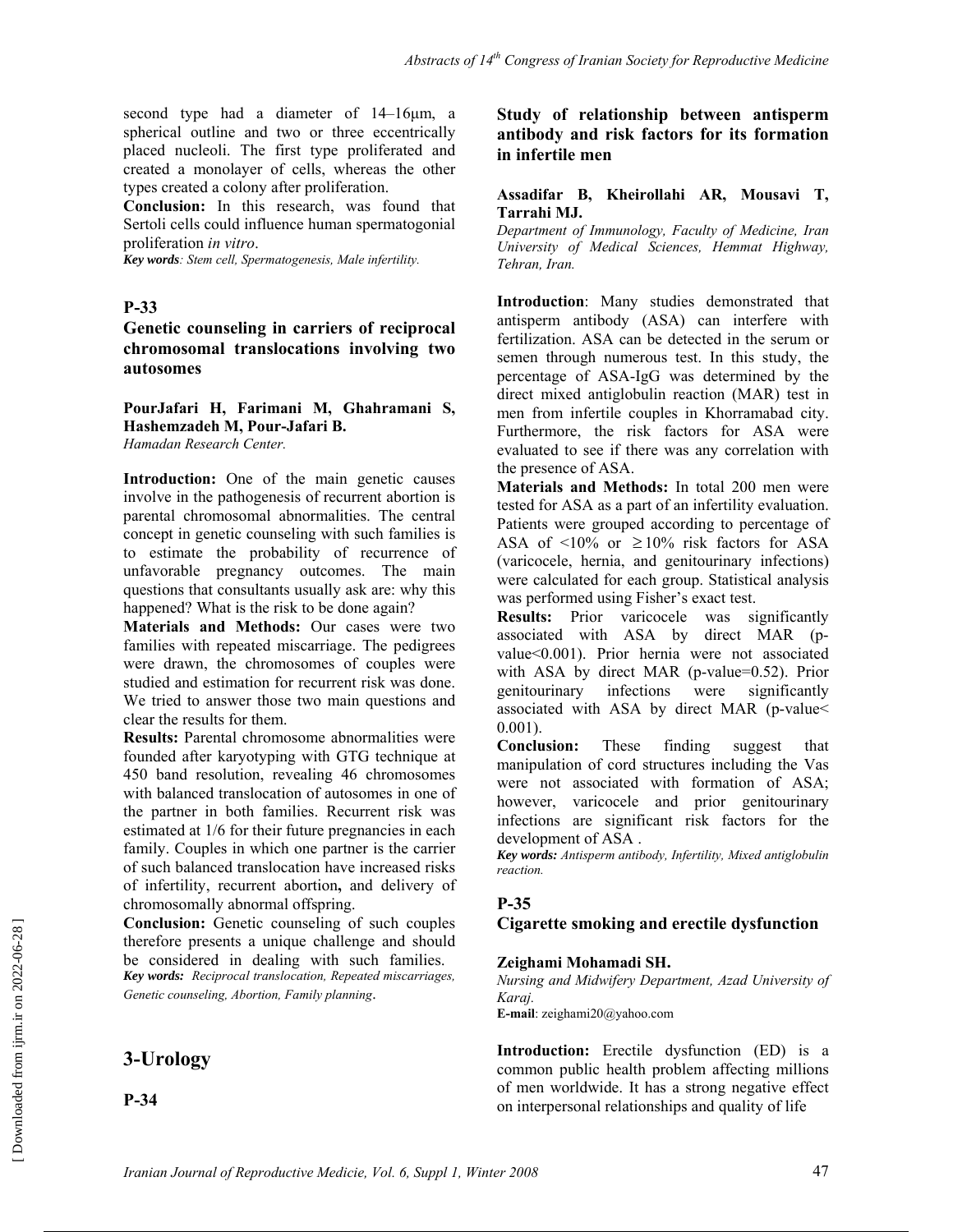**Materials and Methods:** this is a review article that review 14 full and abstract study about the current issues about effect of smoking on erectile dysfunction published between 1996 -2007.

**Results**: This review shows that the risk of (ED) is influence by smoking. Therefore the education for in order to be aware and informed of the effect of tobacco on erectile dysfunction seems necessary.

**Conclusion:** Smoking increase 50% risk of (ED) for men in their 30s and 40s. Review of study show that heavy smoking (30 cigarettes or more/day) was significantly associated with (ED). Study suggests that the prevalence of (ED) increase with number of years of smoking. Although passive exposure to cigarette smokes both at home or at work increase the incidence of (ED). Mechanism of (ED) in smoker included of abnormality low penile blood pressure, excessive venouse out flow the penis that can reduce the time of an erection is maintained, impaired the valve mechanism that traps blood in the penis result of nicotine in the blood stream, rapid contraction in penis tissue result of nicotine stimulation in the brain. Smoking of cigarette induces infertility in men by decrease sperm production, decrease testosterone, 19% reduction sperm concentration, increase abnormality in sperm motility and morphology, and reduction in sperm count and density

*Key words: Erectile dysfunction, Cigarette smoking.* 

### **P-36**

**Effects of sperm parameters on success rate of intracytoplasmic sperm injection technique (ICSI) in spinal cord injured men** 

**Movassaghi SH, Sharifi N, Salsabili N, Mahmoudi M.** 

*Islamic Azad University, Tehran Medical Campus.* 

**Introduction:** One of the most important causes of infertility in men is spinal cord injury (SCI) because of poor semen quality and inability in ejaculation. This study was about the effect of sperm parameters on the ICSI technique in spinal cord injured men.

**Materials and Methods:** In total 71 SCI men and 44 healthy men (unexplained infertile couples) treated with ICSI technique. Routine semen analysis was performed for both groups and then effect of each sperm parameter on rate of pregnancy in both groups was evaluated.

**Results:** Our results showed that most of the sperm parameters don't have any influence on the rate of pregnancy in both groups except motility, count2 and morphology of sperm.

**Conclusion:** We concluded that IVF-ICSI method is one of the best choices for pregnancy in infertile couples with male factor (SCI).

*Key words: Sperm parameter, SCI, ICSI, Infertility.* 

#### **P-37**

**Assessing of hypogonadism and free testosterone levels among sulfur mustard induced asthma in Iranian veterans: a case control study** 

#### **Agin Kh.**

*Department of Respiratory Medicine, Loqman Hakeem Teaching Hospital, Shaheed Beheshti University of Medical Sciences.*  **E-mail**: Agin@Atiehhospital.com

**Introduction:** Disorder of testosterone (T) biosynthesis and decline of serum level had reported in systemic inflammatory rheumatoid arthritis disease and with less frequency in chronic obstructive pulmonary disease and a few other pulmonary diseases. However, no known study has performed about sulfur mustard (SM) induced asthma in Iranian veterans. The aim of study was to assess status of hypogonadism and free serum T levels in SM induced asthma and to compare with healthy subjects.

**Materials and Methods:** Protocol of study based on random selection of target population among SM induced diseases by self- report questionnaire, male, physician- diagnosed asthma, and positive history of SM exposure. Healthy subjects enrolled according to age sex- matched as a control.

**Results:** Thirty-three chemical victims had mean age 53.39±6.69 SD years. Mean serum free T level was  $15.98\pm10.52$  SD which was in 30.6% of them below the lower normal range. Moreover, means serum values of Follicle stimulating hormone (FSH), Latinizing hormone (LH), and Dehidroepianderstone (DHEA) were 11.70±9.45 SD, 10.40±7.65 SD, and 1.32± 0.70 SD respectively. Mean free T level of 39 healthy subjects were 23.45±8.31 SD. The independent samples T test was performed between SM induced asthma and normal groups. Highly Significant differences were founded between free serum T levels among SM induced asthma and normal subjects (p-value < 0.001).

**Conclusion**: The highly significant frequency of hypogonadisem observed in SM induced asthma group. It may be due to stress of chemical war, influence of glucocorticoid usage, and toxic effect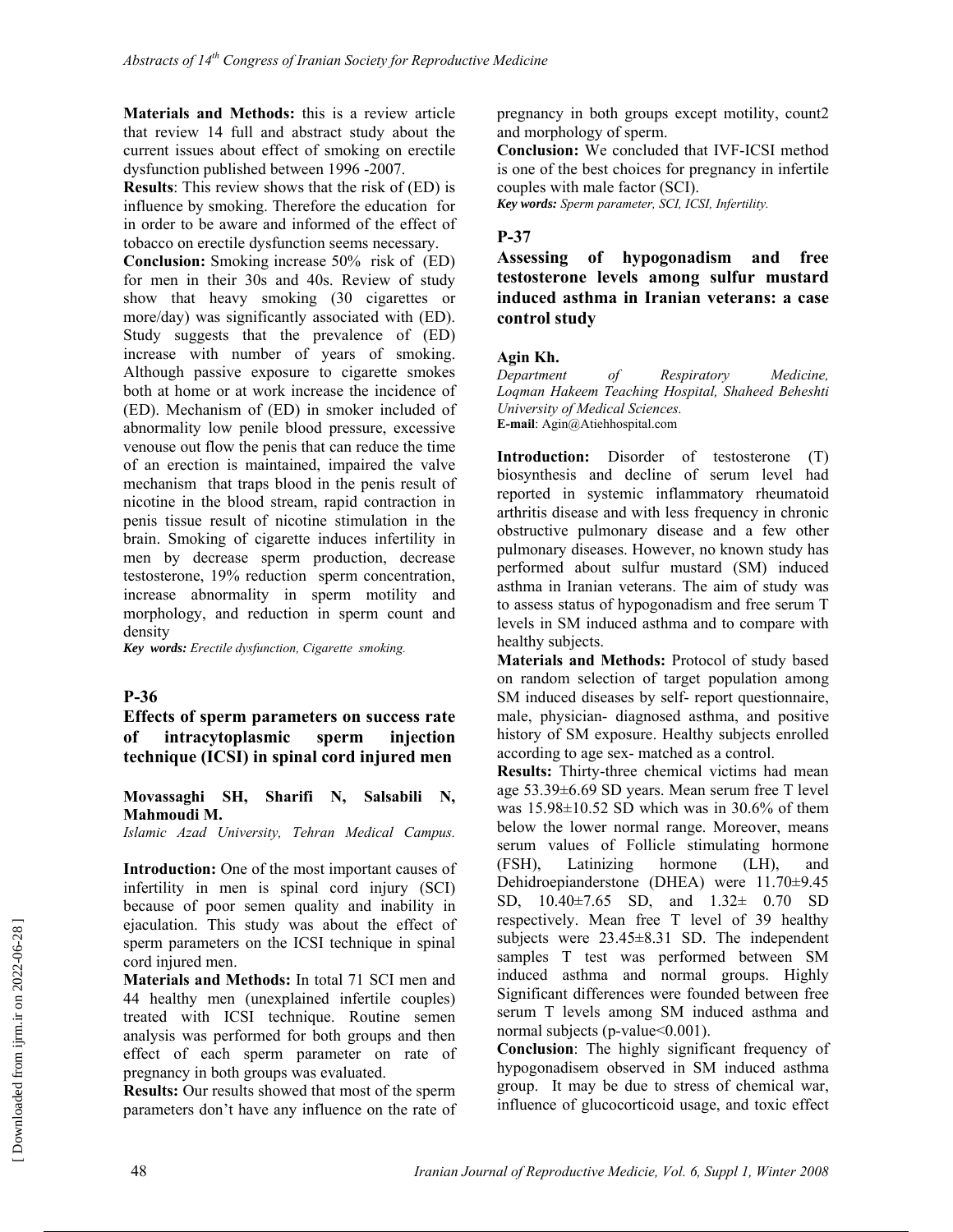of SM on spermatogenesis. Further studies will suggest carrying out in future years.

*Key words: Testosterone, Hypogonadism, Asthma, Glucocorticoid, sulfur mustard gas, Steroid sex hormone, Pulmonary disease*.

#### **P-38**

#### **Effect 0f ice massage on Hoku point for labor pain**

#### **Enjezab B, khoshbin A, Bokaee M, Naghshin N, Eatesami M, Naghshi M, Nasiriani A**

*Department of Midwifery, Shahid Sadughi University of Medical Sciences and Heath Services, Yazd, Iran.* 

**Introduction**: One of the most important causes of anxiety in mother and families is labor pain and methods of its relief that have many effects on labor management, patient satisfaction and labor outcome. In the world, pharmacological and nonpharmacological methods are used to relief labor pain. Acupressure is one of the relief pain methods that can be used for labor pain but research on this subject is few. The purpose of this research was to determine the effect of ice massage on Hoku point for labor pain.

**Materials and Methods:** Participants of this clinical trial study were 60 pregnant women that have inclusive criterions. Participants were randomly divided to two groups of thirty, each. (Control=touch of Hoku point, Case=ice massage of Hoku point). This procedure did for thirty minutes. Labor pain of subjects was measured by visual analog scale before and after the procedure.

**Results:** There are no statistically significant differences between the groups in gestational age, parity and age. Results showed that ice massage of Hoku point reduced the pain significantly.

**Conclusion:** Acupressure is a noninvasive, simple and cheap method of relief pain and our study confirms its effect on reducing the labor pain. This method is useable in delivery rooms.

*Key words: Labor pain, Ice massage, Hoku point.* 

#### **P-39**

### **Domestic violence against women during pregnancy**

### **Bokaee M1 , Khoshbin A1 , Farajkhoda T 1, Enjezab B<sup>1</sup> , Karimi M2 .**

*1 Department of Nursing and Midwifery.* 

*2 Department of Obstetrics and Gynecology, Shahid Sadughi University of Medical Sciences and Health Services , Yazd, Iran.* 

**Introduction:** Every year 5 million women were abused by their partner. To determine the prevalence of domestic violence (DV) against women during pregnancy we performed this investigation in women in Yazd.

**Materials and Methods:** This cross sectional study was done in pregnant women in Yazd. We used domestic violence questionnaire including demographic information and verbal and physical and sexual abuse. Partner addiction and drug abuser was asked. Data analysis were performed with descriptive and  $X^2$  tests.

**Results:** The results showed that %12.7 of husband jobless and 3.3% were drug abuser. Physical abuse was reported in 5-5.5% of the cases during the pregnancy. Fikree in USA (2006) reported that 44% of women reported lifetime marital physical abuse, 23% during the index pregnancy. Among the 132 women who were ever physically abused, all reported verbal abuse and 36% sexual coercion.

*Key words: Domestic violence , Abuse.*

#### **P-40**

**Adolescent pregnancy** 

#### **Karimi Z, Mohammad Hossini S.**

*Paramedical College, Yasuj University of Sciences and Health Services.*  **E-mail**: karimiz48@yahoo.com

**Introduction:** Pregnancy in adolescence has been and continues to be a problem in public health. Adolescent pregnancies are considered high risk with many obstetric complications and poor obstetric results. Adolescent parenting presents challenges to mothers and their children. Young mothers are often unprepared for the task of parenting and have relatively high rates of depression. Children of adolescent parents have in increased risk of being maltreated and experiencing behavioral and developmental problems. Studies show that adolescent primigravidas tended to have later awareness of their pregnancy, later first prenatal visits, fewer total prenatal visits, and less parental support. Adolescent also had higher rates of unintended pregnancy, prenatal morbidity, and more often the victims of physical abuse by male partners. Potentially inadequate weight gain and short duration of breast feeding were significantly more common in adolescents. In general, adolescent mothers were found to become pregnant largely due to misunderstandings about reproduction and birth control. Themes related to advantages of teen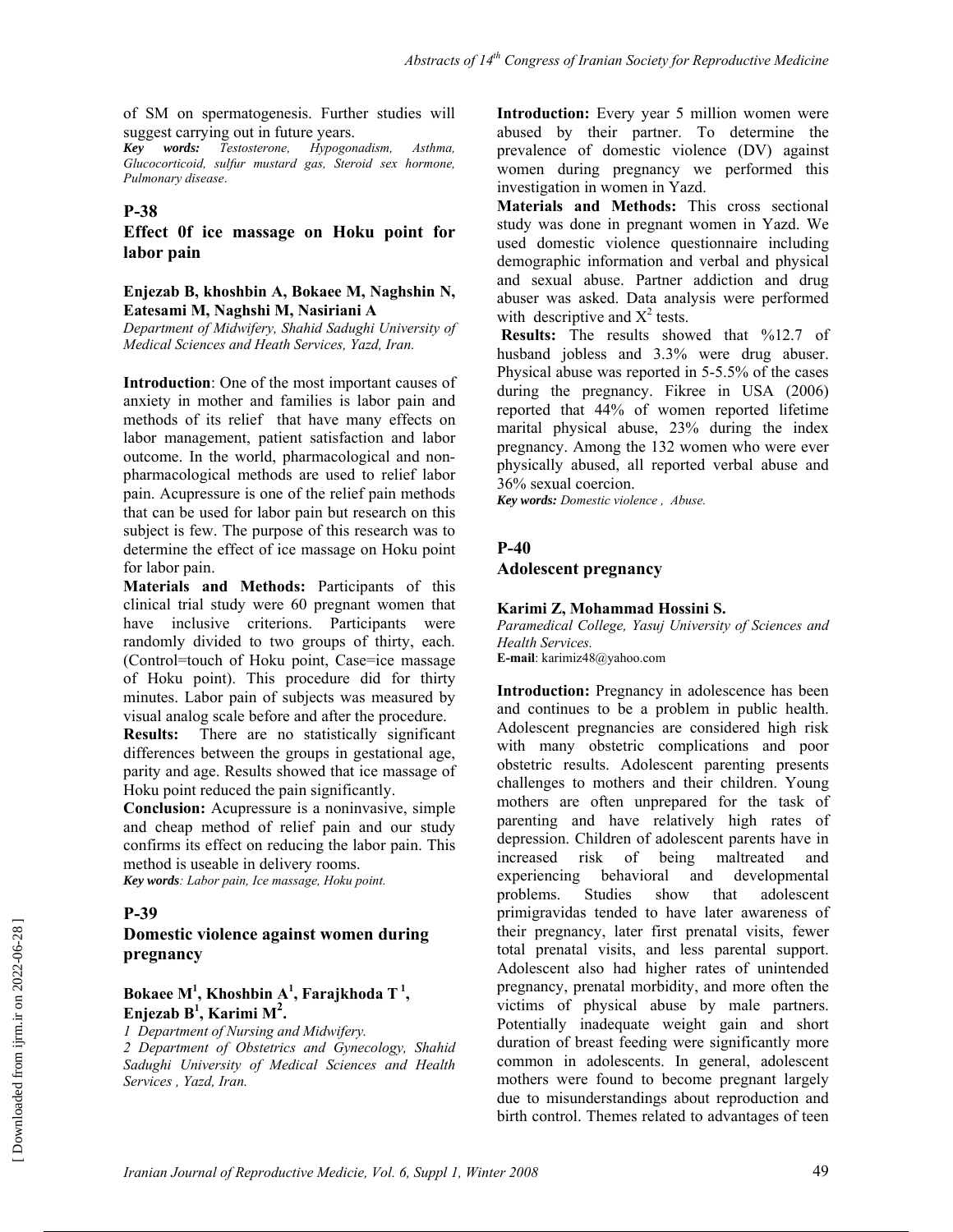pregnancy included enhancing connection, positive changes/benefits, and practical consideration. Themes related to disadvantages included lack of preparedness, changes/interference, and others' perception. To decrease the complications, adolescent pregnancies must be followed up as high risk pregnancies, especially in developing countries where socioeconomic factors are more pronounced.

**Conclusion:** Studies suggest that adolescent mothers should continue to receive developmentally appropriate services. Education about contraception is needed as well as education aimed at promoting self–esteem, interpersonal skills, and age-appropriate development of adolescent parents and children.

*Key words: Pregnancy, Adolescent.* 

### **P-41**

**Evaluation of effects of frequent ultrasonography and outcome of low-risk pregnant women** 

**Mohammady Tabar SH, Kiani A, Heidari M, Fagihzadeh S.** 

*Shahed Univercityof Medical Sciences, Tehran, Iran.* 

**Introduction:** The safety of ultrasonography in pregnancy is well documented. Ultrasound examination can diagnose in approximately 50% of major anomalies but the effect of routine sonography on perinatal outcome in low-risk pregnancies has not been established.

**Materials and Methods:** This study was done on 380 pregnant women who had their delivery in some of Tehran's Hospitals. The data was cumulated by a questionnaire that had been completed by the investigator. Statistical analyzing was done by SPSS.

**Results:** The analysis of data showed that there was no significant differences between range of sonography  $(>3, <3)$  and birth weight, head diameter, chest diameter and high APGAR in infant. This data showed that in women with  $>3$ sonography, range of cesarean was increased.

**Conclusion:** The findings of this research showed that increase of range of sonography was not associated with improvements outcome of pregnancy.

*Key words: Ultrasonography, Pregnancy outcome.* 

**Diagnostic power of quantitative HCG of cervicovaginal washing fluid for the diagnosis of premature rupture of membranes.** 

#### **Kariman N, Jafari E, Amiri Moghadam H, Alavi M.**

*Shahid Beheshti Medical University, Midwifery Department.* 

**Introduction:** Premature rupture of membranes (PROM) is defined as rupture of membranes before the onset of labor at any time during the gestational period. It occurs in 2-25% of pregnant women. Traditionally, the diagnosis of PROM has relied on a combination of factors, including the patient's history, identification of gross pooling of amniotic fluid in vagina, ferning pattern after microscopic examinations, and the nitrazine test. Unfortunately, these simple tests are fraught with both false positive and false negative results caused by various factors that can result in an equivocal or delayed diagnosis. The absence of a non-invasive 'gold standard' for the diagnosis of PROM has led to the search for the alternative biochemical markers. This research has been conducted to comparison the diagnostic power of qualitative and quantitative βHCG of cervicovaginal washing- fluid for the diagnosis of PROMs in Vli-e-Asr Hospital, Zanjan, Iran in 2006.

**Materials and Methods:** This Diagnostic experimental study was undertaken with cervicovaginal samples collected from singleton pregnancies between 14-41 weeks of gestation. Totally 86 pregnant women were enrolled in this study. Subjects were divided in two groups: confirmed PROM [amniotic fluid pooling (+), nitrazine paper test  $(+)$  and fern test  $(+)$  =43] and the control group [amniotic fluid pooling (-), nitrazine paper test  $(-)$  and fern test  $(-)$  =43]. Washing were then collected from the posterior vaginal fornix with the use of 5 ml of sterile saline irrigation and aspiration techniques. We measured HCG levels with ELISA test.

**Results:** The median HCG levels were 250.60 (MIU/ML) and 6.2 (MIU/ML) in PROM and control group respectively. From the receiving operating characteristic curve 22 (MIU/ML) was set as a cut off value. Sensitivity, specificity, positive predictive value, negative predictive value, and accuracy were 95.3, 97.7, 97.6, 95.5 and 96%, respectively.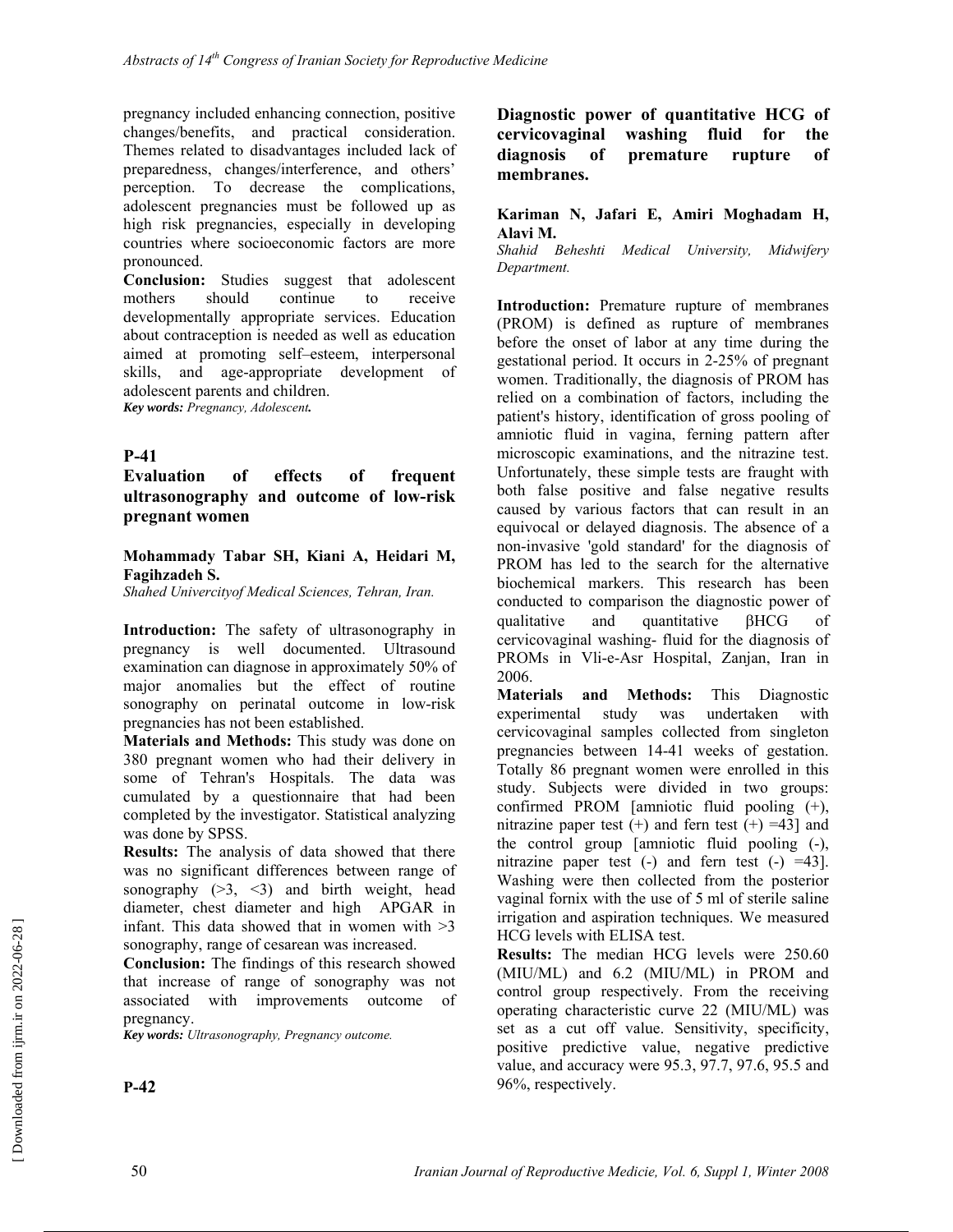**Conclusion:** Quantitative HCG of cervicovaginal washing- fluid was accurate tests for the diagnosis of PROMs in our study.

*Key words: Premature rupture of membranes, Cervicovaginal, HCG, Diagnosis power, ELISA.* 

### **P-43**

#### **Infertility, its risk factors and prevention.**

#### **Jamali R, Hadavandkhani M, Enjezab B, Emami M.**

*Nursing and Midwifery Faculty, Shahid Sadughi Medical University.* 

**Introduction:** Studies suggest that about 10% of women between the age of 15 to 44 years or about 6.2 million women have impaired fertility and this may be as high as7.7 million in 2025. About 50– 70% of these cases can be changed with change of lifestyle.

With the respect of high prevalent of infertility in the society, study of risk factors and prevention of them provide suitable information to the young to help them for solution of this self public problem. Many of risk factors for both male and female

**P-44** 

infertility are the same.

#### **Non obstetric surgery during pregnancy**

### **Mohammad Hossini S, Karimi Z, Momani A**

*Yasuj-Faculty and Midwifery of Hazrat Zinab.* 

**Introduction:** Care of the obstetric patient undergoing nonobstetric surgery can be challenging. Approximately 1 in 500 pregnancies is complicated by a nonobstetric surgical condition. The need for anesthesia and surgery during pregnancy occurs in 1.5% to 2% of all pregnancies. The anatomic and physiologic changes of pregnancy complicate a woman's response to elective or emergency surgical intervention. Alterations related to perioperative positioning, fluid volume replacement, effects of medicinal and anesthetic agents, and maternal/ fetal assessment are discussed. Emotional and ethical/legal concerns are considered. Nonobstetric surgical emergencies may be difficult to recognize in pregnant patients whose normal physiologic state is altered by pregnancy. The diagnosis of any medical condition requiring surgical intervention in pregnancy often raises question about the safety of both surgery and anesthesia in theses patients. This controversy was primarily attributed to the lay press speculations that surgery and anesthesia in pregnancy could pose hazards to the mother and fetus. Despite recent advances in anesthetic, perinatal, and perioperative care, surgical intervention during pregnancy may still result in fetal loss either spontaneous abortion (especially in the first trimester) or premature labor (especially in the third trimester). Additionally, there is an increased risk of low birth weight infants (<2500gm), and growth- restricted babies with surgical intervention during pregnancy. Therefore, whenever possible, surgery should be deferred until after parturition in the gravid patient is occasionally necessary. Despite these concerns, the safety of nonobstetric surgery and anesthesia in pregnancy has been well established, and many pregnant woman are safely anesthetized everyday without ill effects for the mother or fetus.

*Key words: Non obstetric Surgery, Pregnancy.* 

#### **P-45**

**Study on sexual satisfaction of women referring to Infertility Center in Sari** 

#### **Salmeh F, Yaghoobi T, Zakizad M, Yaghoobian M.**

*Nasibeh Nursing and Midwifery Faculty, Sari, Mazandaran, Iran.*

**Introduction:** Enhancing women health requires paying attention to their healthy requests and meeting their needs. Sexual need is one of the basic needs of human being. Sexual satisfaction has a considerable effect on psychiatric health and marital relationship. Sexual satisfaction is affected by intrapersonal characteristics, psychiatric and emotional relationship of couples, physical and environmental agents. Infertility induces psychiatric problems to women which lasts sexual dissatisfaction and decrease in sexual contacts. Sexual disappointment can worsen crisis and produces a lot of temporary annoyance and depression. This study was carried out to determine sexual satisfaction of women referring to Infertility Center in Sari city.

**Materials and Methods:** This descriptive study was done on 23 infertile women referring to Infertility Center in Sari city via simple random sampling. Information was gathered through a questionnaire. Descriptive statistics was used to analyses the data.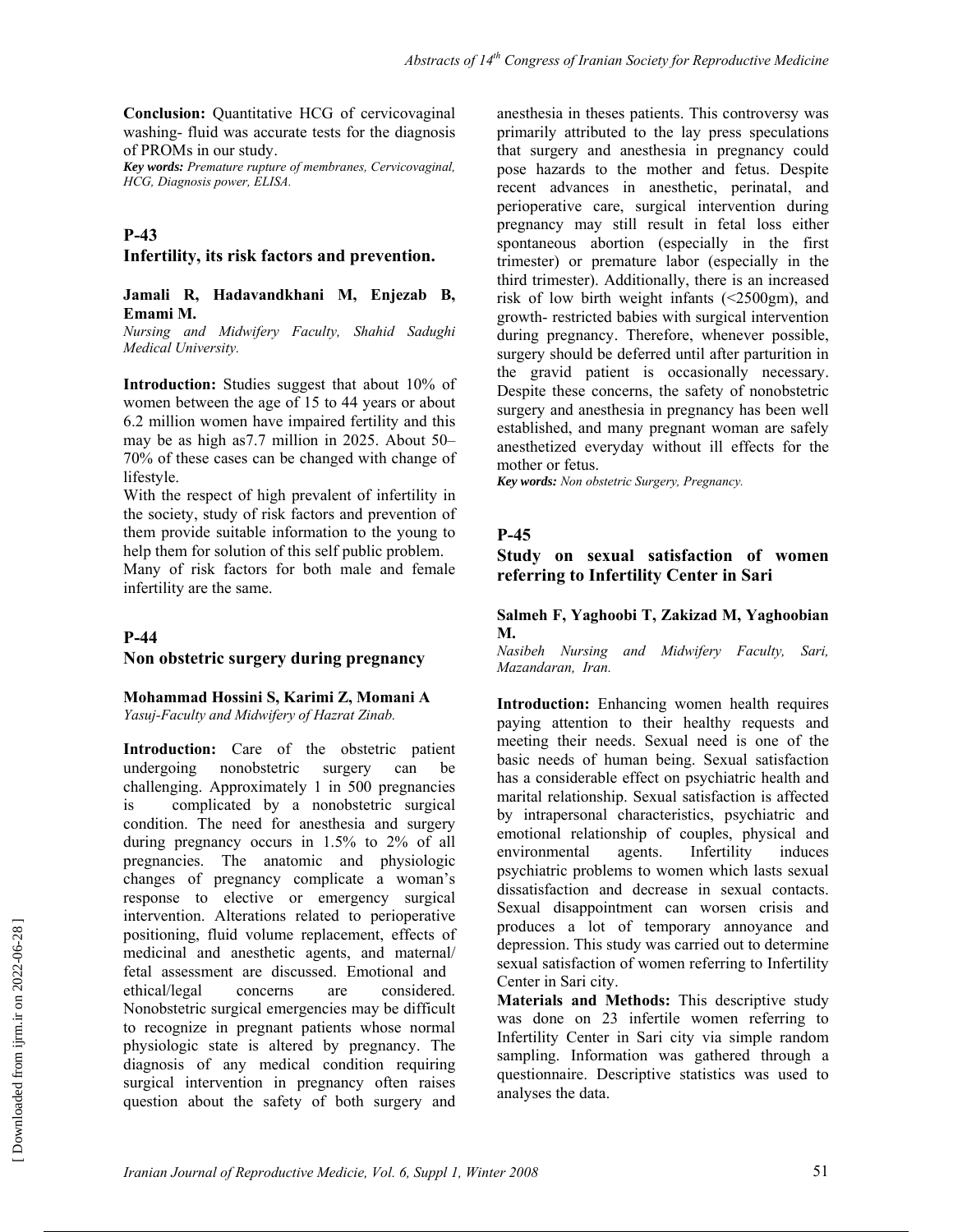**Results:** In total 60.87% of respondents had satisfactory and enjoyable sexual contacts with their spouses. Overall, 39.1% of women described sexual contacts as pleasant feelings. Majority of women (69.75%) stated no failure about sexual issues. While 30.43% of respondents stated they do sexual contacts just to make happy the spouses. Finally, 30.4% of women said that sometimes sexual contacts were pleasing.

**Conclusion:** Members of health team have an important role to guide and educate proper solutions toward satisfactory sexual relationship. *Key words: Sexual satisfaction, Infertility.* 

### **P-46**

**Study on viewpoints of infertile women referring to Infertility Center in Sari city to adopt a child** 

#### **Salmeh F, Yaghoobi T, Zakizad M, Yaghoobian M.**

*Nasibeh Nursing and Midwifery Faculty, Sari, Mazandaran, Iran.* 

**Introduction:** Reproduction is one of the most important functions of family. At first most of couples try to reproduce by themselves. In spite of increasing health and medical achievements, many people suffer from infertility due to several failures. Infertile men and women don't have the feeling of good fortune and they feel the loss even more in their lifetime. Marital life reaches crisis point due to infertility. One of trustful ways for existence of family in such couples is to adopt a child. It means to accept a child and to grant him all legal benefits. Most of Iranian families accept a child doubtfully because of some socio-cultural, emotional and legal difficulties and also fear about the child's future.

This study was carried out to determine the viewpoints of infertile women about adoption a child.

**Materials and Methods:** This descriptive study was conducted on 16 infertile women referring to infertility center is Sari city. The gathering tool of information was a questionnaire designed in two sections of demographic characteristics and viewpoints of women to adopt a child. Descriptive statistics was used to analysis the data.

**Results:** In total 36.8% of infertile women were in the age group of 25-29 years old. 68.4% of women had common lives with their spouses after 5 years. Majority of women (47.3%) had a background of infertility more than two years ago. In 52.6% of infertile couples the problem of infertility was related to women. Infertility had affected marital relationship of 21% of women. 47.3% of women and 26.3% of spouses were agreed about adoption a child. Majority of infertile women (31.5%) who were hopeful to treatment, were disagreed on adoption. 36.8% of women stated some reasons to agree on adoption a child like to meet emotional and psychiatric needs of couples and to protect integrity of family.

**Conclusion:** Assessing the viewpoints and problems of infertile couples is important in planning programs and making policies on reproduction health.

*Key words: Infertile women, Infertility, Adoption.* 

### **P-47**

### **The survey of maternal satisfaction about labor and delivery supports in teaching hospitals of Tehran**

#### **Mirmolaei ST, Rhimi Qasabeh S, Modarres M, Mehran A.**

*Tehran Medical University, Nursing and Midwifery Department.* 

**E-mail**: st\_mirmolaei@yahoo.com

**Introduction:** Child birth is one of the most stressful situations in a woman's life. To gratify a woman for delivery she should be supported in different aspects: emotional, somatic and intellectual. This study was conducted to identify if mothers know the importance of being supported to a satisfying level in different somatic, emotional, and informational aspects during labor and delivery.

**Materials and Methods:** In this descriptive study 400 post partum mother selected randomly and were interviewed with questionnaire in 10 teaching hospitals in Tehran University. Data were processed in SPSS and tested with chi square and Fischer exact test.

**Results:** Results showed that most of mothers knew the importance of somatic, informational, and emotional supports (in decreasing order of frequency). They had received inadequate emotional supports. But most of them were satisfied with (in decreasing order) informational, emotional and somatic supports. Satisfaction with supports had not meaningful association with the importance of supports in mothers but had correlation with reception of the supports (pvalue $<0.05$ ).

**Conclusion:** Being satisfied with supports despite their inadequacy may be due to the fact that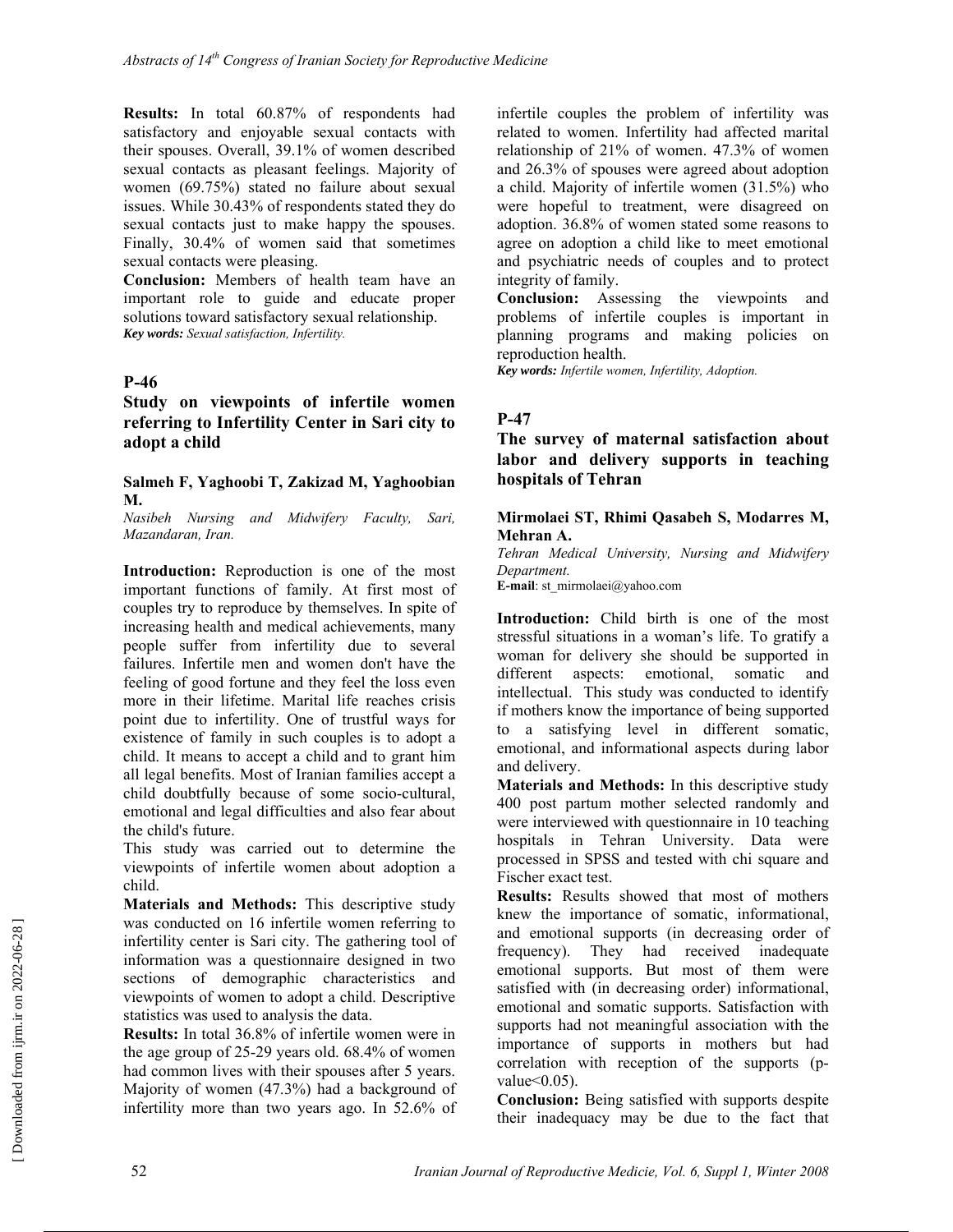mothers did the time of interview just before discharge. No correlation between demographic variables and the value of importance in different supports shows that these are basic needs and all should be provided equally.

*Key words: Somatic, Emotional, and informational supports, Labor, Delivery.* 

#### **P-48**

**Systematic counseling and efficiency of contraception methods** 

#### **Geranmayeh M, Pakgohar M.**

*Tehran University, Nursing and Midwifery Faculty.*

**Introduction:** Population increase and its consequences like environment pollution, decrease of natural resources and increase in consumption is one of the greatest problems in our community, so it is essential to promote contraception services to reach community welfare and high levels of health for all. It is obvious that high quality contraception services can increase positive attitude, knowledge and practice of users promote our community health position. So contraception counseling is an important part of our health care services. For this reason we decided to compare two ways of counseling (systematic vs. ordinary) to choose more appropriate methods of contraception counseling. The aims of this study were 1/comparing discontinuation rate of contraception methods in a year between cases received systematic counseling and those who received ordinary one, 2/ comparing the causes of discontinuation of contraceptive methods in two groups.

**Materials and Methods**: This was a clinical trial research that 155 cases selected randomly between 335 women who wanted to choose a contraceptive method then systematic counseling were done for them whereas 181 cases had routine counseling session. In two groups three methods were used (Ocp, Iud, Dmpa). In case group, women before choosing their method were counseled in a regular way which all the rules of counseling were considered.. They were observed for a year. Discontinuation rate and its causes were calculated in two groups.

**Results**: Statistical analysis of data showed that discontinuation rate ( $p$ -value $\leq 0.01$ ) and its causes (p-value<0.01) were different in two groups. Systematic counseling causes decrease in discontinuation rate of contraceptive methods.

*Key words: Systematic counseling, Contraceptive methods*.

#### **P-49**

### **Evaluation of infertile couple's quality of life in Infertility Medical Centers of Tehran Medical Sciences University**

#### **Modarres M1 , Rahnama P2 .**

1 Nursing and Midwifery Department, Tehran Medical Sciences University.

2 Nursing and Midwifery Department, Shahed University.

**Introduction:** Infertility is a phenomenon that effect on different dimensions of quality of life in couples. This survey was done to determine the quality of life in infertile couples who came to infertility centers of Medical Sciences University of Tehran.

**Materials and Methods:** This study was crosssectional and sample size included 60 infertile couples in each case and control group. Sample size was selected with random method. Tool was WHOQOL questionnaire that was validated in a pilot study. Data collection was done by educated personels. The data was analyzed by SPSS software. The statistical methods used in this study were chi-square, paired T-Test and independent T-Test and Wilcoxone test.

**Results:** The results of this study indicated that mean score's quality of life in 4 dimensions (physical, psychological, social, sexual) of infertile couples were 12.41. The score in infertile men was 12 but in infertile women it was 11. Quality of life score in social dimension was good in 12.5%, moderate in 71.7% and poor in 15.8%. Psychological dimension was poor in 36.7% of infertile women and in 13.3% of men.

**Conclusion**: The score of quality of life in infertile couples was low. Quality of life in infertile women was lower than men. This survey can be applied for more attention to women especially infertile women in health planning.

*Key words: Infertility, Quality of life, Infertile couple.* 

#### **P-50**

#### **Multiple marker screening: Triple test**

#### **Ahmadi M.**

*Shahid Beheshti Medical University, Nursing and Midwifery School.*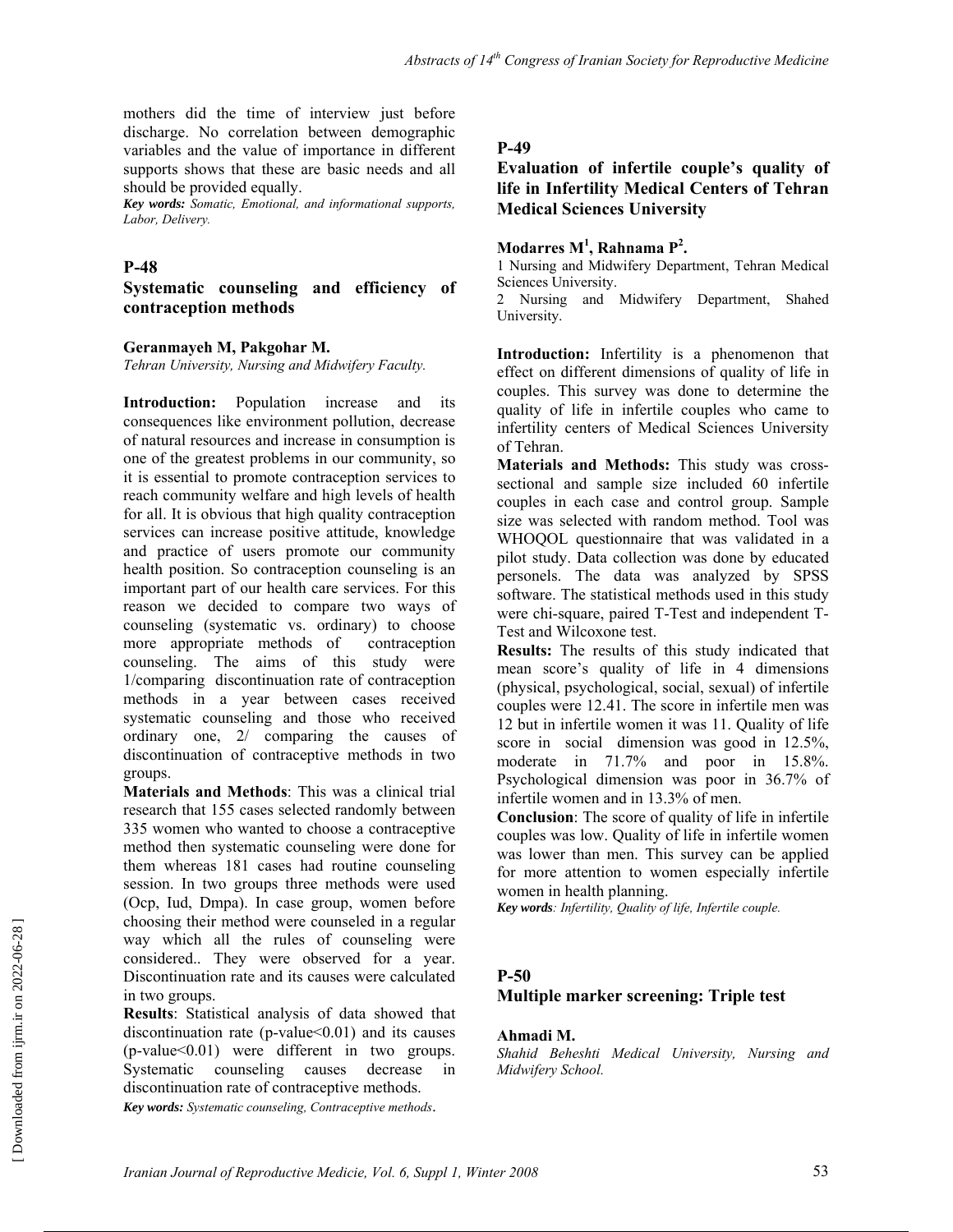**Introduction:** The Triple test is a blood test and non invasive procedure. For the best results, this test should be taken between the beginning of the 15th week (13 weeks from conception) and end of the 17th week (15 weeks from conception). The blood taken from the mother is tested for the levels of three (hence 'triple test') specific proteins; AFP, HCG and UE3. Details of these are described on the presentation. The levels of these markers combined with the mother's age and the ethnicity of the parents can indicate the probability of the fetus having certain genetic disorders.

**Conclusion:** The Triple test screening process has been refined to include testing for Down syndrome (Trisomy 21), Neural Tube Defects (Spina Bifida). *Key words: Congenital anomaly, Triple test.* 

### **P-51**

### **Incidence and risk factors of preterm birth among nurses and midwives of Tehran's Universities of Medical Sciences.**

#### **Khakbazan Z, Geranmayeh M, Taghizadeh G, Haghani H.**

*Department of Nursing and Midwifery, Tehran University of Medical Sciences, Tehran, Iran.*  **E-mail**: khakbaza@sina.tums.ac.ir

**Introduction:** Preterm birth is a major public health problem and prematurity is a common cause of neonatal mortality. Due to lack of biological knowledge concerning the mechanism of labor, variable hypothesis include: demographic factors, obstetric history, life-style and occupational factors are considered as predisposing factors of preterm birth. Our purpose of this study was to evaluate the incidence and risk factors of preterm birth among nurses and midwives.

**Materials and Methods**: We conducted a crosssectional study of 518 employed nurses and midwives in the hospitals of Tehran's universities of medical sciences. They experienced their last pregnancy at 2001-2006. Risk factors have been evaluated through physical activity, obstetric history and complication during last pregnancy. Physical activity was evaluated through three distinct dimensions: work activity (employment and non employment related physical activity) sports activity and leisure activity. The relation between these factors and preterm birth was analyzed with the use of Pearson  $x^2$ , T test and Manwitny U tests by SPSS software.

**Results:** Exposure with obstetric risk factors include previous preterm labour (p-value=0.000), LBW (p-value=0.000), hypertension (pvalue=0.000) and complication during pregnancy include placenta previa, placental abruption, hypertension, were significantly higher in preterm group than term group (p-value<0.05). Physical activity include work and leisure activity didn't show significantly correlation with preterm birth (pvalue>0.05). House holding relation factors include: house helper, adequate rest (day and night), emotion of fatigue, number of house member, children  $\langle 2y \rangle$  and 5y, doesn't show significantly correlation with preterm birth (p-value>0.05). **Conclusion:** According to the finding of this

research, physical activity are not associated with preterm labour but obstetric history and complication during pregnancy are associated with preterm labour. Further investigation suggested. *Key words: Risk factor, Physical activity, Preterm birth.* 

### **P-52**

### **Diagnosis and treatment of premenstrual dysphoric disorder**

#### **Jannesary Sh.**

*Shaheed Beheshti University, School of Midwifery.* 

**Introduction:** Premenstrual dysphoric disorder or PMDD is a condition associated with severe emotional and physical problems. The symptoms occur regularly in the second half of the cycle and end when menstruation begins or shortly thereafter. According to a report by the Committee on Gynecologic Practice of the American College of Obstetricians and Gynecologists up to 80% of women of reproductive age have physical changes with menstruation: 20 to 40% of them have PMS. while 2 to 10% report have severe disruption of their daily activities. Since the important role of women in the family and society preformed a systematic review of PMS and PMDD to achieve new line of treatment.

**Results:** Currently, there is no consensus on the cause of PMDD. Biological, psychological, environmental and social factors all seem to play role in the symptoms. One theory states that women who experience PMDD may have abnormal reactions to normal hormone changes that occur with each menstrual cycle. This may include the fluctuation of estrogen and progesterone levels that normally occur. The goals of treatment in patients with PMDD are (1) symptom reduction and (2) improvement in social and occupational functioning, leading to an enhanced quality of life. Available treatment options are summarized in: lifestyle change;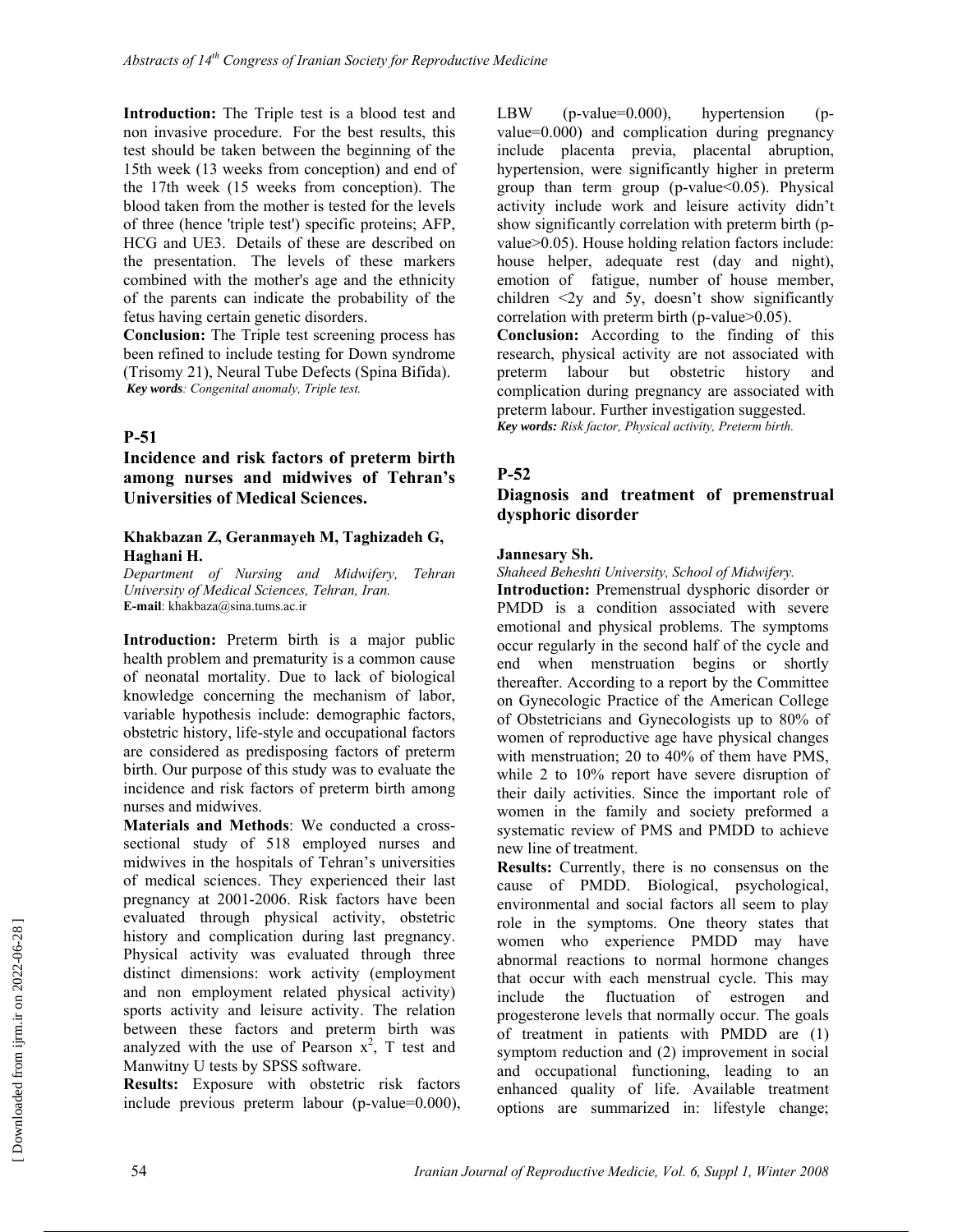nutritional supplements, non pharmacological treatments, and hormonal therapies*.* 

**Conclusion;** Since 1990, many treatments have been used for premenstrual symptoms, for premenstrual syndrome (PMS), and most recently for premenstrual dysphoric disorder (PMDD). Women with PMDD find that it has a very disruptive effect on their lives.

*Key words: Premenstrual Dysphoric Disorder, Diagnosis, Treatment.* 

### **P-53**

**Comparing the efficacy of two therapeutic methods: "zygote intrafallopian transfer after pronuclear scoring" and "uterine embryo transfer" in male factor infertility** 

#### Karimzadeh Maybodi MA<sup>3,1</sup>, Beigi  $Sh^2$ , **Soleimani M3 .**

 *1 Department of OBS and GYN, Shahid Sadughi Hospital, Yazd University of Medical Sciences, Yazd, Iran.* 

*2 Department of OBS and GYN, Baghiyatallah University of Medical Sciences, Tehran, Iran.* 

*3 Research and Clinical Center for Infertility, Yazd, Iran.* 

**Introduction:** Techniques such as GIFT and ZIFT use the tubal microenvironment as the initial point of germ cell contact after transfer. None of the studies used a systematic approach for selection of zygotes for ZIFT. Scott et al have suggested PN scoring of zygote at 16–18 hr after insemination or ICSI based on the size of pronuclei and distance between them, number and polarization of nucleolus precursor bodies (NPB) at the one-cell stage. This study was performed for determination of pregnancy and implantation rate in ZIFT by selection of high quality zygote according to Scott PN morphology and comparison with uterine embryo transfer (UET) results.

**Materials and Methods:** This prospective randomized clinical trial was done in Yazd, Iran in 2004. The study included 85 couples with male factor infertility and at least one patent tube, undergoing ICSI (30 in case group and 55 in control group). In case group PN morphology evaluation was performed, 24 hr after oocyte retrieval (OR) and at least 3 zygote preferably with Z1and/or Z2 pattern transferred into the one patent tube by laparoscopy. Otherwise, zygote selection was performed from Z3 and Z4 pattern. In control group 72 hr after OR, at least 3 embryos with the best quality were transferred in the uterine cavity.

**Results:** In ZIFT and UET, chemical PR per transferred was  $23.4\%$  and  $23.6\%$  (p-value=0.975). Clinical PR per transferred was 16.7% and 18.2% (p-value=0.136) and implantation rate  $(IR)$  was  $5.6\%$ and 6.2% (p-value=0.819). Chemical and clinical PR and IR in ZIFT was similar to UET.

**Conclusion:** Our study showed by zygote selection according to PN morphology and transferring into the fallopian tube, clinical pregnancy and implantation rate were not improved compared with UET. Considering advanced technology in in-vitro embryo culture, similar results of ZIFT and UET, risks and complications associated with anesthesia and laparoscopy, ZIFT procedure is not recommended .

*Key words: PN scoring, Intracytoplasmic sperm injection (ICSI), Uterine embryo transfer (UET), Male factor infertility, Zygote intrafallopian transfer (ZIFT).* 

### **P-54**

### **Use of drugs during pregnancy in pregnant women**

#### **Kermani T<sup>1</sup> , Moallem A<sup>2</sup> , Khazaei Z3**

*1 Department of Anatomical Sciences, Medical School, Birjand University of Medical Sciences.* 

*2Department of Pharmacology, Mashhad University of Medical Sciences.* 

*3Department of Gynocology, Medical School, Birjand University of Medical Sciences.*  **E-mail:** kermani -t@bums.ac.ir

**Introduction:** Using drugs especially herbal medicine is so common among pregnant woman to improve both the mother and fetus's health. This research was programmed in order to study the drug usage (herbal and chemical) during pregnancy and its relation to the mother and child's health.

**Materials and Methods:** In this descriptive and cross-sectional study, 3587 pregnant women in all hospitals of Birjand were interviewed. The questionnaire included baby's health condition and the drugs taken by their mothers. The samples were taken randomly from volunteers. The statistic tests were  $X^2$  and T-test.

**Results:** In total 28.1% of pregnant women were reported to use chemicals during pregnancy. These chemicals were of three major types: supplements (Vitamins, Iron, Folic Acid), analgesics and sedatives (Acetaminophen) and Antibiotics. Overall 36.8% of pregnant women used herbal drugs. Among 64 types of herbal drugs which were used Zingerber was the most favorite.

About 1.6% of pregnant women used herbal and chemical drugs to abort embryos. The most common usage of herbal drugs was for cold and relieving pain. In this study, 14.4% of mothers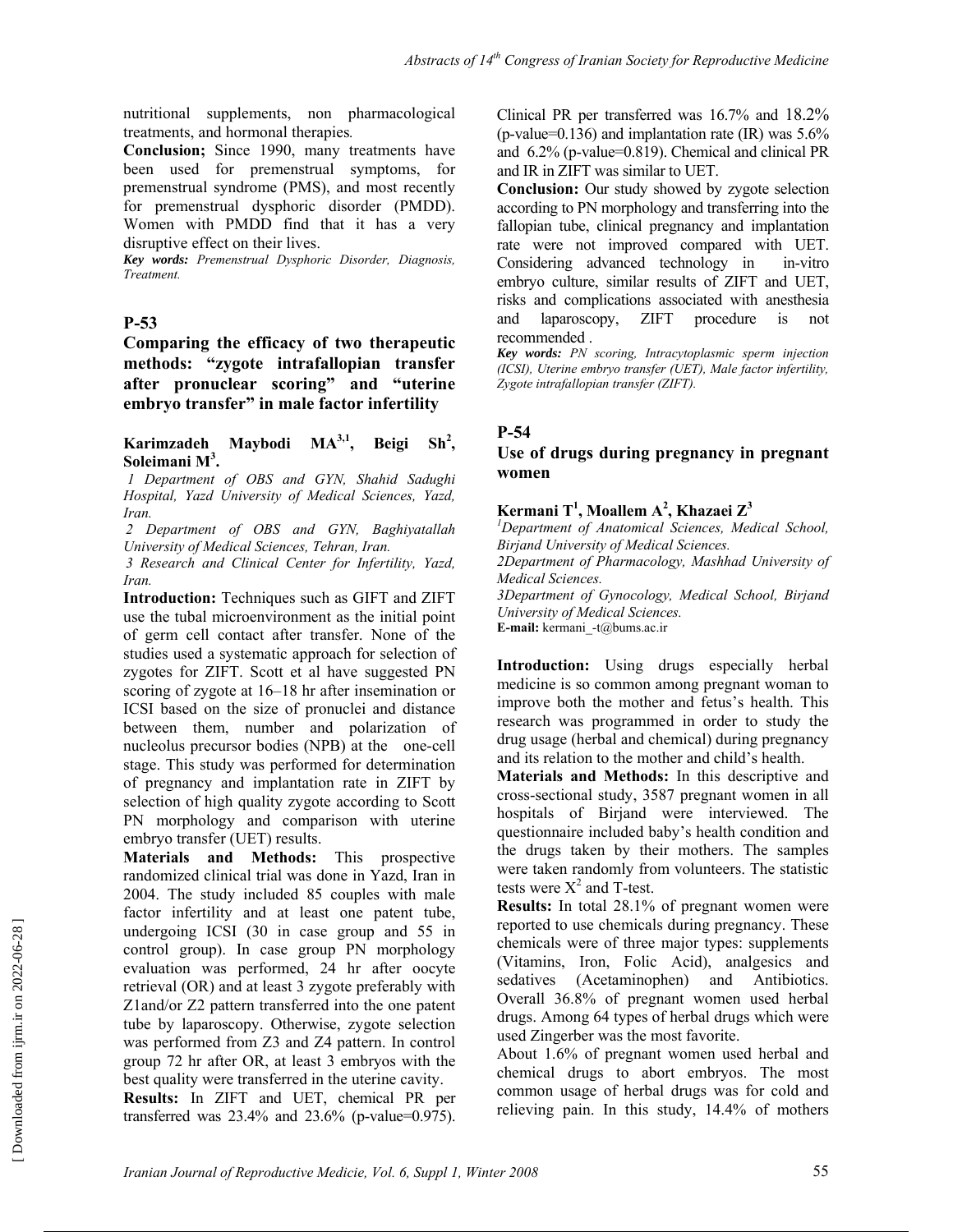were illiterate and 37.4% were just of elementary education. There was a fine relation between drugs usage and mothers education. In 1.1% of newborns we found abnormality and the portion of herbal use larger than chemical.

**Conclusion:** The widespread use of drugs during pregnancy indicates an increased need to educate mothers especially for some drugs used for

abortion and some others which are fatal in high dosage, or others which lead to child's abnormality and mother's problems. It is also suggested to pay an extreme attention to the safety and normal dosage of herbal medicines which are used more than chemicals.

*Key words: Pregnancy, Pregnant woman, Herbal medicine, Side-effects.*

### **P- 55**

### **Fertility and infertility information resources on the Internet**

#### **Maria Faghihi1 , Mohammad Hasan Sheikhha2**

*1/ Islamic Azad Yazd University, Ashkezar, Yazd, Iran. 2/ Research and Clinical Center for Infertility, Shahid Sadoughi University of Medical Sciences, Yazd, Iran.*  **E-mail:** mariafaghihi@hotmail.com

**Introduction:** Fertility and infertility are familiar terms to many people. There are increasing demands to obtain more information about infertility by professionals in one side and the patients or their relatives in the other side. One of the main sources of information which is accessible to everybody is internet. This article provides information about the web sites that are related to different aspects of fertility and infertility. In each aspect, some of the most helpful Web sites that may serve as a source of infertility information are provided. In each site there will be links to other helpful Web sites. The authors are not responsible for the quality and content on any introduced sites.

http://www.fertilityneighborhood.com/ contains treatment information and a supportive community for infertility. Featuring a free ask the pharmacist service, chats with leading fertility experts, and the latest research news.

http://www.resolve.org/ is The National Infertility Association Web site in USA which answers the questions about infertility and family building options.

http://www.inciid.org/ The InterNational Council on Infertility Information Dissemination (INCIID – pronounced "inside") is a non-profit organization that helps individuals and couples explore their family-building options.

http://www.malereproduction.com/ The Center for Male Reproductive Medicine and Vasectomy Reversal is a non-sponsored websites dedicated to vasectomy reversal and Male fertility information.

http://www.asrm.org/ American Society for Reproductive Medicine (ASRM) is a voluntary, non-profit organization devoted to advancing knowledge and expertise in reproductive medicine, including infertility, menopause, contraception, and sexuality.

http://www.infertilitywebsites.com/ This Web site provides educational information to help infertility organizations develop, host, operate, and promote their infertility Web sites.

http://www.fertilityplus.org/ FertilityPlus is a nonprofit website for patient information on trying to conceive. It is not professional, but rather is providing information that is written by patients for patients.

http://www.theafa.org/ The American Fertility Association (AFA) is a national, non-profit organization.

http://www.surrogacy.com/Articles/ The American Surrogacy Center which contains the latest articles about the medical, legal and psychological aspects of surrogacy.

http://cerhr.niehs.nih.gov/ The Center for the Evaluation of Risks to Human Reproduction (CERHR) web site is the resource for the latest information about potentially hazardous effects of chemicals on human reproduction and development

http://www.sart.org/ Society for Assisted Reproductive Technology (SART) is the primary organization of professionals dedicated to the practice of ART in the United States.

http://www.visembryo.com/ The Visible Embryo provides visual references for changes in fetal development throughout pregnancy and can be navigated via fetal development or maternal changes.

http://www.alphascientists.com/ Alpha Scientists Web site provides an international forum for scientists in reproductive medicine. The site provides access to professional resources such as events, images, job postings, and the embryology societies.

http://www.infertilitybooks.com/ This site contains over 320 infertility books, organized in helpful subject categories, for both consumers and professionals.